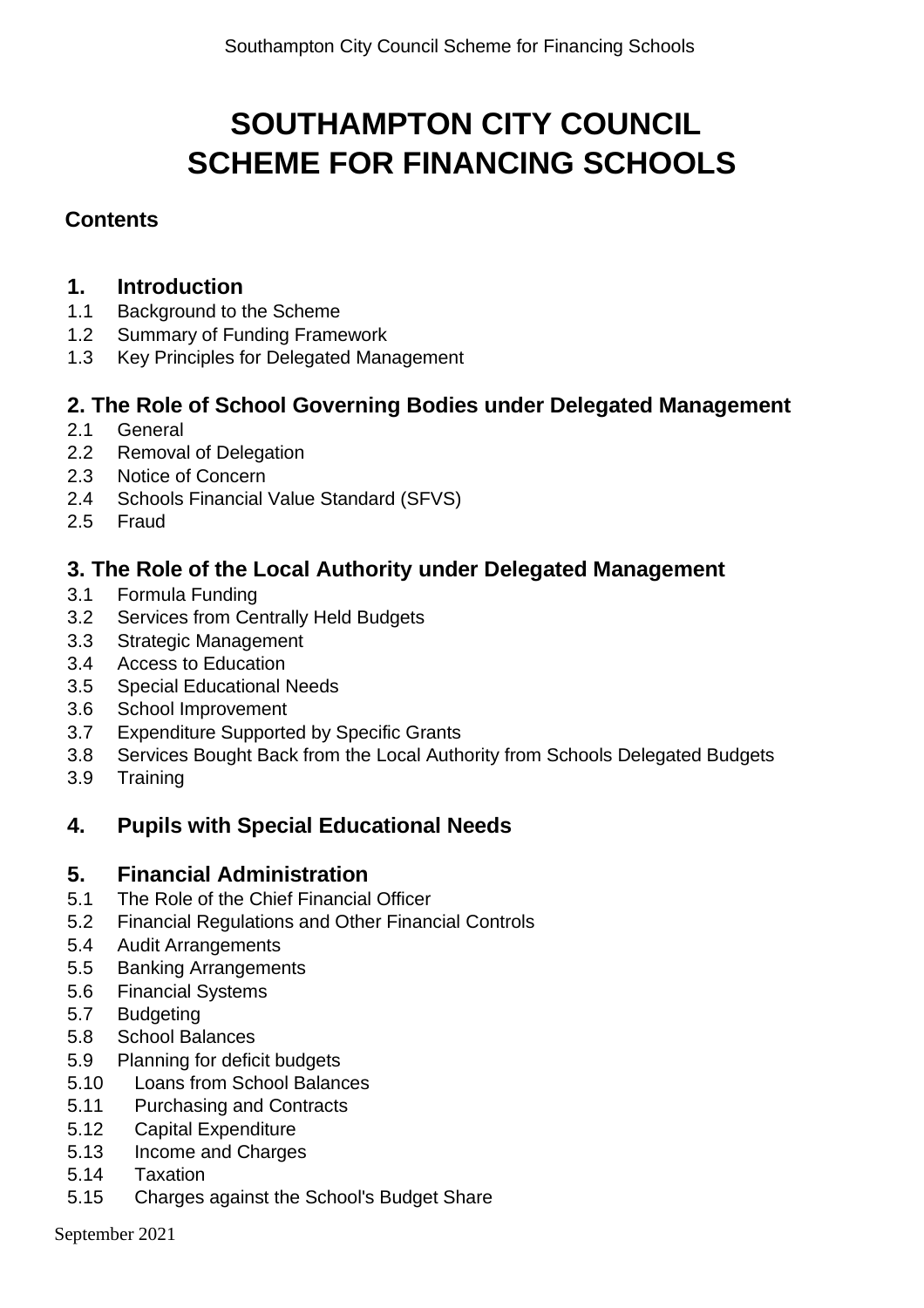- 5.16 [Delegation](#page-21-0) to New Schools
- **6. Personnel**
- **7. Repairs and [maintenance](#page-22-0)**
- **8. [Health and safety](#page-23-0)**
- **9. [Governors' liability](#page-24-0) and insurance**
- **10. Community use of schools**
- **11. Child [Protection](#page-31-0)**

**Annex A: Scheme [for Loans](#page-31-1) from School balances**

### **Annex B: Teachers' [Pension Regulations](#page-33-0)**

**Annex C: Utilisation of [Surplus Balances](#page-34-0) Form**

# **Annex D: Deficit Recovery Plans**

# **Annex E: List of Southampton Local Authority [Maintained Schools](#page-39-0)**

The Southampton City Council Scheme for Financing Schools has been updated in line with the Department for Education Scheme for Financing Schools Guidance Issue 13 and in the following areas:

- Surplus and Deficit Policy as per Schools forum September 2019 and Secretary of State directed revisions.
- Taxation IR35
- Insurance Section 9
- Updated for Southampton City Council accounting systems changes to Business World.
- Changes to Southampton City Council organisation structure and services
- Changes to Southampton City Council procurement rules for leaving the EU.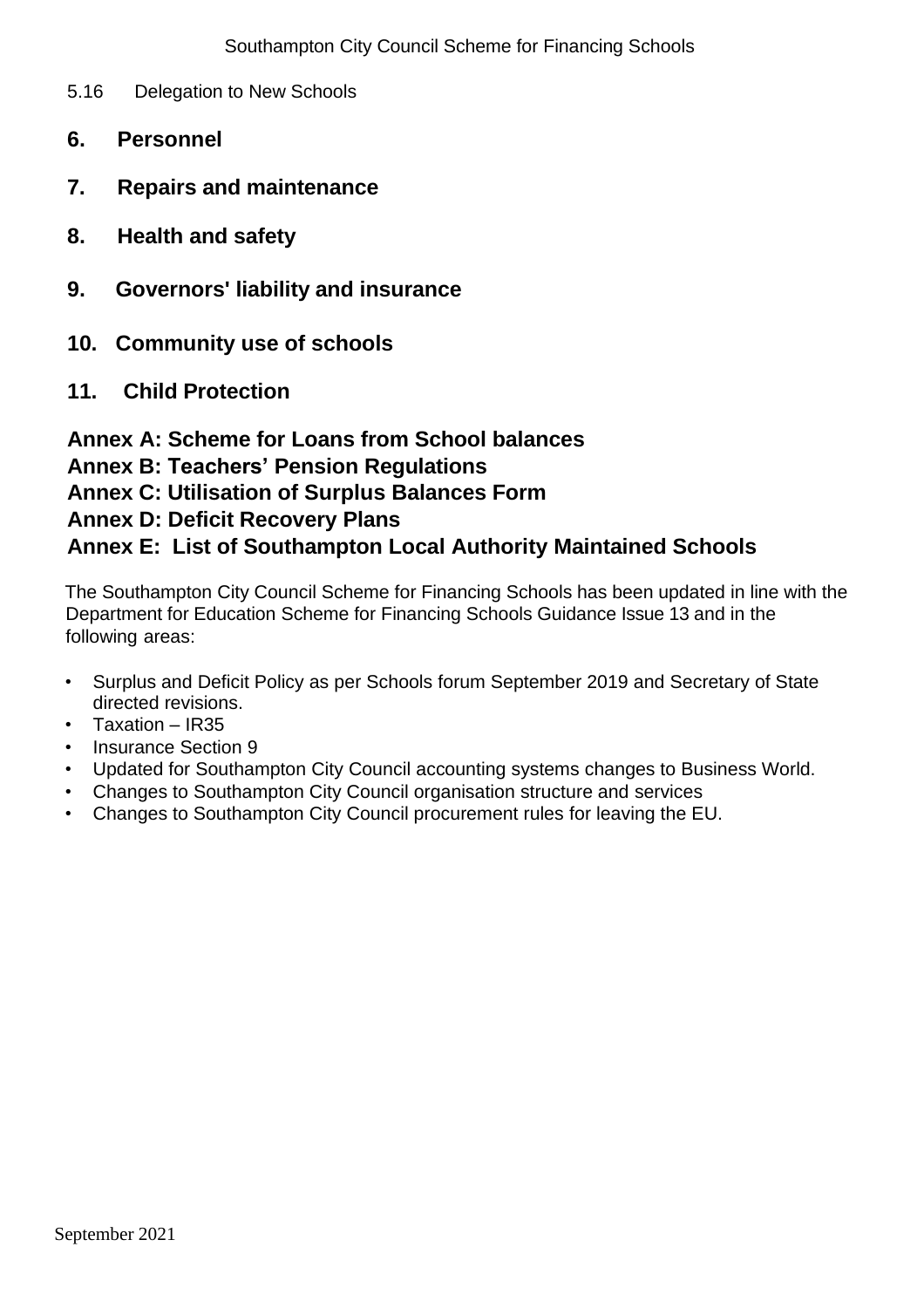#### **1. Introduction**

#### <span id="page-2-0"></span>**1.1 Background to the Scheme**

- 1.1.1 This document sets out Southampton City Council's Scheme for Financing Schools. It explains the powers and responsibilities of governors and the Local Authority under delegated management together with the financial controls within which a delegated budget can be operated.
- 1.1.2 The scheme will apply to all schools maintained by Southampton City Council, "the Local Authority" including community, nursery, voluntary, foundation (including trust), community special and foundation special schools and pupil referral units (PRU's), whether they are situated in the area of the authority or situated elsewhere. It does not apply to schools situated in the authority's area which are maintained by another authority. Nor does it apply to academies. Special units attached to maintained mainstream schools and nursery units attached to maintained primary schools are also covered by the scheme.
- 1.1.3 Regulations also require the Local Authority to publish their scheme and any revisions to it on a website accessible to the general public, by the date that any revisions come into force, together with a statement that the revised scheme comes into force on that date.
- 1.1.4 Other than revisions directed by the Secretary of State, schools will be consulted on any proposed amendments to the scheme before submission to the Schools Forum for approval from the members of the School Forum representing maintained schools.
- 1.1.5 The Forum may approve or refuse the local authority proposals to revise the scheme or approve the proposals subject to modification. If any proposals are refused or the modifications are unacceptable to the Local Authority, the Authority may apply to the Secretary of State for approval of the proposals.

#### **1.2 Summary of Funding Framework**

- 1.2.1 The funding framework which replaces Local Management of Schools is based on the legislative provisions in sections 45-53 of the School Standards and Framework Act 1998 (as amended).
- <span id="page-2-1"></span>1.2.2 Under this legislation, local authorities determine for themselves the size of their Schools Budget and the non-schools education budget – although at a minimum an authority must appropriate its entire Dedicated Schools Grant to their Schools Budget.
- 1.2.3 The categories of expenditure which fall within the two budgets are prescribed under regulations made by the Secretary of State, but included within the two, taken together, is all expenditure, direct and indirect, on the Local Authority's maintained schools except for capital and certain miscellaneous items.
- 1.2.4 The Local Authority may centrally retain funding from the Schools Budget for purposes defined in regulations made by the Secretary of State under s.45A of the Act. The amounts to be retained centrally are decided by the Local Authority, subject to any limits or conditions; including gaining the approval of the Schools forum or the Secretary of State in certain circumstances, as prescribed by the Secretary of State.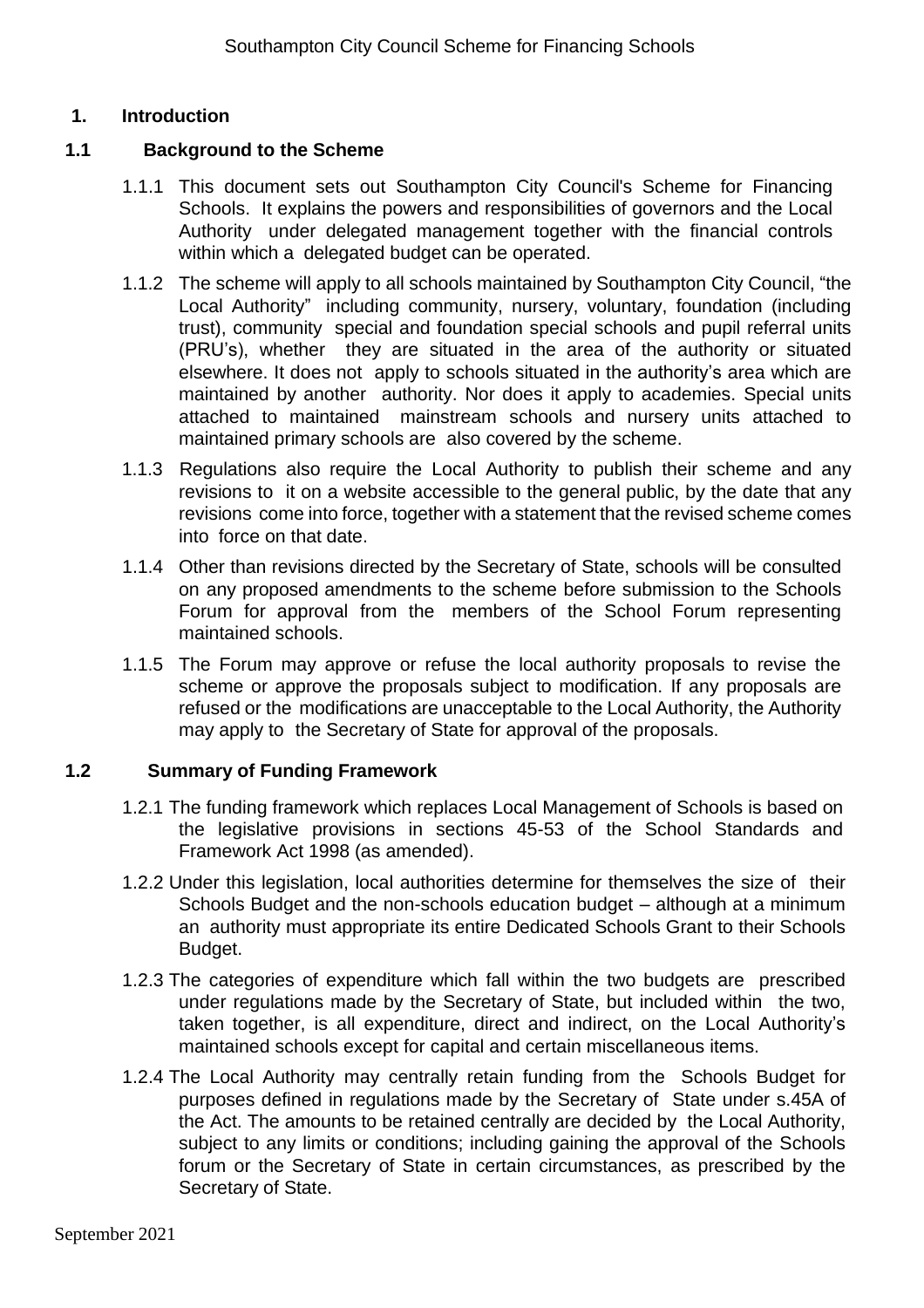- 1.2.5 The balance of the Schools Budget left after deduction of centrally retained expenditure is termed the Individual Schools Budget (ISB). Expenditure items in the non-schools education budget must be retained centrally (although earmarked allocations may be made to schools).
- 1.2.6 The Local Authority must distribute the ISB amongst its maintained schools using a formula which accords with regulations made by the Secretary of State, and enables the calculation of a budget share for each maintained school.
- 1.2.7 This budget share is then delegated to the governing body of the school concerned, unless the school is a new school which has not yet received a delegated budget, or the right to a delegated budget has been suspended in accordance with s.51 of the Act.
- 1.2.8 The financial controls within which delegation works are set out in a scheme made by the Local Authority in accordance with s.48 of the Act, and regulations made under that section.
- 1.2.9 All proposals to revise the Scheme must be approved by the Schools Forum, though the Local Authority may apply to the Secretary of State for approval in the event of the forum rejecting a proposal or approving it subject to modifications that are not acceptable to the Local Authority.
- 1.2.10 Subject to any provision of the Scheme, governing bodies of schools may spend such amounts of their budget shares, as they think fit, for the purposes of their school. They may also spend budget shares on any additional purposes prescribed by the Secretary of State in regulations made under s.50 (3A) of the Act. Amounts spent by governing bodies on community facilities or services under section 27 of the Education Act 2002 will be treated as if they were amounts spent for the purposes of the school
- 1.2.11 The Local Authority may suspend a school's right to a delegated budget if the provisions of the Scheme for Financing Schools (or rules applied by the scheme) have been substantially or persistently breached, or if the budget share has not been managed satisfactorily. There is a right of appeal to the Secretary of State. A school's right to a delegated budget share may also be suspended for other reasons under schedule 17 to the Act but in that case there is no right of appeal.
- 1.2.12 The Local Authority is obliged to publish each year a statement setting out details of its planned schools budget and other expenditure on children's services, showing the amounts to be centrally retained, and funding delegated to schools; The funding formula and details of centrally retained expenditure are also set out in the statement. After each financial year the Local Authority must publish a statement showing out-turn expenditure
- 1.2.13 The detailed publication requirements for financial statements are set out in directions issued by the Secretary of State. A copy of each year's budget and outturn statement should be made easily accessible to all schools.

# **1.3 Key Principles for Delegated Management**

1.3.1 The Local Authority's educational purpose is to secure the highest quality of learning for all. It wishes to promote a partnership which enables its self-managing schools to work within a climate of freedom and confidence.

September 2021 1.3.2 Governors and head teachers should have maximum freedom to determine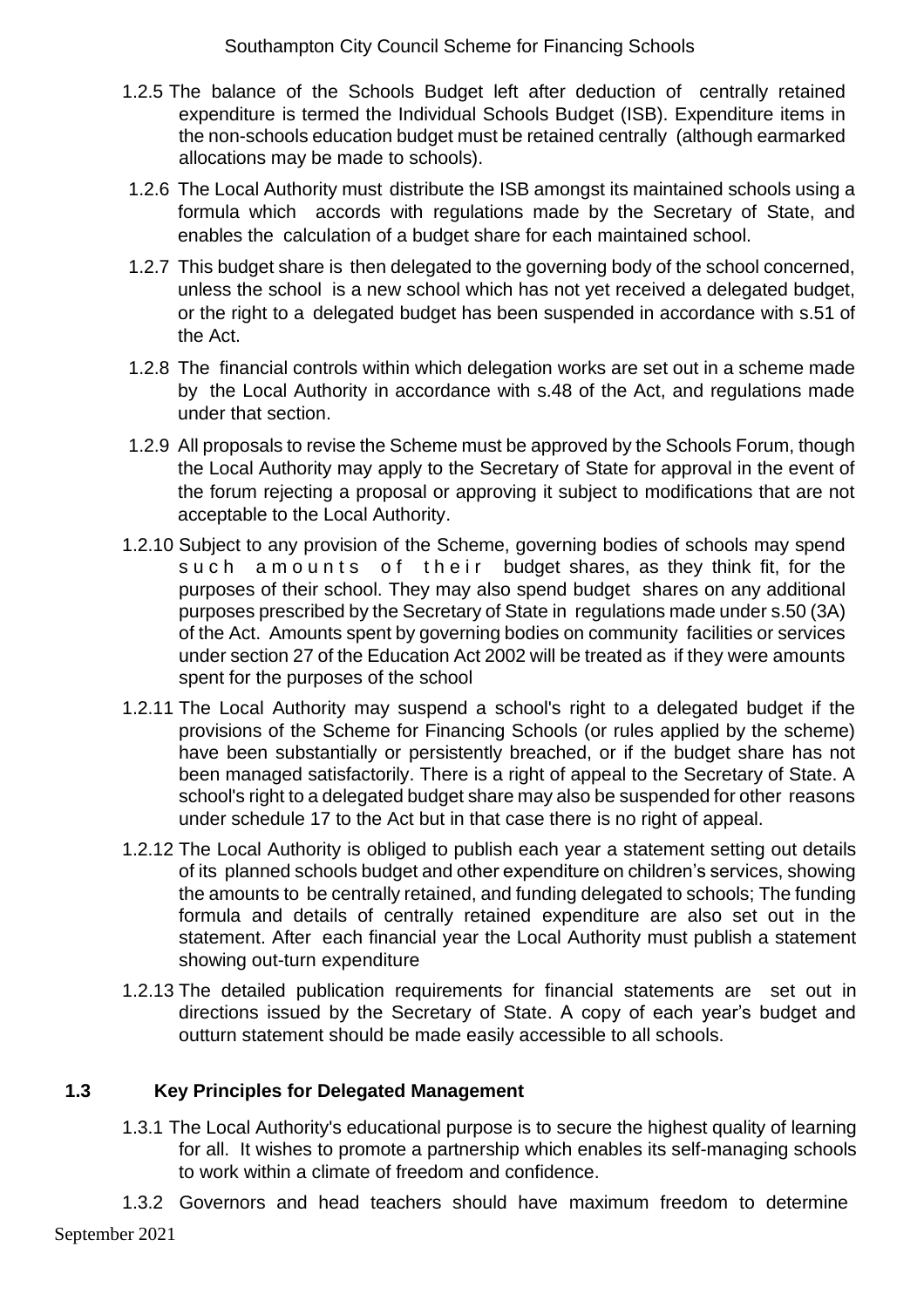spending priorities, including related decisions on the appointment of staff and the use of premises.

- 1.3.3 Those involved in the management of schools should receive appropriate training and support.
- 1.3.4 With regards to the provision of services to schools, the Local Authority will seek the best match between the needs of pupils, the wishes of schools and its own statutory responsibilities. Support services should be matched to the needs of each type of school.
- 1.3.5 The Local Authority will consult all schools before variations to the scheme are submitted to the Schools Forum for approval.
- 1.3.6 Resources will be allocated to governing bodies on a basis which reflects objective needs, is simple, is as schools would wish, and is consistent with the Local Authority's duty to provide and keep under review a sufficient level of resources.
- 1.3.7 Governing bodies should have the ability to plan future spending to meet longer term needs and objectives. They will, therefore, be able to carry forward unspent balances and receive interest at a rate determined by the Chief Finance Officer
- 1.3.8 The character of each special school, and thus its resource levels, will be determined by the Local Authority. Each school is resourced to meet a described range of needs. It is the responsibility of the Local Authority to ensure that children with special educational needs are placed in the school which best suits their needs (and in the case of pupils with education, health and care plans, in accordance with those plans). It is the responsibility of governors to ensure that resources are deployed in a way which meets the individual requirements and entitlements of each pupil.

#### <span id="page-4-0"></span>**2. The Role of School Governing Bodies under Delegated Management**

#### <span id="page-4-1"></span>**2.1 General**

- 2.1.1 Under the School Standards and Framework Act 1998 (as amended), governing bodies have the right to receive a delegated budget which covers all areas of expenditure which fall within the area of responsibility of schools. They have the freedom to manage resources delegated to them, including staff and to spend the schools budget for the general purposes of the school. A number of duties and responsibilities are placed on governing bodies with delegated budgets, in order to ensure that they make good use of local authority resources, achieve efficiencies and value for money, to optimise their resources and invest in teaching and learning, taking into account the purchasing, tendering and contracting requirements, and to play an appropriate part in raising standards of education.
- 2.1.2 The following sections of the Scheme set out in detail the governors' powers and responsibilities with regard to:

| Special educational needs | Section 4 |
|---------------------------|-----------|
| Financial administration  | Section 5 |
| Personnel                 | Section 6 |
| Repairs and maintenance   | Section 7 |
| Health and safety         | Section 8 |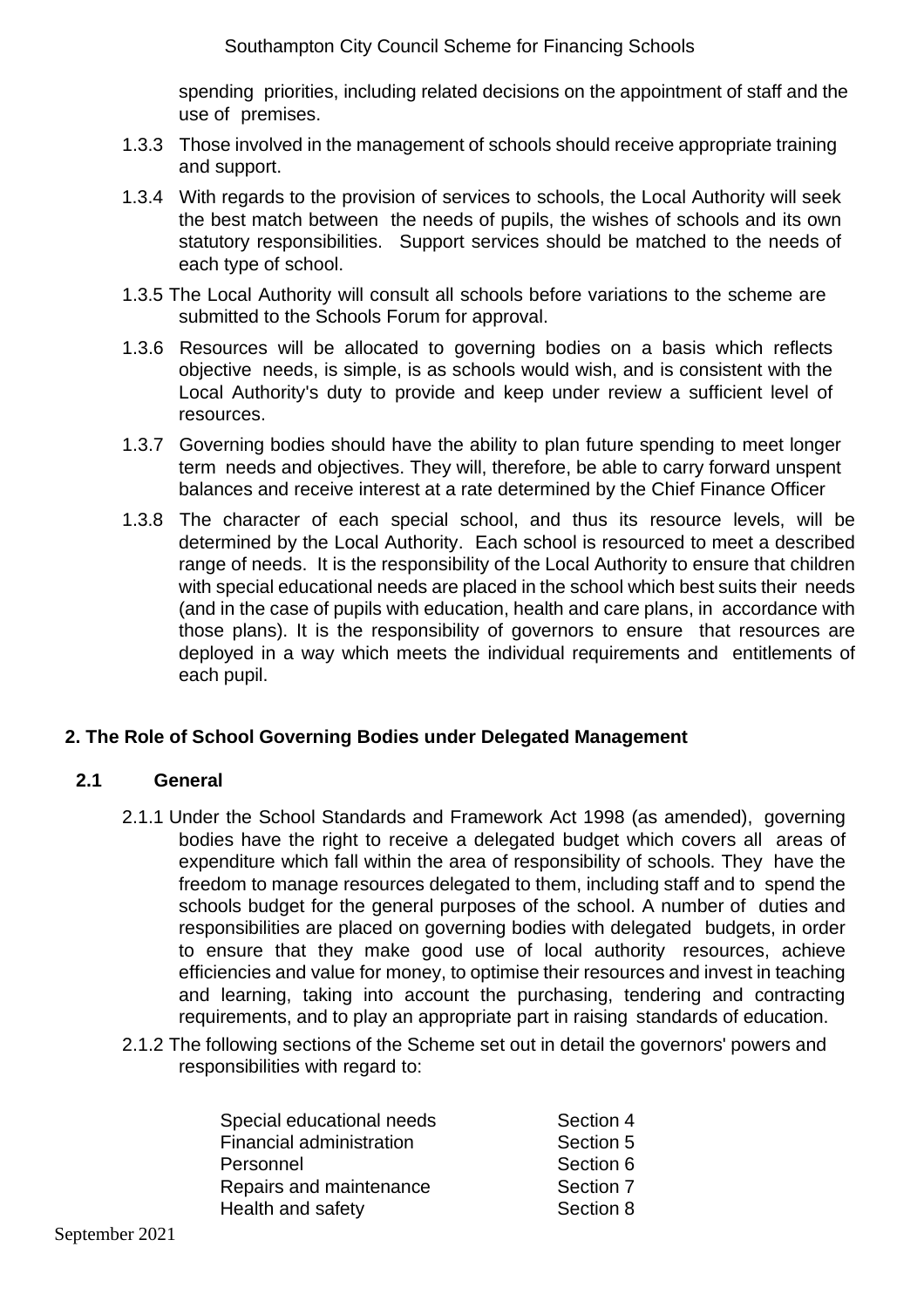Governor's liability and insurance Section 9 Community use of schools Section 10

- 2.1.3 Governing bodies should consider the extent to which they wish to delegate their financial powers under this scheme to the head teacher. Their decisions on this matter (and any subsequent amendments) should be recorded in the minutes of the governing body.
- 2.1.4 Governing bodies have the power under the School Standards and Framework Act to make payments to individual governors from the school's delegated budget for expenses incurred on journeys or governing body business. No allowances may be paid to governors except those specified under the Act. In addition, schools may not pay expenses which duplicate those paid directly by the Secretary of State to additional governors appointed by them to schools under special measures.

#### <span id="page-5-0"></span>**2.2 Removal of Delegation**

2.2.1 Clear evidence of mismanagement, such as increasing over-spending with no clear plan to remedy the situation, or where there is a persistent failure to meet the requirements of the scheme, e.g. in relation to the education of pupils with special needs, would lead to the Local Authority considering whether powers of local management should be removed from a governing body or modified. We expect such cases to be very rare indeed.

#### <span id="page-5-1"></span>**2.3 Notice of Concern**

- 2.3.1 The Local Authority may issue a notice of concern to the governing body of any school it maintains where, in the opinion of the Chief Finance Officer and/or the Service Director, Children and Learning, and/or the Service Lead for Education and Learning, the school has failed to comply with any provisions of the scheme, or where actions need to be taken to safeguard the financial position of the local authority or the school.
- 2.3.2 A notice may be issued as a first step to signal the Local Authority's serious concerns and will hopefully be a precautionary measure. It should be seen by the Head Teacher and the Governing Body as signalling the need for major improvements in financial management.

A further notice will be issued if the Local Authority exercises its right to withdraw financial delegation from the Governing Body. Withdrawal of delegation will not normally be initiated as we expect to work in partnership with the Governors to address concerns before such a stage is considered necessary. The Local Authority will not hesitate, however, to withdraw delegation if a school consistently fails to meet the Local Authority's stated requirements, and/or continues to exceed agreed deficit recovery plan limits. Such a notice will set out the reasons and evidence for it being made and may place on the governing body restrictions, limitations or prohibitions in relation to the management of funds delegated to it.

These may include:

• insisting that relevant staff undertake appropriate training to address any identified weaknesses in the financial management of the school;

• insisting that an appropriately trained or qualified person chairs the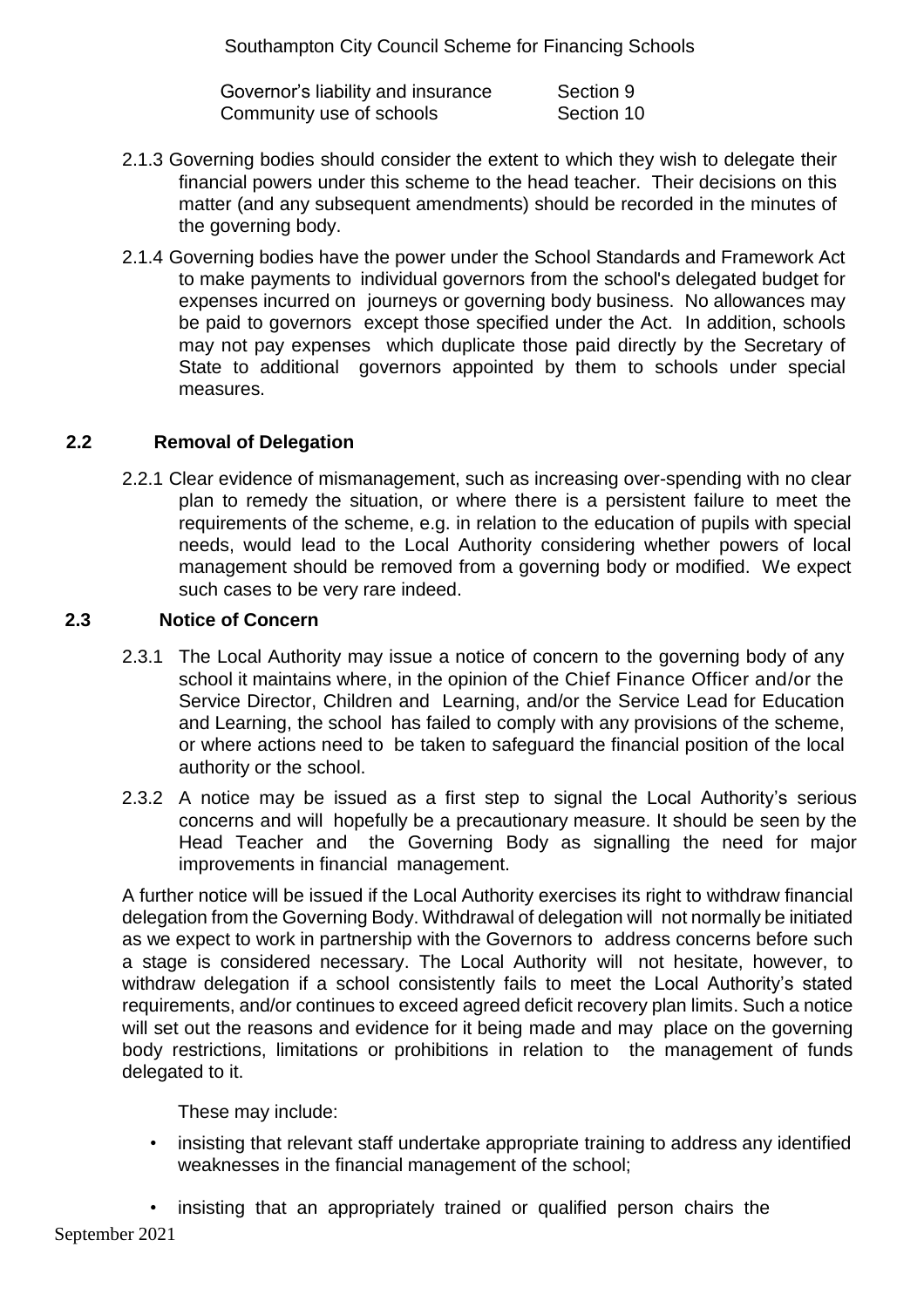finance committee of the governing body;

- placing more stringent restrictions or conditions on the day to day financial management of a school than the scheme requires for all schools – such as the provision of monthly accounts to the Local Authority;
- insisting on regular financial monitoring meetings at the school attended by local authority officers;
- requiring a governing body to buy into the Local Authority's financial management systems; and
- imposing restrictions or limitations on the manner by which a school manages extended school activity funded from within its delegated budget share – for example by requiring a school to submit income projections, financial monitoring reports on such activities or both.
- 2.3.3 The notice will clearly state what these requirements are and the way in which and the time by which such requirements must be complied with for the notice to be withdrawn. It will also state the actions that the Local Authority may take where the governing body does not comply with the notice.

#### <span id="page-6-0"></span>**2.4 Schools Financial Value Standard**

- 2.4.1 All Local Authority maintained schools (including nursery schools and pupil referral units that have a delegated budget) must demonstrate compliance with the Schools Financial Value Standard and complete the assessment form on an annual basis. It is for the school to determine at which time of the year they wish to complete the form.
- 2.4.2 Governors must demonstrate compliance through the submission of the Schools Financial Value Standard form signed by the Chair of Governors. The form must include a summary of remedial actions with a clear timetable, ensuring that each action has a specified deadline and an agreed owner. Governors must monitor the progress of these actions to ensure that all actions are cleared within specified deadlines. All maintained schools with a delegated budget must submit the form to the Local Authority before the end of the financial year.

#### <span id="page-6-1"></span>**2.5 Fraud**

- 2.5.1 All schools must have a robust system of controls to safeguard themselves against fraudulent or improper use of public money and assets.
- 2.5.2 The governing body and head teacher must inform all staff of school policies and procedures related to fraud and theft, the controls in place to prevent them and the consequences of breaching those controls. This information must also be included in the induction for new school staff and governors.

#### <span id="page-6-2"></span>**3. The Role of the Local Authority under Delegated Management**

#### <span id="page-6-3"></span>**3.1 Formula Funding**

September 2021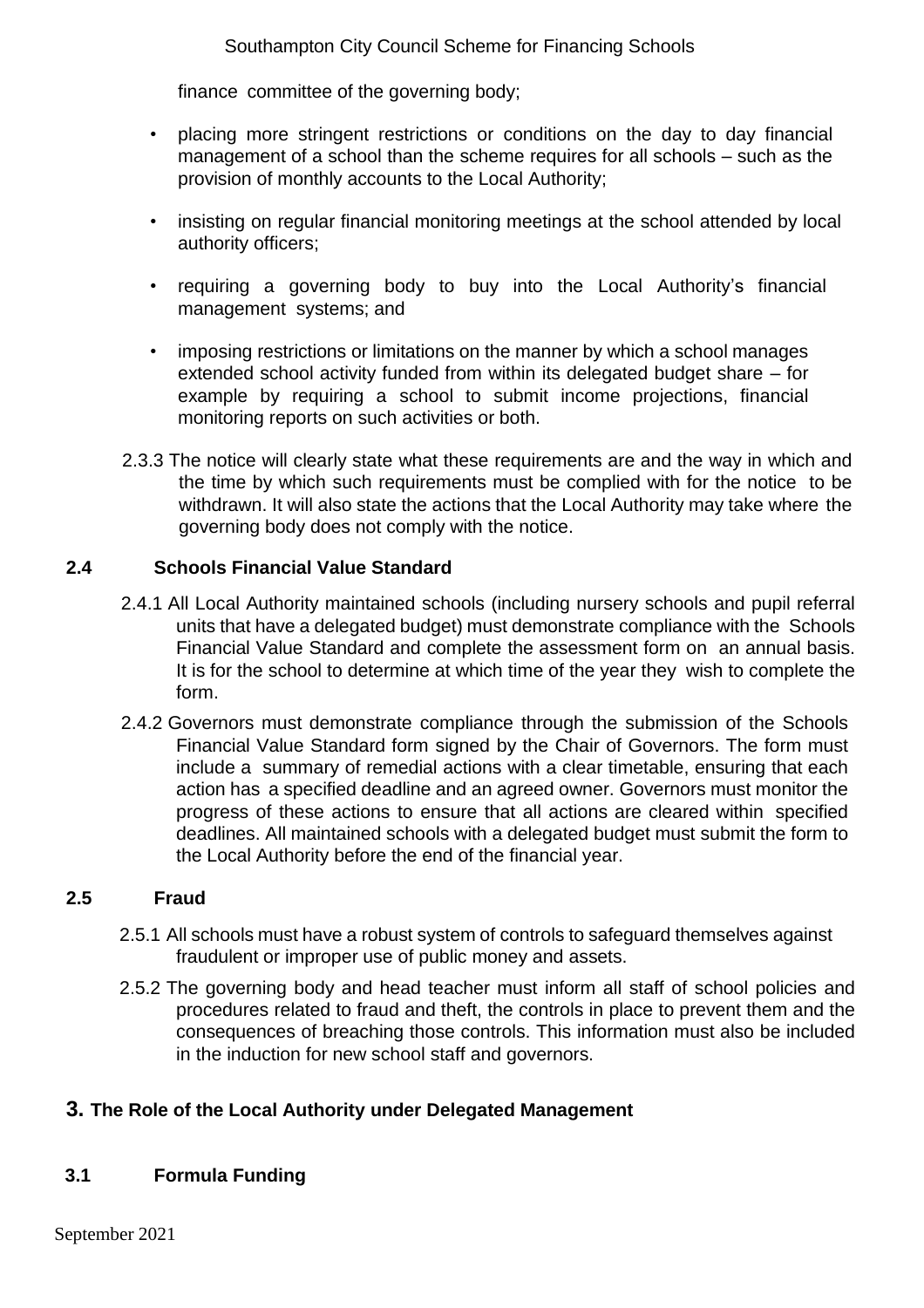- 3.1.1 The Local Authority is responsible for maintaining the schools covered by this scheme. This includes the duty of providing for all the expenses of maintaining them (except in the case of voluntary aided schools where some of the expenses must be met by the governing body).
- 3.1.2 The Local Authority may also delegate to the governing body of a school yet to receive a delegated budget, funds to meet governors' expenses.
- 3.1.3 Part of the way in which the Local Authority maintains schools is through the funding system set out in the regulations made under section 45 to 53 of the School Standards and Framework Act. The formula used for calculating delegated budgets for Southampton schools in accordance with these regulations is shown in detail in the Budget Share Guidance document, which is available on the Local Authority Schools Finance website.

#### <span id="page-7-0"></span>**3.2 Services from centrally held budgets**

- 3.2.1 The Local Authority holds central budgets which can be used to provide support to schools including, in certain circumstances, payments to schools in addition to their budget share. The main areas to be funded from central budgets are set out in sub-sections 3.3 to 3.7 below.
- 3.2.2 The Local Authority will decide, in consultation with head teachers and governors where appropriate, on what basis central services will be provided to schools. However, there will be no discrimination between categories of schools in provision of these services unless:
	- funding has been delegated to some schools only
	- discrimination is justified by a difference in statutory duties of schools or of the Local Authority in respect of different categories of schools (e.g. voluntary aided schools).
- 3.2.3 The Local Authority may make sums available to schools from central funds, in the form of allocations which are additional to and separate from the schools' budget shares. Such allocations will be subject to conditions setting out the purpose or purposes for which the funds may be used.

#### <span id="page-7-1"></span>**3.3 Strategic Management**

- 3.3.1 Policy development and strategic management of the education service will be provided by staff within Education and Learning in consultation with Head-teachers and Governors. Support to schools under this heading may include the following:
	- advice to governors on staffing matters including head teacher appointments and provision of other information to governors
	- health and safety monitoring
	- payment of premature retirement and redundancy costs where appropriate within the Local Authority's policy on this area.

#### <span id="page-7-2"></span>**3.4 Access to Education**

3.4.1 Education and Learning staff are also responsible for ensuring that sufficient school places and other necessary educational facilities are available and that all eligible children in the city have access to them. Services provided under this heading include: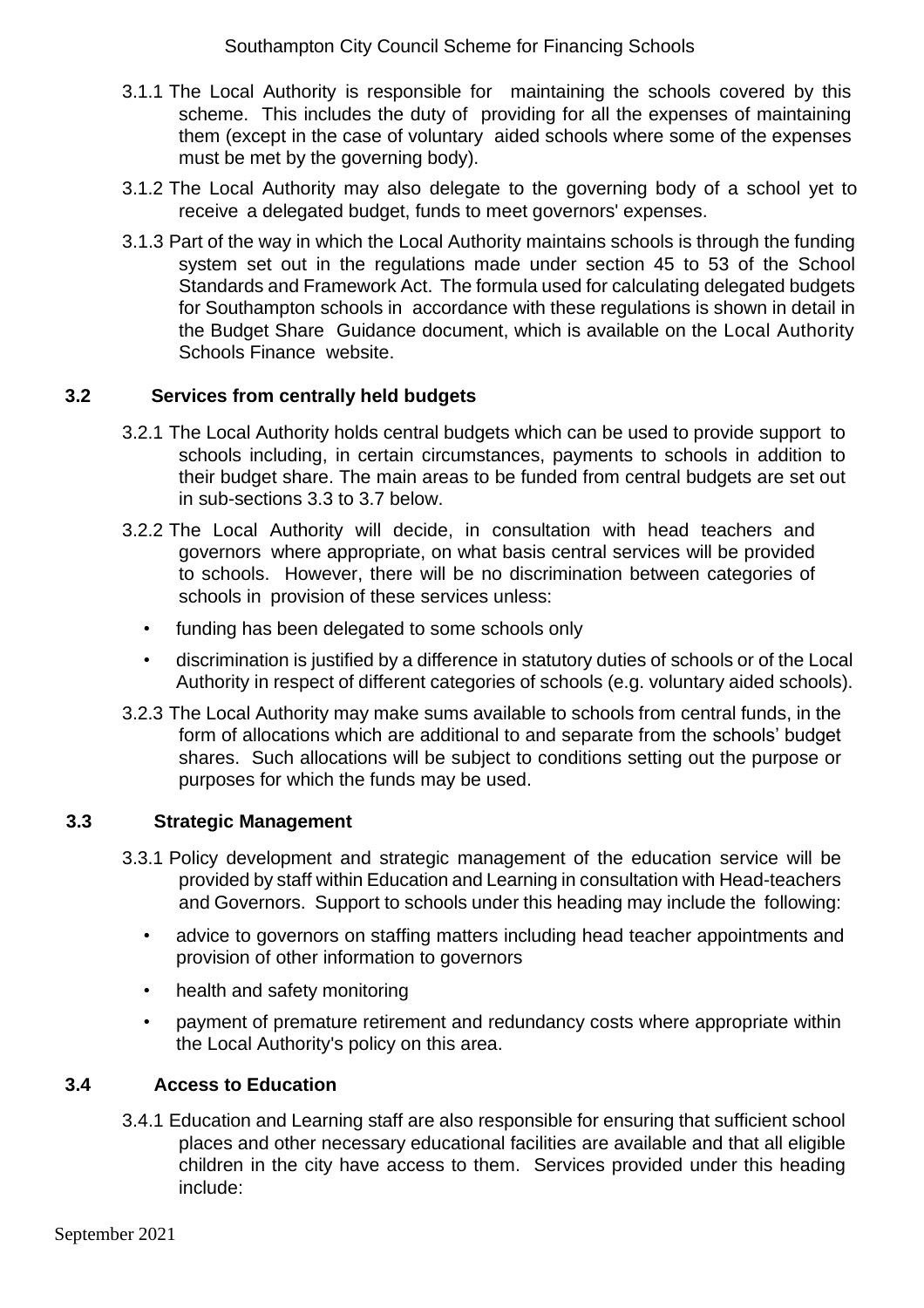- Central administration of admissions, exclusions and appeals
- Home to school transport
- The educational welfare service
- Environmental education facilities.

#### <span id="page-8-0"></span>**3.5 Special Educational Needs**

- 3.5.1 Although much of the funding for special educational needs is delegated to schools, the Local Authority also provides the following services centrally:
	- The educational psychology service
	- Administration of education, health and care plans
	- Top up funding for children in mainstream schools with low incidence statements or other exceptional needs (e.g. specialised equipment)
	- Top up funding for children in special schools with exceptionally severe or complex special needs
	- Provision for education otherwise than at school including pupil referral units, and hospital education.

#### <span id="page-8-1"></span>**3.6 School Improvement**

- 3.6.1 The Local Authority believes that standards are best secured through the process of school self-review in relation to the objectives identified in its School Improvement Plans and monitored against agreed performance indicators.
- 3.6.2 Council Officers will categorise schools using relevant available data. Where necessary, categorisation will lead to discussions in relation to pupil progress, attainment and efficient use of resources. Information may be drawn from Ofsted reports, performance tables and school level expenditure.
- 3.6.3 Schools will buy in a range of visits to review quality of provision, in the context of its development plan. Alternatively, officers will investigate how the school intends to improve its outcomes if there are issues of concern from the local authority categorisation.
- 3.6.4 Subsequent to any visit in relation to significant concerns, the Local Authority will write a letter identifying the issues to the Head teacher and Chair of Governors. Any further action will be based on the Department for Education guidance on schools causing concern intervention protocols.

# <span id="page-8-2"></span>**3.7 Expenditure Supported by Specific Grants**

- 3.7.1 Education and Learning staff are responsible for managing and administering specific grants for education allocated to the Local Authority by central government.
- 3.7.2 Grants will be devolved to schools wherever possible in accordance with the objectives and regulations relating to each grant. Advice will be given to schools on the appropriate use and accounting arrangements for devolved grants. Some grants will also be held and managed centrally to support the agreed objectives of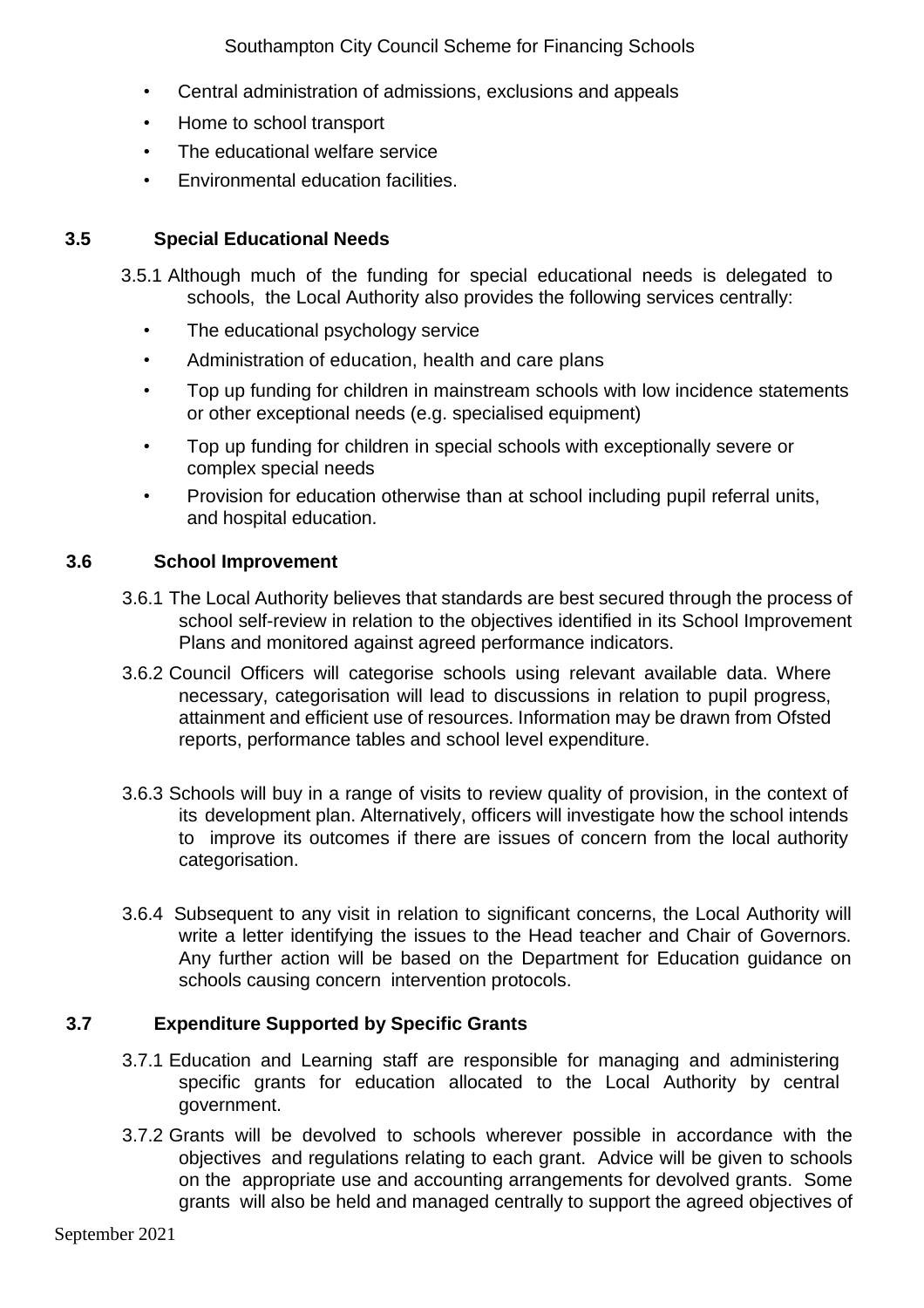the School Improvement Plan.

3.7.3 No deduction will be made, in respect of interest costs to the Local Authority, from payments to schools of devolved specific or special grants.

#### <span id="page-9-0"></span>**3.8 Services Bought Back from the Local Authority from Schools Delegated Budgets**

- 3.8.1 The following services are provided by the Local Authority which may be purchased by schools from their delegated budgets:
	- Finance support, Creditors, debt recovery and banking, Financial systems and support
	- Human Resources Advisory and Recruitment
	- Education psychologists
	- Speech and language therapy
	- IT Services and Support
	- Children's Data Team
	- Insurance
	- Corporate Health and Safety Service (including asbestos management)
	- Term servicing, pest control
	- The school library service
	- Legal advice
	- Grounds maintenance management
	- Offsite activities and educational visits
	- Music services
	- Prevention and Inclusion Services
	- Early years advisory teachers
	- Response and business continuity planning.
	- Education Welfare Officers
	- Design Services
- 3.8.2 These services are offered to schools at prices intended to generate income which is no less than the cost of providing the services. The total cost of the service will be met by the total income, even though different types of school may be charged on different bases.
- 3.8.3 Initial agreements between the Local Authority and schools for purchase of any services from delegated budgets shall cover a period of no more than five years, subject to consultation with schools. Where an agreement lasts longer than three years, the terms of the agreement must be reviewed after a minimum of three years.
- 3.8.4 Services offered on a buy back basis will not be packaged in such a way that unreasonably restricts schools' freedom of choice among the services available.
- 3.8.5 Service level agreements for the provision of services to schools must be in place by 31 March to be effective for the following financial year. Schools will have at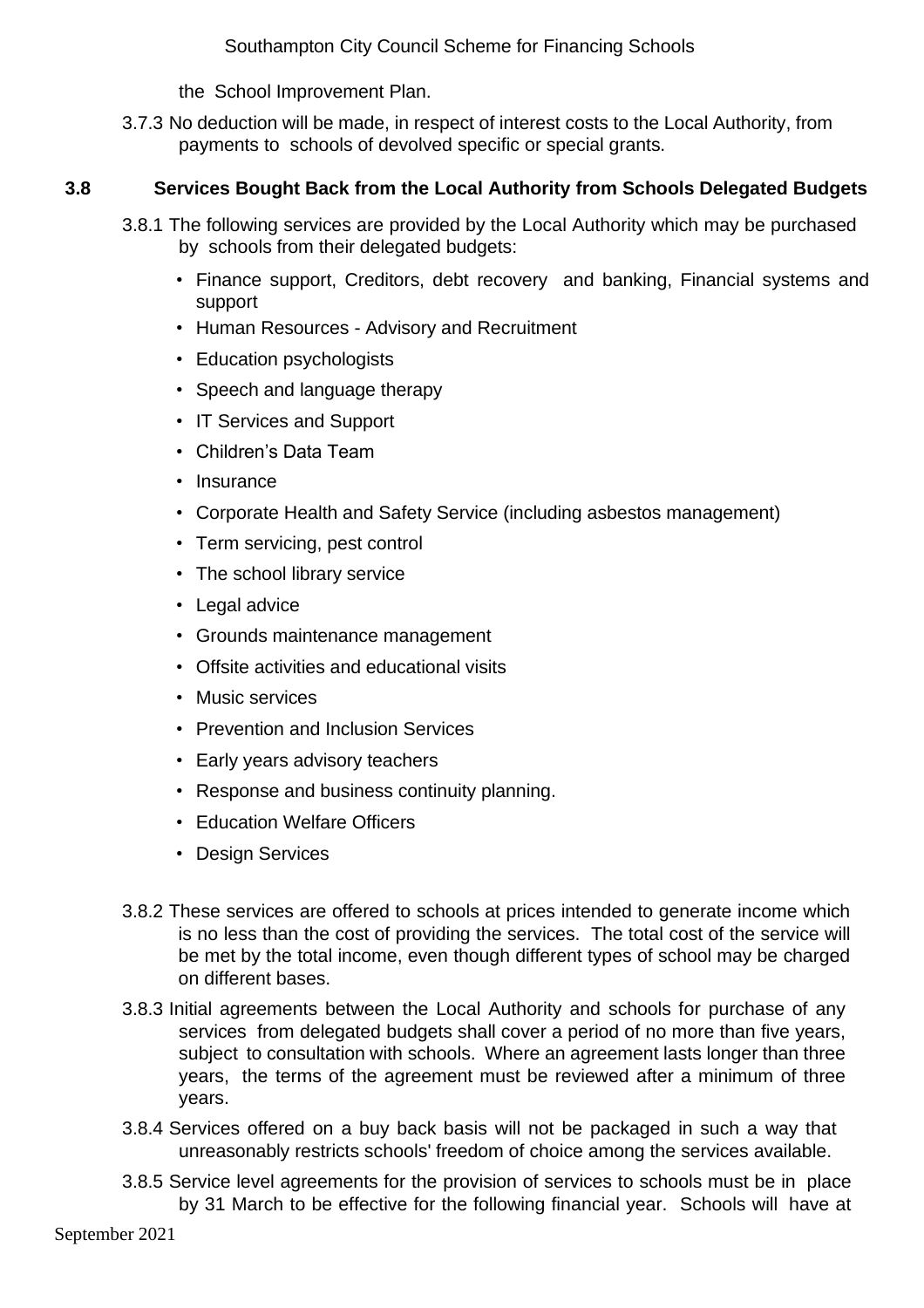least a month to consider the terms of the agreements prior to their taking effect.

3.8.6 Services covered by service level agreements may also be provided to schools on an ad hoc basis if they do not sign up for the full agreement. However, services provided on an ad hoc basis may be subject to different basis of charging and arrangements for service delivery from the same services when provided under a service level agreement.

#### <span id="page-10-0"></span>**3.9 Training**

- 3.9.1 The Local Authority is committed to the provision and monitoring of quality training in delegated management for school governors, head teachers, teachers and support staff. Such training can be provided by the Local Authority or bought in from other bodies.
- 3.9.2 Training for governors, teachers and support staff can be purchased by schools from their delegated budgets.

# <span id="page-10-1"></span>**4. Pupils with Special Educational Needs "SEN"**

The School Standards and Framework Act 1998 confirms the principle of educating pupils with special needs in ordinary schools whenever possible. Under this Act, and the SEN Code of Practice, governors have a particular duty to use their best endeavours to ensure that children's special educational needs are identified, assessed, and met. All schools may have some pupils with education, health and care plans including those placed in special units. Governors have a particular duty to ensure that resources are allocated in such a way that the educational provision specified in each child's plan is met.

# <span id="page-10-2"></span>**5. Financial Administration**

#### <span id="page-10-3"></span>**5.1 The Role of the Chief Financial Officer**

- 5.1.1 The Chief Financial Officer of the Local Authority has a statutory duty to Council Taxpayers to report on all expenditure including that of schools. Governing bodies when managing their school budget share will therefore have to comply with standards set by the Chief Financial Officer to ensure proper stewardship and accounting.
- 5.1.2 Governing bodies must permit the Chief Finance Officer, or their representative, to attend meetings of the governing body at which any agenda items are relevant to the exercise of their responsibilities.

#### <span id="page-10-4"></span>**5.2 Financial Regulations and Other Financial Controls**

5.2.1 To assist governing bodies the Local Authority's Financial Regulations and Contract Procedure Rules, have been reviewed to take account of the local management in schools. Schools must follow these regulations to the extent that they are compatible with the provisions of this scheme. Schools will be required to follow the general accounting policies of the Local Authority including the year end accounting procedures. Details of these are available from the Local Authority's school finance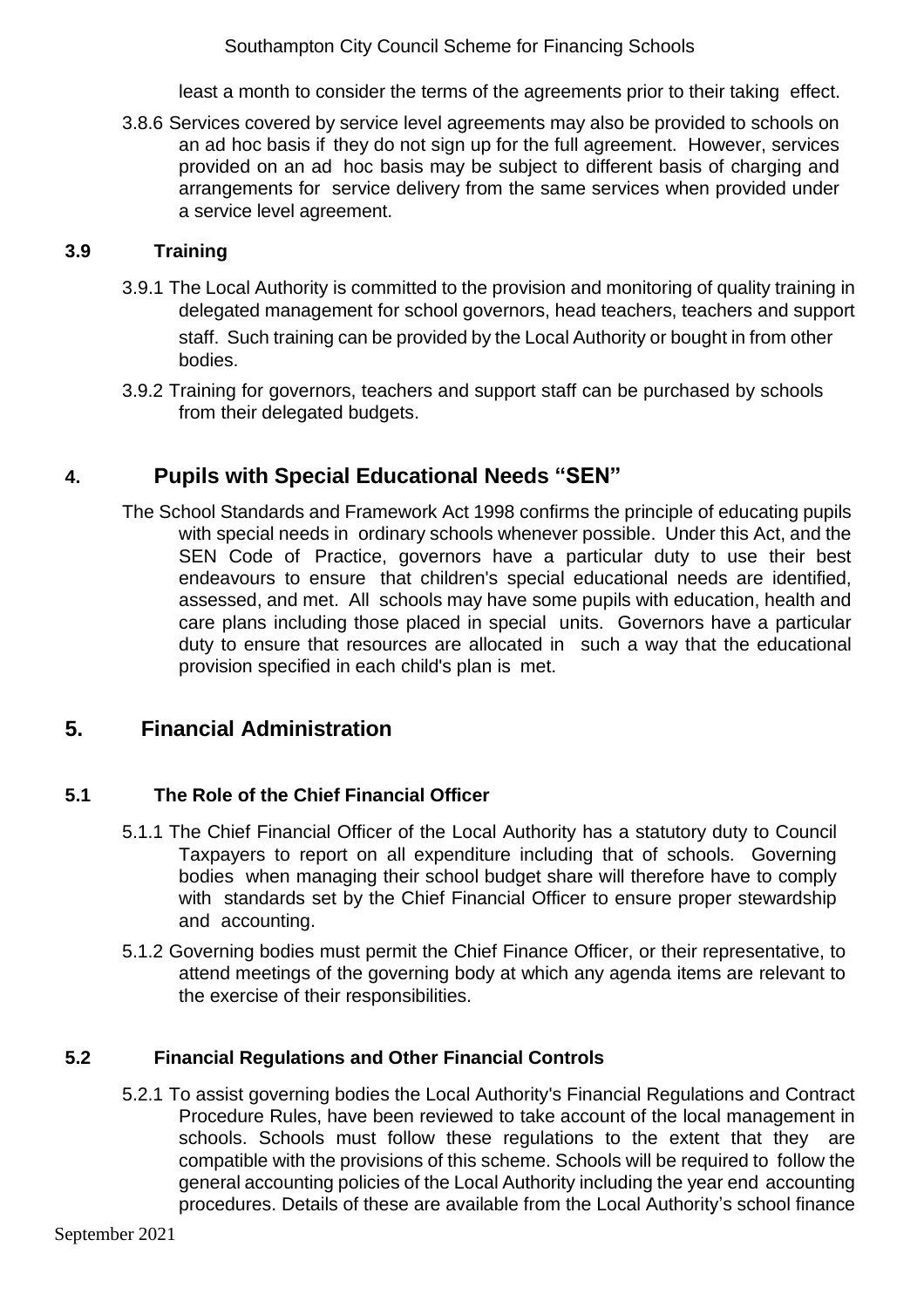team.

- 5.2.2 **Control of Assets.** Schools will be required to maintain an inventory of their moveable, non-capital assets. Guidance on the format of school inventories will be provided by the school finance team. Schools must follow this format in respect of assets with a value of £1,000 or over. Schools should also follow guidance given on the disposal of assets, in particular the basic authorisation procedures.
- 5.2.3 **Business interests.** Governing bodies are required to keep a register of business interests for each member of the governing body, the head teacher and members of their immediate families. This should detail any other educational establishments that they govern and any relationships between school staff and members of the governing body. The register should be kept up to date with notification of changes and through annual review of entries. This register should be made available for inspection by governors, parents, staff of the school and other Local Authority staff and published on a publicly accessible website.
- 5.2.4 If any other employee of a school has other paid employment or outside interests where there is a potential conflict of interest, they should inform the head teacher and record the interest appropriately. This includes the recording of gifts and hospitality in a register as required in the Local Authority's Policy on Gifts and Hospitality.
- 5.2.5 **Whistleblowing** If any member of staff or governor of a school becomes concerned about poor financial management or financial impropriety in a school, they should immediately inform the Service Lead for Education and Learning who will decide in consultation with the Chief Finance Officer what form of investigation should be undertaken. Wherever possible the head teacher and Chair of Governors will be immediately informed of any such allegation and kept informed of the progress of any investigation.
- 5.2.6 If the Chief Finance Officer believes that reasonable grounds exist for suspecting a loss may have occurred as a result of misappropriation, irregular expenditure or fraud, they must, in consultation with the Head of Legal Services and the Service Lead of Education and Learning, refer the matter to the Police.
- 5.2.7 If the Chief Finance Officer on investigation, believes that a loss may have occurred as a result of poor financial management, they will consult the Service Lead of Education and Learning and/or the Governing Body, as appropriate, as to the appropriate disciplinary action.

#### **5.3 Efficiency and Value for Money**

- 5.3.1 Schools must seek to achieve efficiencies and value for money, to optimise the use of their resources and to invest in teaching and learning, taking into account the Local Authority's purchasing, tendering and contracting requirements as set out in the Contract Procedure Rules.
- 5.3.2 It is for head teachers and governors to determine at school level how to secure better value for money. There are significant variations in efficiency between similar schools, and so it is important for schools to review their current expenditure, compare it to other schools and think about how to make improvements.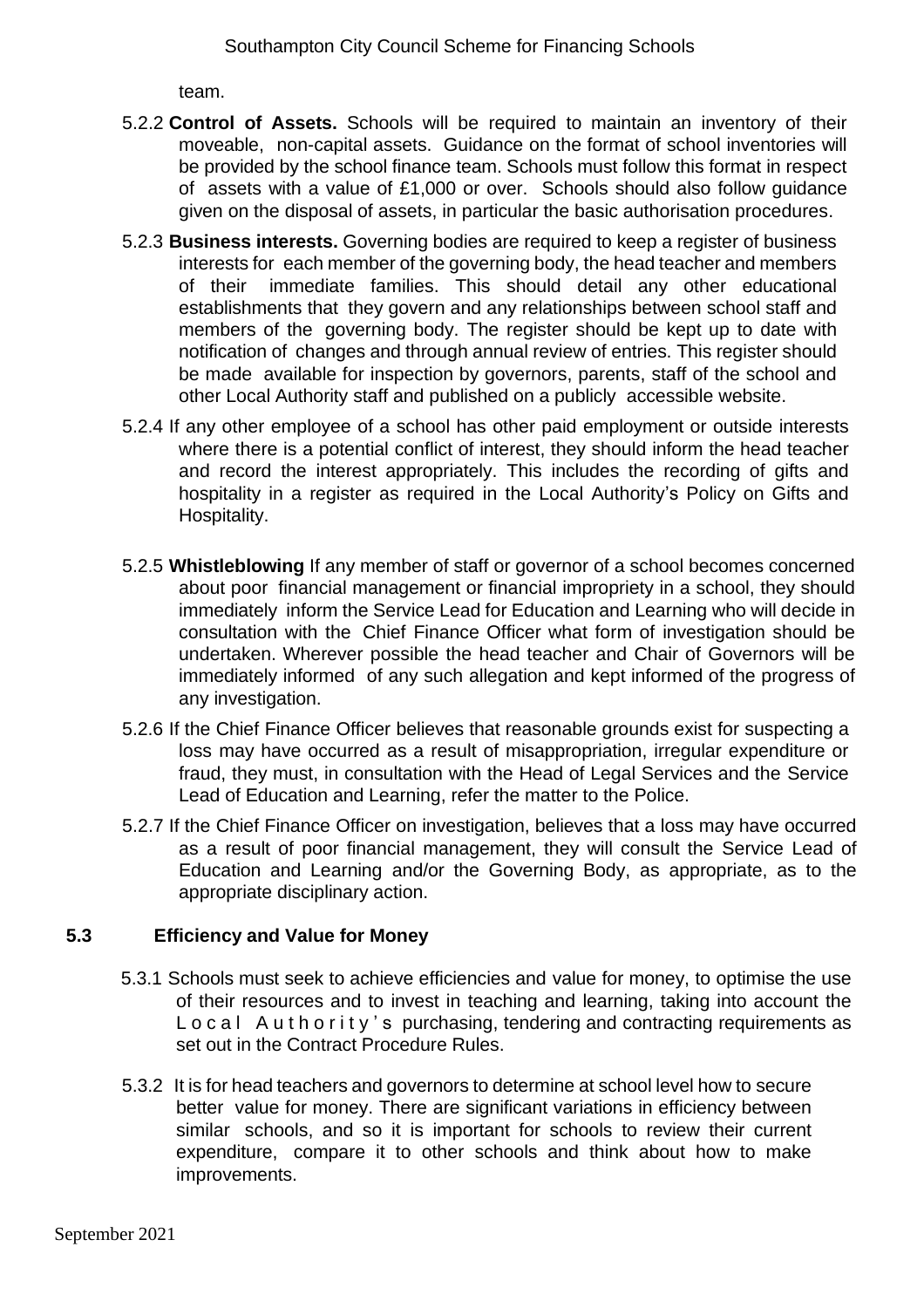#### <span id="page-12-0"></span>**5.4 Audit Arrangements**

- 5.4.1 All schools maintained by the Local Authority will be subject to the Local Authority's internal a u d it and external audit regimes as determined by the Local Audit and Accountability Act 2014. All funding for audit will therefore be retained centrally under the heading of Strategic Management. Schools may, if they wish, use funds from their budget share to obtain external audit certification of their accounts. Both the school and the Local Authority must make available to both internal and external auditors any relevant information required by them in the course of audit inspections.
- 5.4.2 Governing bodies must provide annual audit certificates in respect of any unofficial funds under their control. Guidance on the level of audit required can be obtained from the Local Authority's internal audit team or school Finance. Audit certificates should be submitted to Schools Finance by 31 October each financial year.

#### <span id="page-12-1"></span>**5.5 Banking Arrangements**

- 5.5.1 The Chief Finance Officer under the general direction of the relevant Cabinet Member is required to oversee all banking arrangements for Local Authority establishments, including schools with delegated management. As part of this responsibility all schools are given local bank accounts for modest purchases.
- 5.5.2 All schools, except for those which are operating with a budget deficit, may choose to have a bank account in their own name into which their budget share will be paid. The account must be held with a bank or building society approved by the Chief Finance Officer and consistent with the Local Authority's Treasury Management Policy. Alternatively, schools may keep their delegated budgets and any invested balances in the Local Authority's main bank account. Schools whose budgets are in deficit will only be able to open their own bank account once the deficit is cleared.
- 5.5.3 Schools with their own bank accounts must not go overdrawn, or borrow money unless they have written permission by the Secretary of state, which will only be in exceptional circumstances, or for limited schemes introduced by the Secretary of State. This provision does not apply to loan schemes run by the Local Authority.
- 5.5.4 The mandate for any official account held by a school must state that Southampton City Council is the owner of the funds and that the Local Authority can take control of the account in the event that the school's right to a delegated budget is suspended. In such a case the Local Authority will have the power to determine the signatories to the account. These may include appropriate Local Authority officers.
- 5.5.5 Schools which invest their carried forward balances with the Local Authority will receive interest on any funds which they designate as investments. The rates of interest payable are as follows:

| All school balances up to £15,000 or 3% of                     | Bank base rate minus 0.5% |
|----------------------------------------------------------------|---------------------------|
| annual budget                                                  | $(minimum 0\%)$           |
| All school balances in excess of £15,000 or 3% of $\vert$ 0.1% |                           |
| annual budget                                                  |                           |

5.5.6 Schools will be free to retain any interest earned from their bank account. Schools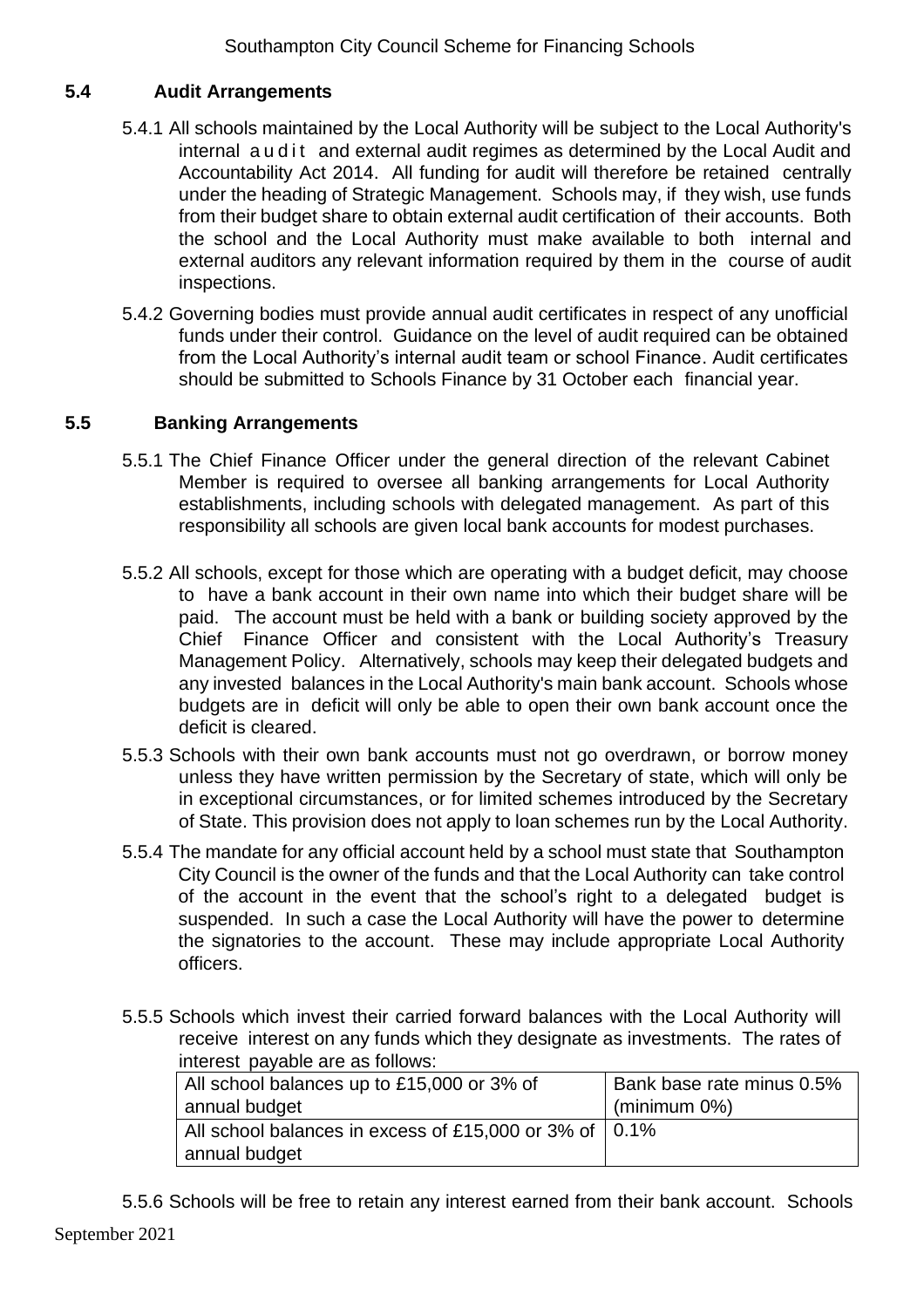may only open a bank account at the start of a financial year and notice should be given of their intention to do so by 31 December of the preceding financial year to the Service Lead – Finance Business Partnering.

5.5.7 If a school opens an external bank account, the Local Authority will, if the school desires, transfer immediately to the account an amount agreed by both the school and the Local Authority as the estimated surplus balance held by the Local Authority in respect of the school's budget share. There may, however, be a subsequent adjustment to that amount when the accounts for the relevant financial year are closed*.*

 Schools with bank accounts, which make their own arrangements for payment of salaries and wages, will have the whole of their budget share paid into their bank account. Where the full amount of the budget share is to be paid into a local bank account, schools will receive 12 equal monthly instalments, to be paid in advance on the first day of each month.

- 5.5.8 If a budget share instalment is paid late to a school as a result of Local Authority error, interest will be paid on the instalment for the number of days by which the payment is late, based on the Bank of England base rate.
- 5.5.9 Schools whose budget shares are banked with the Local Authority will have the ability to draw on the full amount of their budget share from 1 April each year.

#### <span id="page-13-0"></span>**5.6 Financial Systems**

5.6.1 Schools can have online access to the Local Authority's accounting and financial management system, Business World, to help them manage their financial affairs.

Access to this system is via a personal computer located at the school which is linked to the Local Authority's central computer. A summary of the functions provided are:-

- Comprehensive on-line management information for budgetary preparation and control.
- Recording of all income and expenditure.
- On-line ordering, recording of goods received, authorising payments to suppliers
- Electronic mail facility for communication and transfer of appropriate documents.
- Weekly reports which identify all charges made against the school's budget and give schools the ability to agree or challenge central recharges against their budgets.
- 5.6.2 Staff in Education and Learning will also have on-line access to individual schools' budgetary and accounting information via Business World. This will enable them to provide immediate systems support and also to carry out necessary monitoring of schools' expenditure without requiring schools to submit additional reports. All data will only be accessible by authorised users of the system and will be treated as confidential.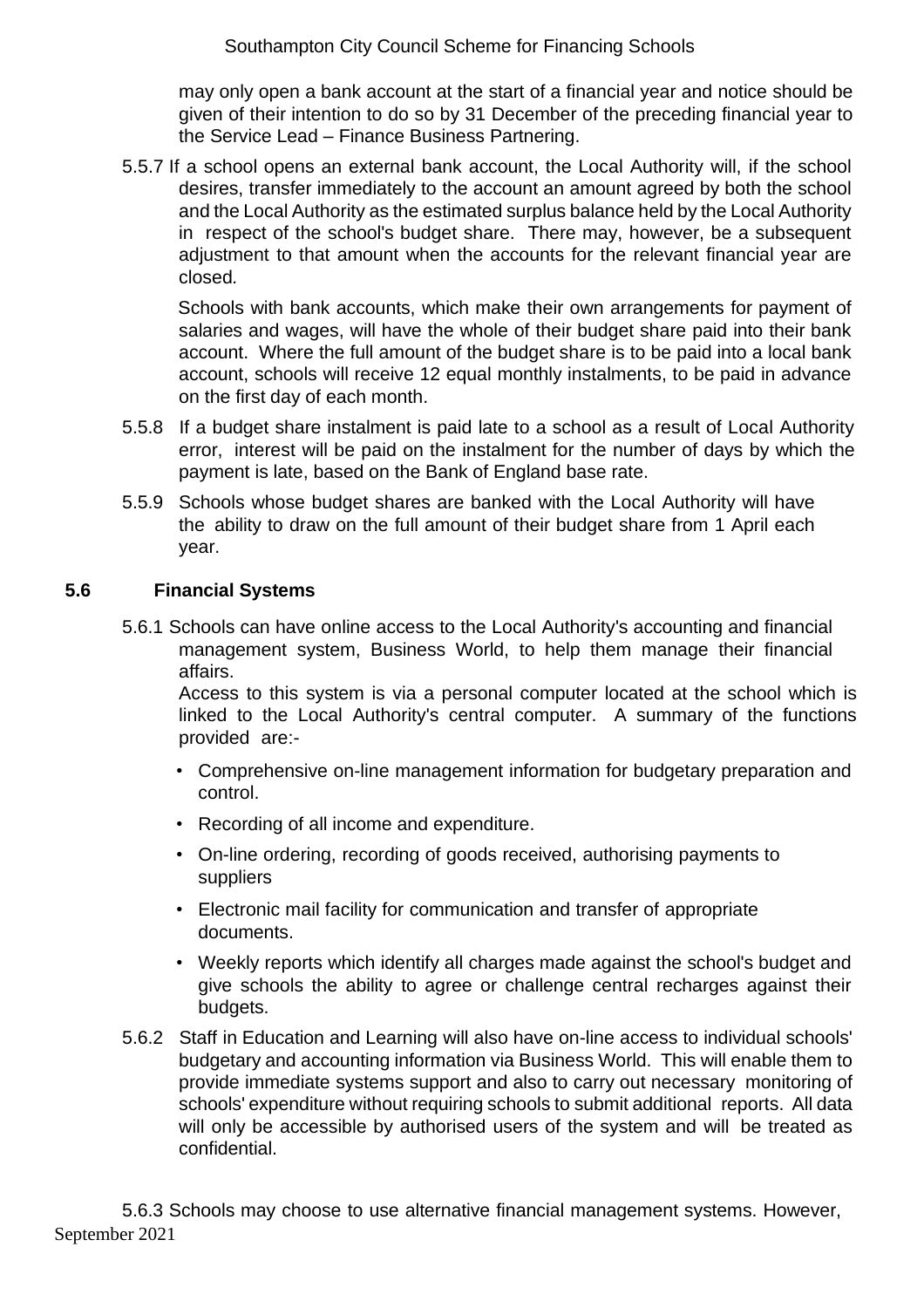such schools will be subject to additional audit checks to ensure the integrity of their systems. Additional requirements will also be imposed on these schools regarding monitoring the budget and accounting for Value Added Tax.

- 5.6.4 Schools which do not use Business World must submit quarterly reports of income and expenditure against budget to Schools Finance. The format for budget plans and budget monitoring reports for these schools will be agreed between the head teacher and the Schools Finance Business Partner, but should take account of the Consistent Financial Reporting Framework.
- 5.6.5 Governors are free to set a budget which involves the use of some or all of their accumulated balances in addition to their annual budget allocation. In setting their initial budget plan schools must take account of the estimated level of balances brought forward from the previous financial year. (This may also apply to any subsequent budget revisions which are agreed before the final level of balances brought forward is issued). Where a school plans to use balances to finance on going expenditure such as staff costs, the head teacher should discuss with the School Finance Business Partner how it is planned to bring expenditure in line with the annual budget allocation in the future if the school's balances are used up.
- 5.6.6 Governors also have the freedom to vire funds within their delegated budgets.
- 5.6.7 The Local Authority will provide schools with a statement of their final balance brought forward together with a summary of income and expenditure for the previous financial year by 1<sup>st</sup> September each year. All other income and expenditure data will be available to each school though the Local Authority's or the school's own financial system.

#### <span id="page-14-0"></span>**5.7 Budgeting**

- 5.7.1 In order to adopt good financial practice schools should prepare annual budgets and ensure that they are regularly reviewed. The first formal budget plan of the year must be approved by the full governing body, or by a committee of the governing body. The Chief Finance Officer requires access on a regular basis to information about income and expenditure against budget for schools. This is to enable them to fulfil their responsibilities under Section 151 of the Local Government Act 1972; to ensure that the necessary financial standards are being met and to make an informed response to questions raised in relation to schools.
- 5.7.2 Governing bodies should, therefore, ensure that in each financial year the Local Authority has access to their latest approved budget plan. They should also make available on request, information about the assumptions underlying their budget plan e.g. the estimated level of balances brought forward from the previous financial year; rationale for estimating levels of income. All schools must make available their initial approved budget plan by 31 May each financial year.
- 5.7.3 Schools are also required to make available to the Local Authority a copy of any revised budget which has been approved by the governing body. Revised budgets must be made available to the Local Authority by 31<sup>st</sup> October at the latest, unless the Governing Body has decided not to revise the original budget, in which case the School Finance Business Partner should be informed.
- 5.7.4 For funding years 2021/22 onwards, the Local Authority requires schools to submit a three year budget forecast by 30 June, to ensure schools are undertaking effective financial planning.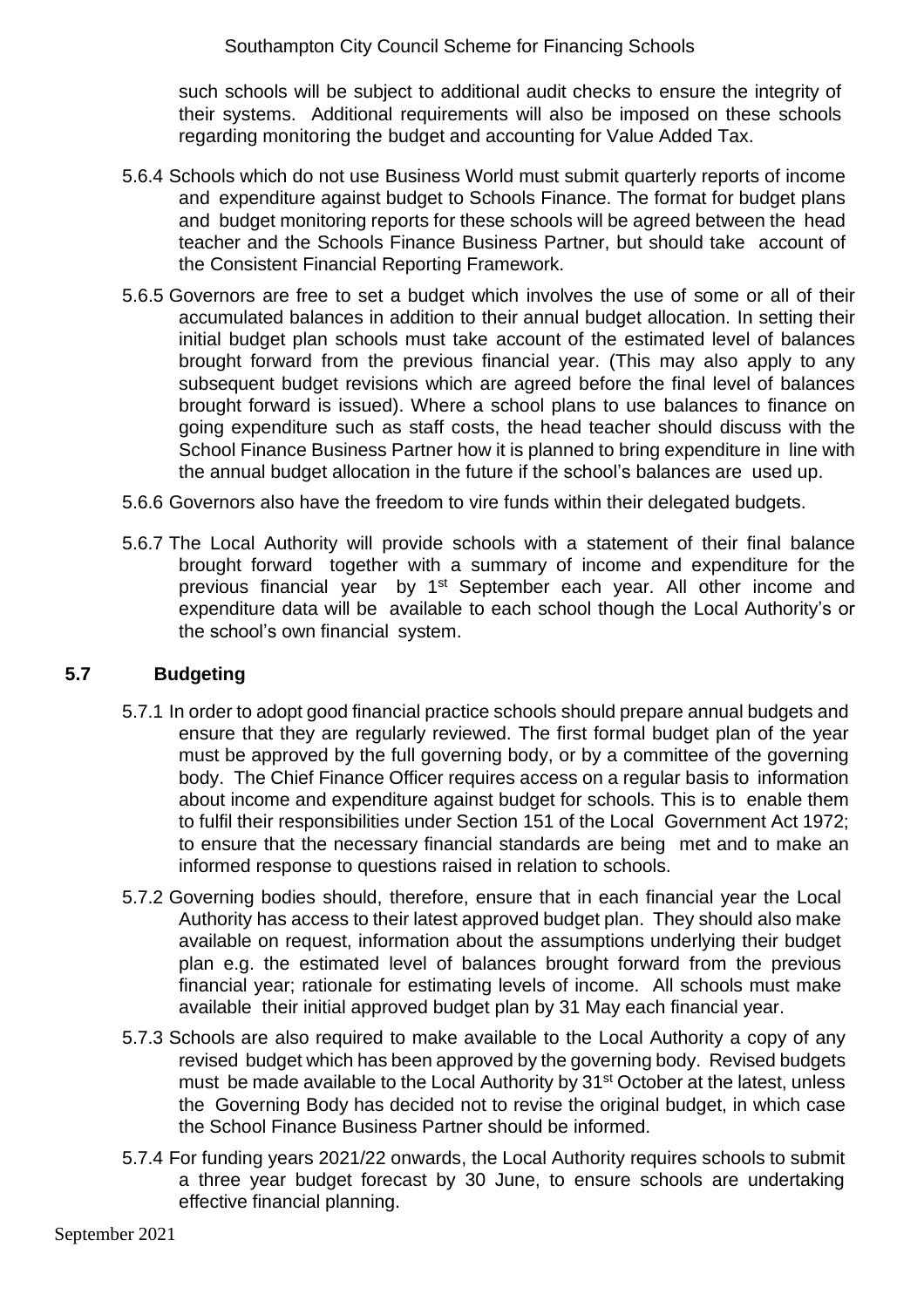#### <span id="page-15-0"></span>**5.8 School Balances**

- 5.8.1 Schools will carry forward any overspending or underspending from one year to the next.
- 5.8.2 When a school closes, any balances held will revert to the Local Authority. However, the funding formula will allow additional payments to be made to new schools to reflect the balances held by preceding schools (where appropriate).
- 5.8.3 Where a school converts to academy status under section 4(1)(a) of the Academies Act 2010, the balance will transfer to the academy.
- 5.8.4 The Local Authority recognises that schools may wish to carry forward a surplus balance to allow for future variations in funding or unforeseen expenditure requirements. However, the Local Authority is committed to keeping the level of school balances to a minimum, in order to ensure that available resources are effectively targeted at the needs of pupils currently in Southampton schools.

 Surplus balances held by schools as permitted under this scheme are subject to the following restrictions:

Primary schools, Special schools and Pupil Referral units may carry forward up to 10% of the current year school budget share as general balances. Secondary schools can carry forward up to 8%. Anything above this is an "excess surplus" balance.

There are three allowable purposes for which excess surplus balances can be used:

- As a revenue contribution to capital projects within a time limited maximum two year period.
- To maintain a reserve to fund staffing levels in the short / medium term due to a verified dip in pupil numbers.
- To provide reasonable and proportionate resources to fund the impact of major changes in Government policy on the curriculum for multiple subject areas. Any decisions to retain surplus balances for this reason will be subject to review by the Local Authority.

Schools may lose their excess surplus balances if:

- They do not inform the Local Authority of the governing body decision before 31 May that there are proposals to use any excess surplus balances and that those proposals have been approved and included in the minutes by the appropriate governing body or Sub-Committee by this time.
- The proposals do not relate to one of the allowable purposes for the use of surplus balances.
- The Utilisation of Balances Pro-forma is incomplete.
- The intended use of the balance was on a capital project, which has not materialised at the end of the time limited two year period.

Extensions to the deadline for submission of proposals for the use of the excess surplus balance will need to be agreed with the Local Authority.

Excess surplus balances removed from schools will be added to a schools surplus fund for redistribution.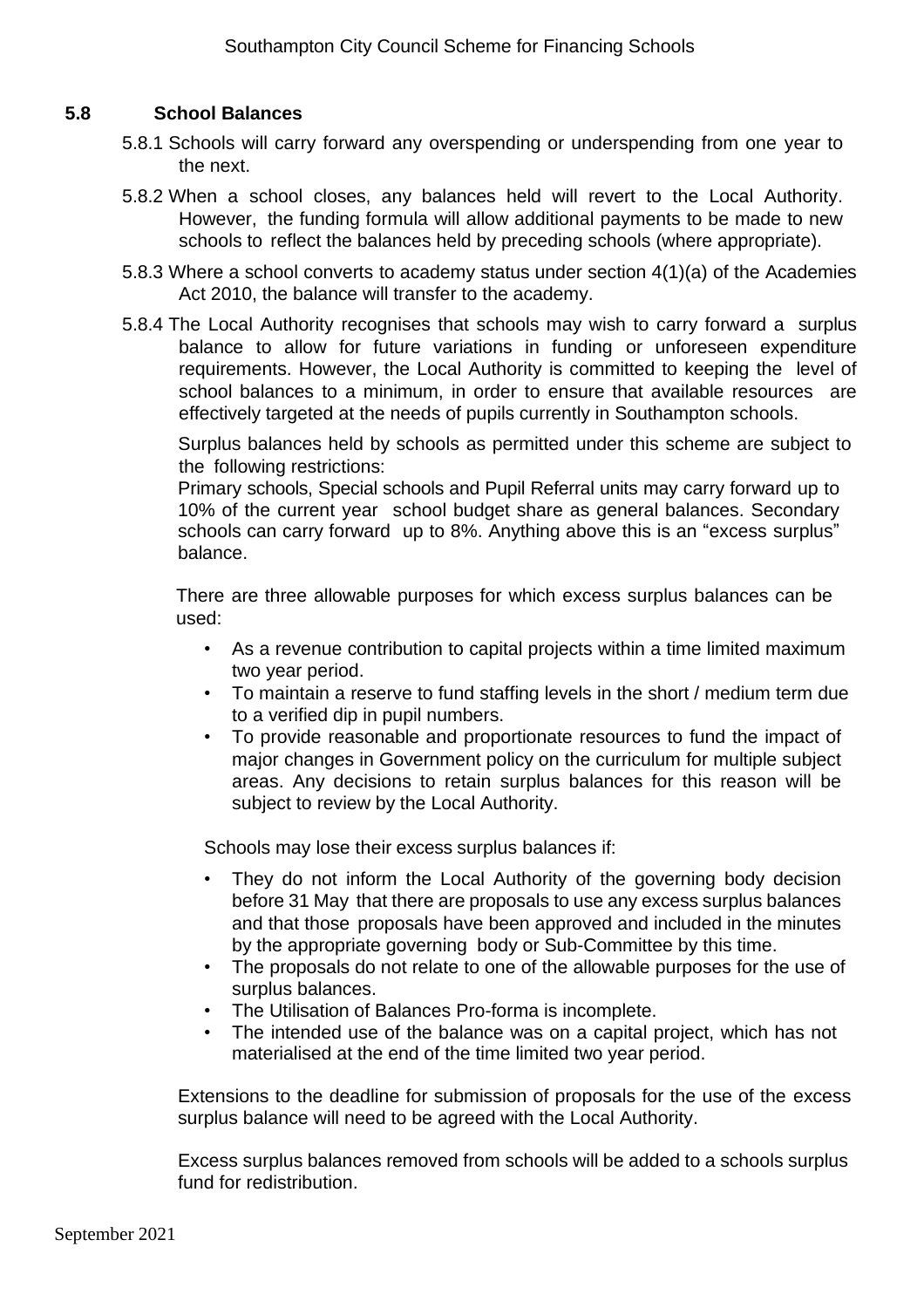- 5.8.5 The procedure to obtain approval to carry forward excess surplus balances is as follows:
	- Schools should complete a proposal for utilisation of their surplus fund and return to the Schools Finance team by the 31 May for consideration and approval. This form must include detailed plans and objectives. Relevant minutes at the governing body or sub-committee meeting must be attached detailing the decisions agreeing to spend the surplus balances and retained for a period of two years. An example is attached at Annex C.
	- The Schools Finance Team will monitor the balances and remove the excess as detailed above if the Utilisation of surplus fund does not comply with the revised principles of the scheme. The Schools Finance Team will ask for a breakdown and evidence of expenditure plans.
	- It is the intention that excess surplus balances will be removed in the summer term of the following financial year if the spend does not materialise within the timescale detailed.
- 5.8.6 Funds deriving from sources other than the Local Authority will be taken into account in this calculation if paid into the budget share account of the school, whether under provisions in this scheme or otherwise. Funds held in relation to a school's exercise of powers under s.27 of the Education Act 2002 (community facilities) will not be taken into account unless added to the budget share surplus by the school as permitted by the Local Authority.

#### <span id="page-16-0"></span>**5.9 Deficit Budget Policy**

5.9.1 Schools should not plan for a year end deficit budget when submitting budget plans at the start of the year i.e. expenditure exceeding funding and income for the year plus any balances brought forward from the previous year. Schools that submit deficit plans will be required to provide a deficit recovery plan to bring the budget back into balance within three years. The authority may intervene if a school is unable to set a balanced budget, by identifying the action a school could take and ultimately by suspending delegation.

Any unplanned deficit incurred during the year would be a first call on the following year's budget; the school would need to include the deficit in its balanced budget plan for the following year. Schools that incur unplanned deficits in successive years would be treated the same as schools submitting deficit plans and the authority would need to intervene.

#### **The deficit recovery plan**

5.9.2 When a school first becomes aware of a potential deficit it should follow the procedures in Annex D in order to obtain the Local Authority's approval for a licensed deficit. A summary of the steps are:

Step 1 Preparation Step 2 Notify the Local Authority with supporting documentation Step 3 Initial meetings with the Local Authority schools finance team. Step 4 Submit a deficit recovery plan. This becomes the formal application for an licensed deficit Step 5 Monitoring. The requirements and monitoring which the school will need to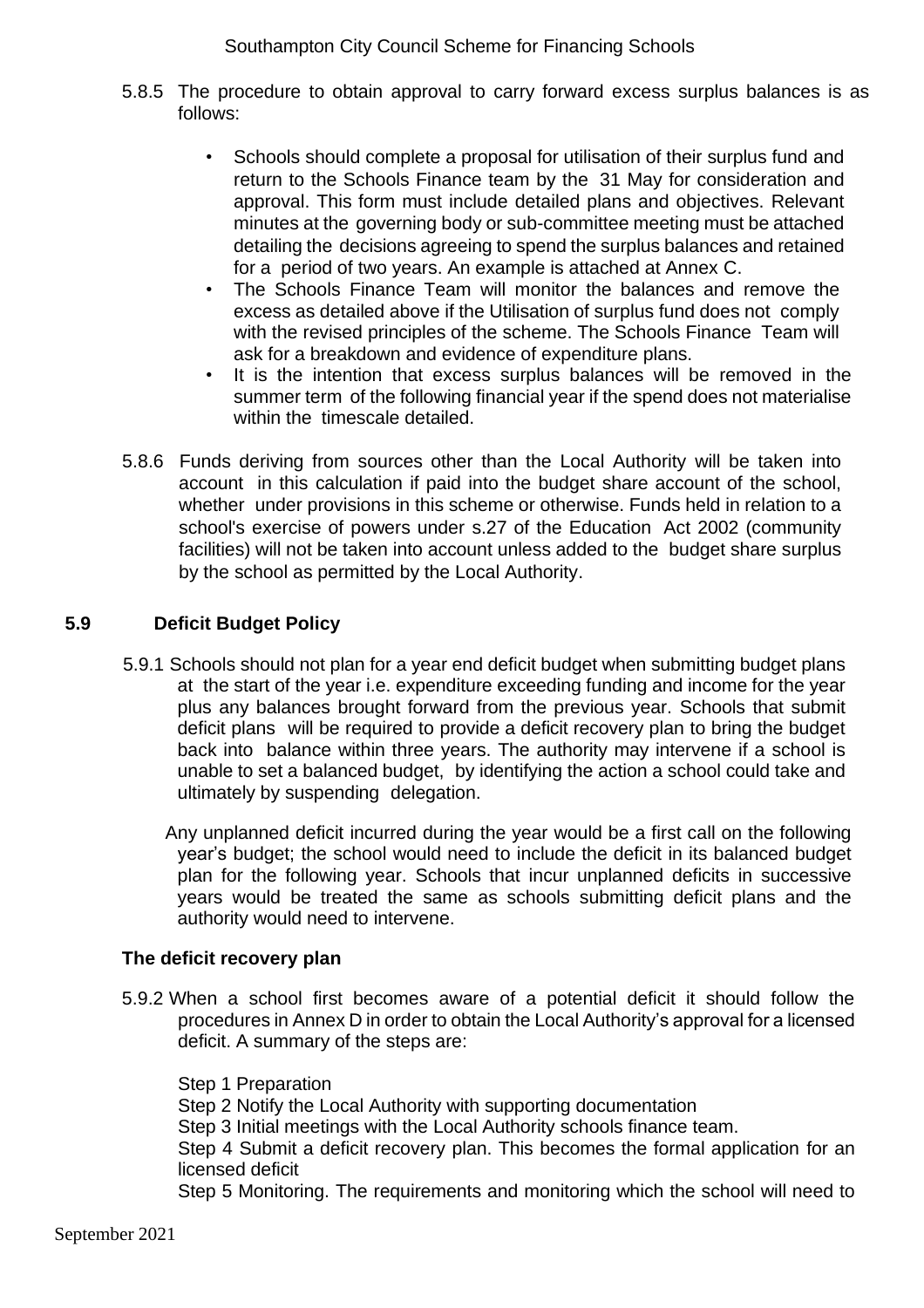follow.

#### 5.9.3 **Notice of Concern**

 The Local Authority may issue a Notice of Concern to the governing body of any school it maintains, where in the opinion of the Service lead for Education and Learning, the school has failed to comply with any provisions of the scheme, and / or where actions need to be taken to safeguard the financial position of the local authority or the school.

#### <span id="page-17-0"></span>**5.10 Loans from School Balances**

The Local Authority currently operates a loan scheme that allows schools to borrow amounts of up to £200,000 from the pool of school balances to fund certain types of project. Projects to be supported may include:

- Investment projects which will produce a future revenue saving e.g. schemes to improve energy efficiency.
- Projects to improve school security (deemed as necessary by Health & Safety).
- Major purchases of equipment (e.g. IT).
- Major maintenance or improvements to school properties (deemed as necessary by Property Division).
- 5.10.2 The project must make a contribution to raising educational standards as part of a school development plan. Loans will be repayable over two to five years and will be subject to the terms and conditions set out in the School Loans Scheme, which is set out in detail in Annex A of this document.
- 5.10.3 The scheme will be open to all schools, including those with their own bank accounts, but balances held by schools with bank accounts will not be included in the amount available for loans.
- 5.10.4 Schools will not be permitted to borrow other than through the Local Authority's scheme for loans from school balances except with the written permission of the Secretary of State, or where borrowing is undertaken by trustees or foundations and the debt is not serviced directly from a school's delegated budget.
- 5.10.5 Schools may not use credit cards as these are a form of borrowing. However schools are encouraged to use procurement cards as these are a useful means of facilitating electronic purchase.

#### <span id="page-17-1"></span>**5.11 Purchasing and Contracts**

- 5.11.1 Schools have the freedom to choose their suppliers of goods and services. If the governing body of a school with a delegated budget enters into a contract, in most cases it does so on behalf of the Local Authority. In certain circumstances, contracts may be made solely on behalf of the governing body, when the governing body has clear statutory obligations - for example, contracts made by aided schools for the employment of staff. The governors of a school will not incur any personal financial liability in respect of any contract they enter into in good faith while exercising their delegated powers under local management.
- 5.11.2 Schools also have the right to opt out of contacts arranged centrally by the Local Authority for services for which funds have been delegated to schools except where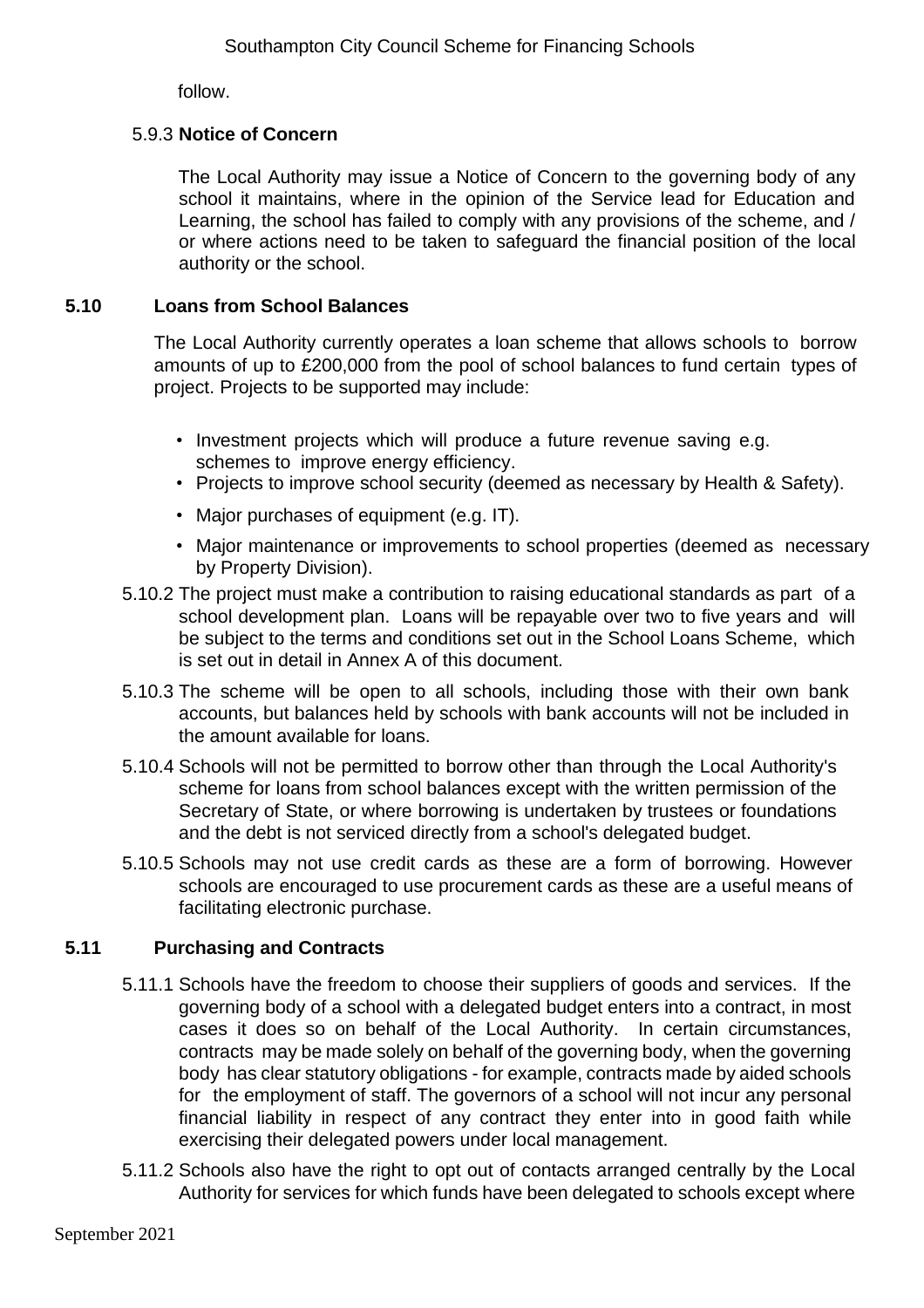schools specifically agree to be covered for a set period by central contracts for services.

- 5.11.3 In the above case the schools in question will not be able to opt out of the contract until the end of the period for which they have agreed to be covered by it.
- 5.11.4 In exercising their powers, governors must comply with the Local Authority's Financial Regulations and Contract Procedure Rules in order to ensure propriety and value for money in purchasing matters.
- 5.11.5 Schools must follow the appropriate Contract Procedure Rule procedure for all spend up to £100,000 in contract value (as defined within the Contract Procedure Rules) and should see advice on the appropriate route to market from the Local Authorities' Procurement Team for all spend above £25,000 in contract value.
- 5.11.6 All spend above £100,000 in contract value must be managed by the Local Authority's Procurement Team.
- 5.11.7 The up to date Financial Regulations and Contract Procedure Rules can be obtained from the Local Authority's Procurement Team or the Schools Finance Team.
- 5.11.8 It is the intention of the Local Authority that, in following these procedures:
	- Schools should not do anything incompatible with any of the provisions of this scheme, or any statutory provision.
	- Schools must ensure that any contract entered into with a supplier or provider contains a suitable indemnity in favour of both the Local Authority and the School requiring the contractor to indemnify the Local Authority and the School against any loss suffered as a result of a default on the part of the contractor or any subcontractor.
	- Schools are not required to select suppliers from an approved list
- 5.11.9 In all cases where governors make their own arrangements with private contractors for providing services, the Local Authority draws their attention to health and safety and equal opportunity requirements see section 8.

#### <span id="page-18-0"></span>**5.12 Capital Expenditure**

- 5.12.1 Where a school is financing expenditure using its capital budget, the school will be subject to the procedures set out in the Local Authority's Finance Procedure Rules.
- 5.12.2 Governors have the right to use money from within their revenue budget for capital spending. However, schools should inform the Service Lead - Education & Learning of any proposed capital scheme. This is necessary in order to assess the likely impact on the structure of the school buildings. Schools Finance staff will also need to check the funding available for the scheme, and to notify the Chief Finance Officer so they may take account of it in the overall consideration of capital financing for the Local Authority.

Landlord's consent must be obtained for any scheme that involves alterations or extensions to the buildings or site. A Landlord's Consent form is available for this purpose from the Council's Property Division. The Head of Property Division must be consulted on the procurement of schemes in excess of £100,000.

5.12.3 Trust schools are not required to obtain landlord's consent as the land and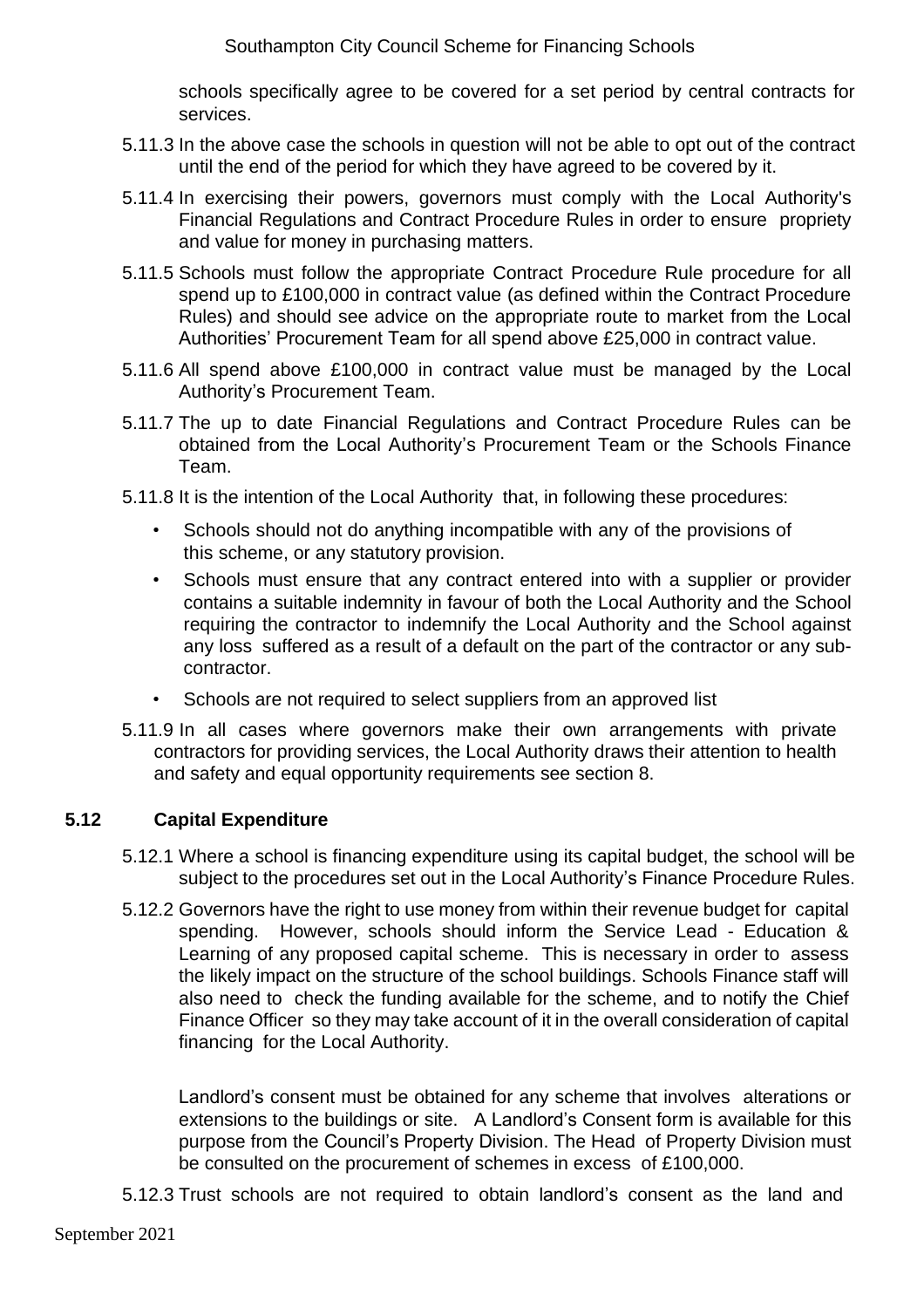buildings are owned by the Trust. However as the Local Authority retains a residual liability in the land and buildings, and trust schools are eligible for capital funding allocated to the Authority for school premises, trust schools are required to notify and consult with the Authority on the servicing and maintenance of its assets and any scheme that involves alterations or extensions to the buildings or site.

#### <span id="page-19-0"></span>**5.13 Income and Charges**

- 5.13.1 Schools may retain income from fees and charges for any service which is provided using funds which have been delegated to the school, provided those charges are made in accordance with the Local Authority's policies on charging for school activities and use of school premises (see also section 10 on the use of school premises for community purposes).
- 5.13.2 Schools may also retain any income raised through fund raising activities.
- 5.13.3 Income from the sale of assets may also be retained by the school, except where the asset concerned was purchased through non-delegated funds or the asset concerned is land and buildings forming part of the school premises and is owned by the Local Authority. Where an asset (other than land and buildings) purchased from non- delegated funds is disposed of, the Service Lead-Education and Learning will decide in each case whether the school should retain the proceeds.

#### <span id="page-19-1"></span>**5.14 Taxation**

- 5.14.1 For schools which make and account for payments via Business World, any VAT on income and expenditure will be charged/credited directly to the Local Authority's VAT account and will not go through the school's account.
- 5.14.2 Schools with their own bank accounts, which do not use Business World, will be required to pay VAT on expenditure where necessary. In order to reimburse these schools for any recoverable VAT at the end of each month a VAT claim must be submitted to the Local Authority giving details of the actual amount of VAT paid. More detailed guidance on the treatment of VAT is available from the Local Authority's VAT officers
- 5.14.3 Schools with a delegated budget are treated as exempt from the Construction Industry Tax Deduction Scheme where the contract is between the school/governing body and the subcontractor. Schools with their own bank accounts are responsible for ensuring that these rules are followed correctly.
- 5.14.4 Schools are advised to check with the Local Authority, before using contractors, agency or temporary staff that the IR35 off payroll working rules will be applied correctly.

#### <span id="page-19-2"></span>**5.15 Charges against the School's Budget Share**

- 5.15.1 Charges will not be made against the schools' budget share without the express agreement of the governing body except where specifically allowed for in this scheme. Provisions for charging schools; budgets are made in the sections on health and safety and insurance. Schools budgets may also be charged in the following circumstances:
	- For the salaries of staff employed at the school at their actual cost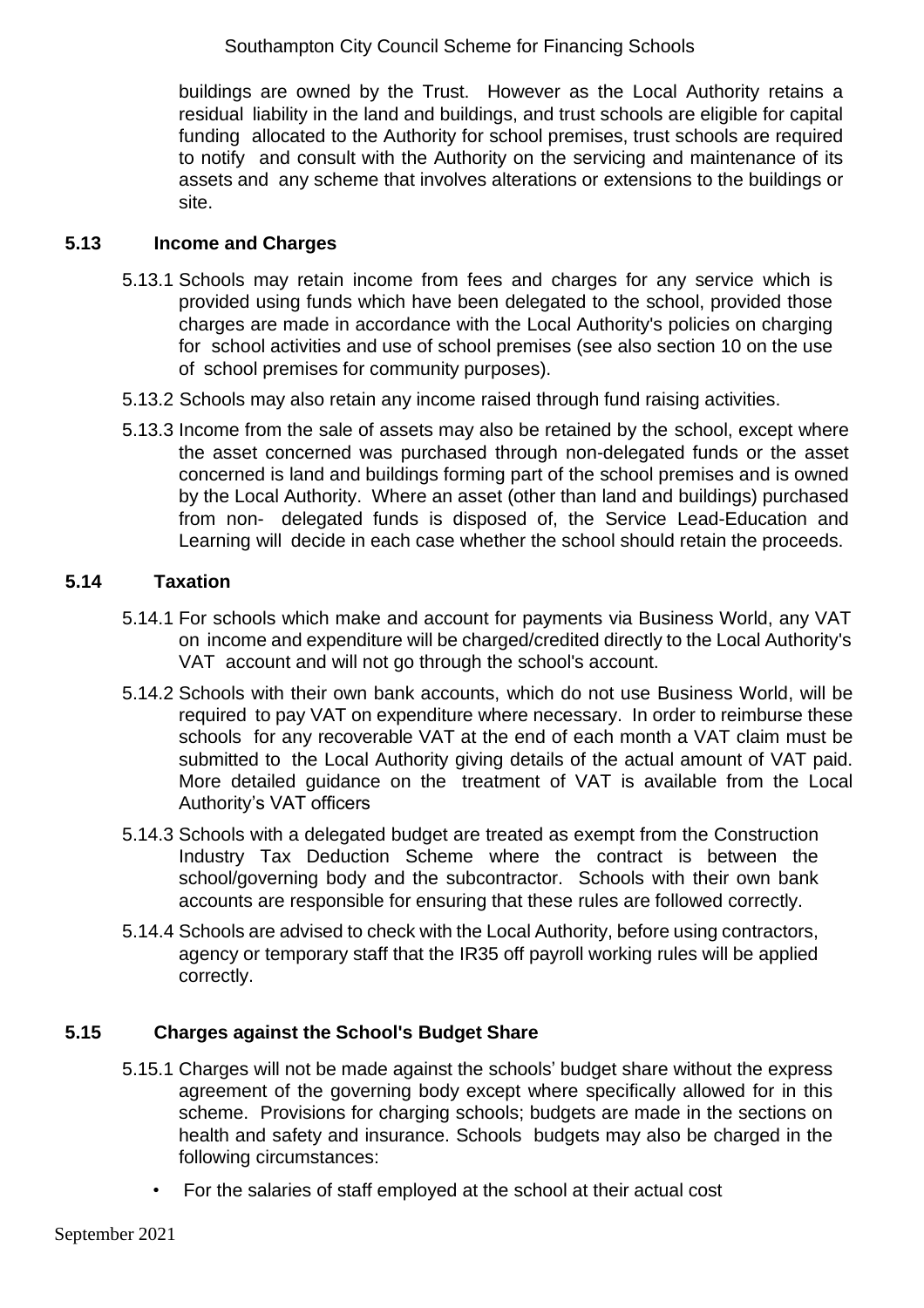- Where premature retirement costs have been incurred without the prior written agreement of the Local Authority to bear such costs
- Other expenditure incurred by schools to secure resignation where the school has not followed Local Authority advice
- Awards by courts and industrial tribunals or out of court settlements against the Local Authority arising from action or inaction by the governing body contrary to the Local Authority's advice
- Where a disputes procedure set out in a service level agreement establishes that monies are owed by the school to the Local Authority
- Expenditure incurred by the Local Authority in making good defects in building work funded by capital spending from budget shares, where the premises are owned by the Local Authority or the school has voluntary controlled status.
- Expenditure incurred by the local authority in carrying out health and safety work or capital expenditure for which the authority is liable where funds have been delegated to the governing body for such work but the governing body has failed to carry out such work.
- Expenditure incurred by the local authority in insuring its own interests in a school but the school has failed to demonstrate that it has arranged cover at least as good as that which would have been arranged by the authority.
- Recovery of moneys due from a school for services provided to the school, where a dispute over the moneys has been referred to a disputes procedure set out in a service level agreement, and the result is that monies are owed by the school to the Local Authority
- Recovery of penalties imposed on the Local Authority, by HM Revenue and Customs, Teachers Pensions, the Environment Agency or regulatory authorities as a result of school negligence
- Correction of Local Authority errors in calculating charges to a budget share
- Additional transport costs incurred by the Local Authority arising from decisions by the governing body e.g. on the length of the school day, or failure to notify the Local Authority of non-pupil days resulting in unnecessary transport costs
- Legal costs which are incurred by the Local Authority because the governing body did not accept the advice of the Local Authority
- Costs of necessary health and safety training for school staff where funding for training has been delegated but the necessary training has not been carried out
- Compensation paid to a lender where a school takes out a loan beyond its legal powers.
- Cost of work done in respect of teacher pension remittance and records for schools using non-Local Authority payroll contractors where the charge will be the minimum needed to meet the cost of the Local Authority's compliance with its statutory obligations
- Costs incurred by the Local Authority in securing provision specified in an Education, Health and Care Plan where the governing body of a school fails to secure such provision despite the delegation of funds in respect of that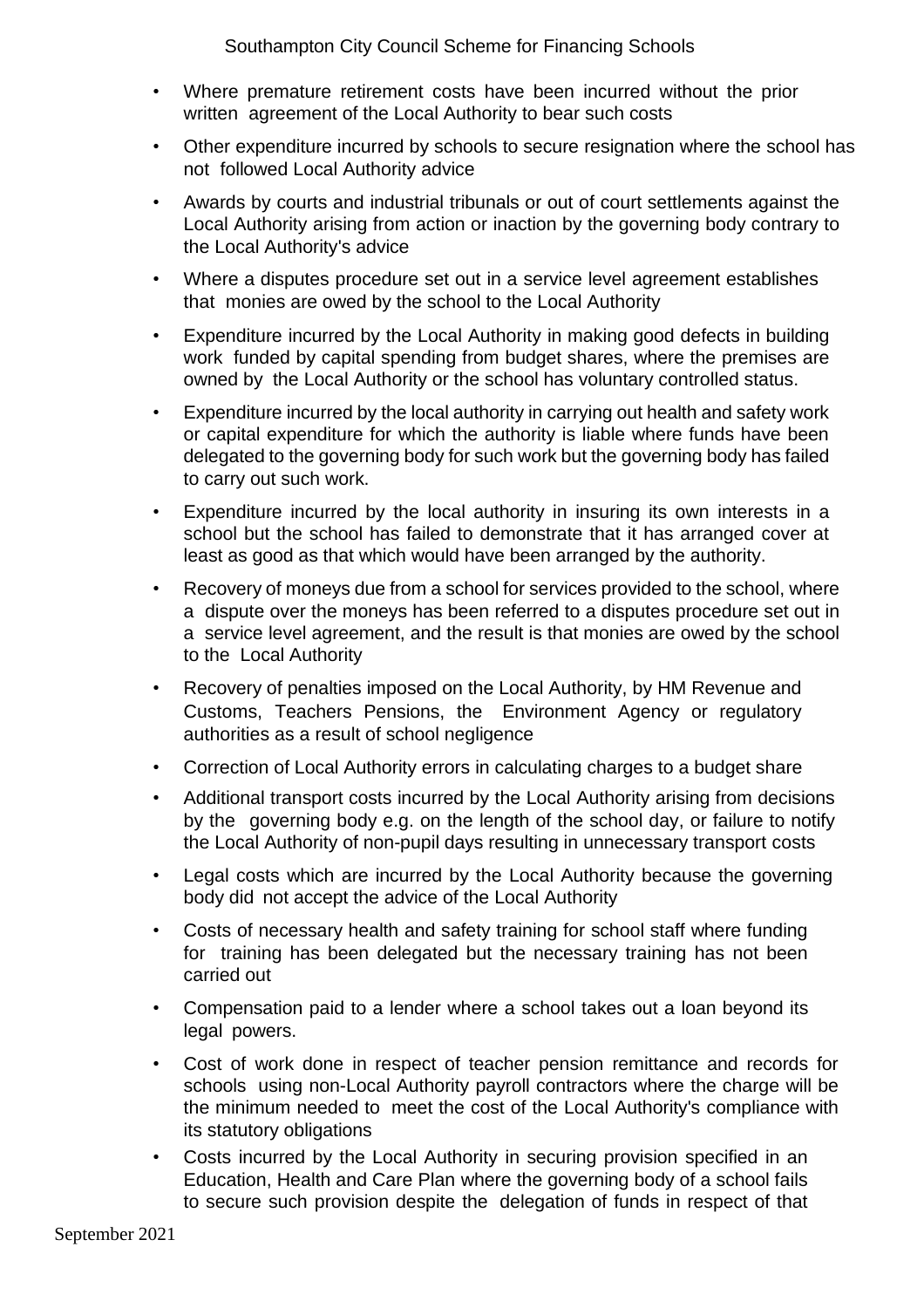pupil's plan

- Costs incurred by the Local Authority due to submission by the school of incorrect data
- Recovery of amounts spent from specific grants on ineligible purposes
- Costs incurred by the Local Authority as a result of the governing body being in breach of the terms of a contract.
- Costs incurred by the Local Authority in undertaking or putting into place any remedial action necessary to protect the Local Authority from liability arising as a result of any action or inaction or any failure on the part of the school or governing body or any other default whatsoever or howsoever arising on the part of a school, the Governing Body or a contractor engaged to provide services to a school by the school or on its behalf (including the failure to adequately monitor services provided to the school which give rise to such liabilities).
- Costs incurred by the authority or another school as a result of a school withdrawing from a cluster arrangement, for example where this has funded staff providing services across the cluster.
- Costs incurred by the authority in administering admissions appeals, where the local authority is the admissions authority and the funding for admission appeals has been delegated to all schools as part of their formula allocation.
- 5.15.2 Schools will be consulted prior to any such charge being made against their budget share. Schools will also be informed when a charge has been made. The exception to this will be in respect of charging schools for actual salary costs of staff employed by the school, as this will be a regular monthly payment and there should be no need to specifically consult or inform schools about it.

#### <span id="page-21-0"></span>**5.16 Delegation to New Schools**

5.16.1 Where a new school has yet to receive a delegated budget, the Local Authority may selectively delegate amounts to the governing body which are necessary for them to carry out their duties. This may include funds to meet governors' expenses where appropriate.

# **6. Personnel**

# **6.1 Employment responsibilities**

- 6.1.1 All staff (other than those in voluntary aided, trust or foundation schools) are formally employees of the Local Authority. However, the School Standards and Framework Act places the power for determining most personnel/HR and staffing matters firmly with the governing bodies of schools with delegated budgets. The power ranges from decisions on staff numbers to appointments, dismissals, establishment and operation of disciplinary and grievance procedures.
- 6.1.2 To assist governors and head teachers in exercising the employment responsibilities conferred upon them by the Act, the Local Authority has produced policies and processes which can be found on the Local Authority's Young Southampton website. If these are followed, then individual or collective difficulties will be less likely to arise.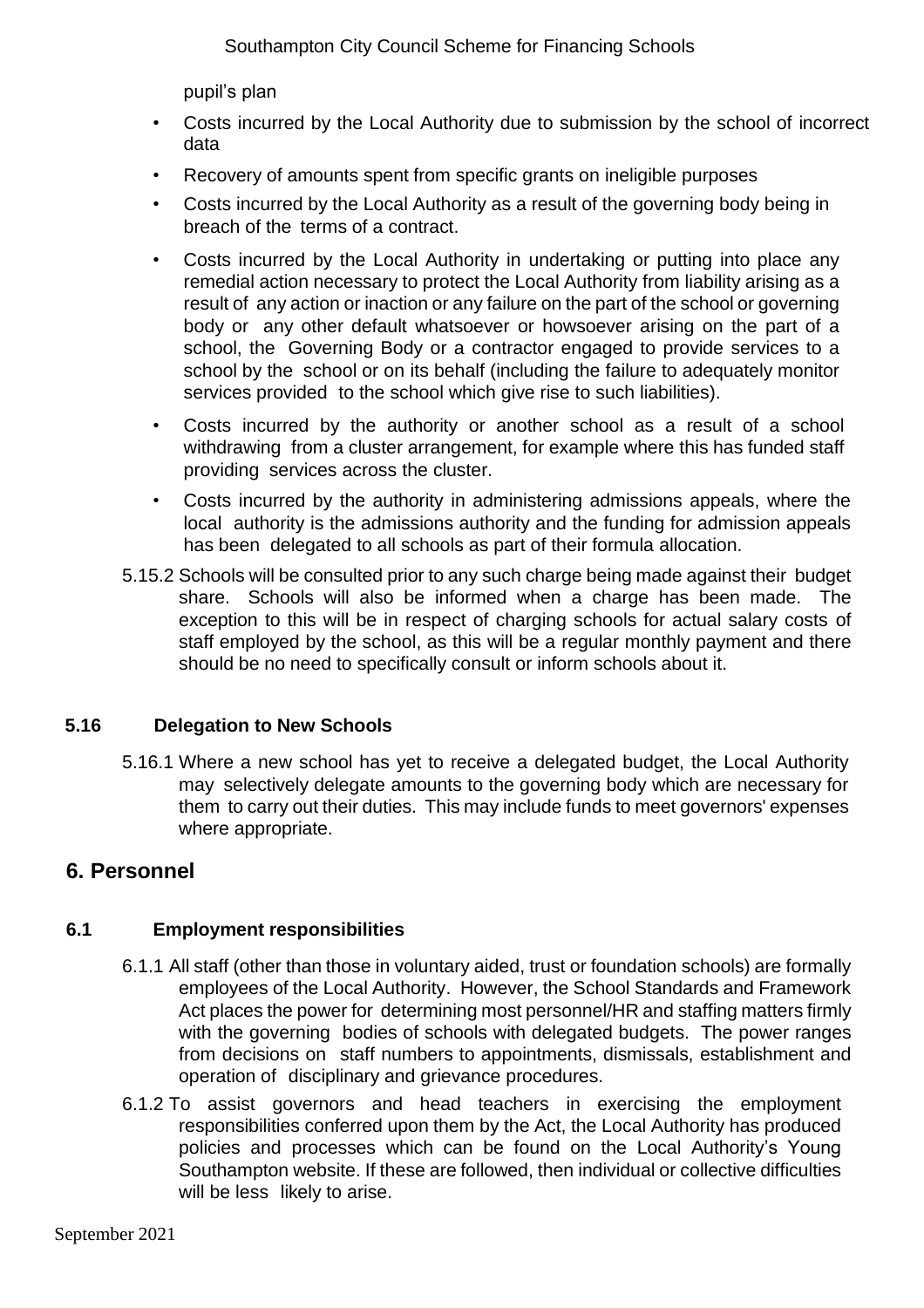6.1.3 Professional associations and trade unions were consulted on the contents of the policies. The effective induction, training and development towards and appraisal of employees are emphasised as key areas in the employment of people.

#### **6.2 Redundancy and Early Retirement**

The Local Authority has a policy for schools for carrying out redundancies and early retirements. In brief Section 37 subsections (4 - 6) Education Act 2002, says the default position is that premature retirement costs must be charged to a schools delegated budget, while redundancy costs must be charged to the Local Authority's budget.

The Local Authority must agree in writing to accept charges of premature retirement, and in the case of redundancy costs must have good reasons for charging the school's delegated budget, and that cannot include having a no redundancy policy.

The Local Authority views the following as examples of good reasons as to when a school's budget may be charged with redundancy costs.

- Non-compliance with the redeployment policy;
- Accepting voluntary redundancy rather than a cheaper compulsory redundancy (on the basis that the individual school would bear the difference in cost);
- Failure to implement the redundancy policy/procedural guidelines;
- Failure to adopt the redeployment process set out for all schools;
- Where a governing body uses redundancy to avoid addressing capability or conduct issues, which will need to be dealt with using the appropriate procedures;
- Where a school has a surplus balance and no agreed plan to use this balance.
- Where staffing reductions arise from a deficit caused by factors within the school's control.
- If schools choose to re-employ staff following redundancy and/or early retirement, this must not be for a period of 3 years at the same school and a period of 2 terms at other Southampton maintained schools.

For staff employed under the community facilities power the default position is under sub section (7) that any costs must be met by the governing body, and can be funded from the school's delegated budget if the governing body is satisfied that this will not interfere to a significant extent with the performance of duties imposed by the education acts.

Further information and advice can be sought from the Local Authority's HR team.

# **7. Repairs and Maintenance**

- <span id="page-22-0"></span>7.1.1 Schools should use their delegated budget to cover all repairs and maintenance of school buildings except for works which meet the Local Authority's usual definition of capital expenditure. The main areas of which are designated as capital are as follows:
- new buildings, extensions or significant improvements as part of the Local Authority's s c h o o l s capital programme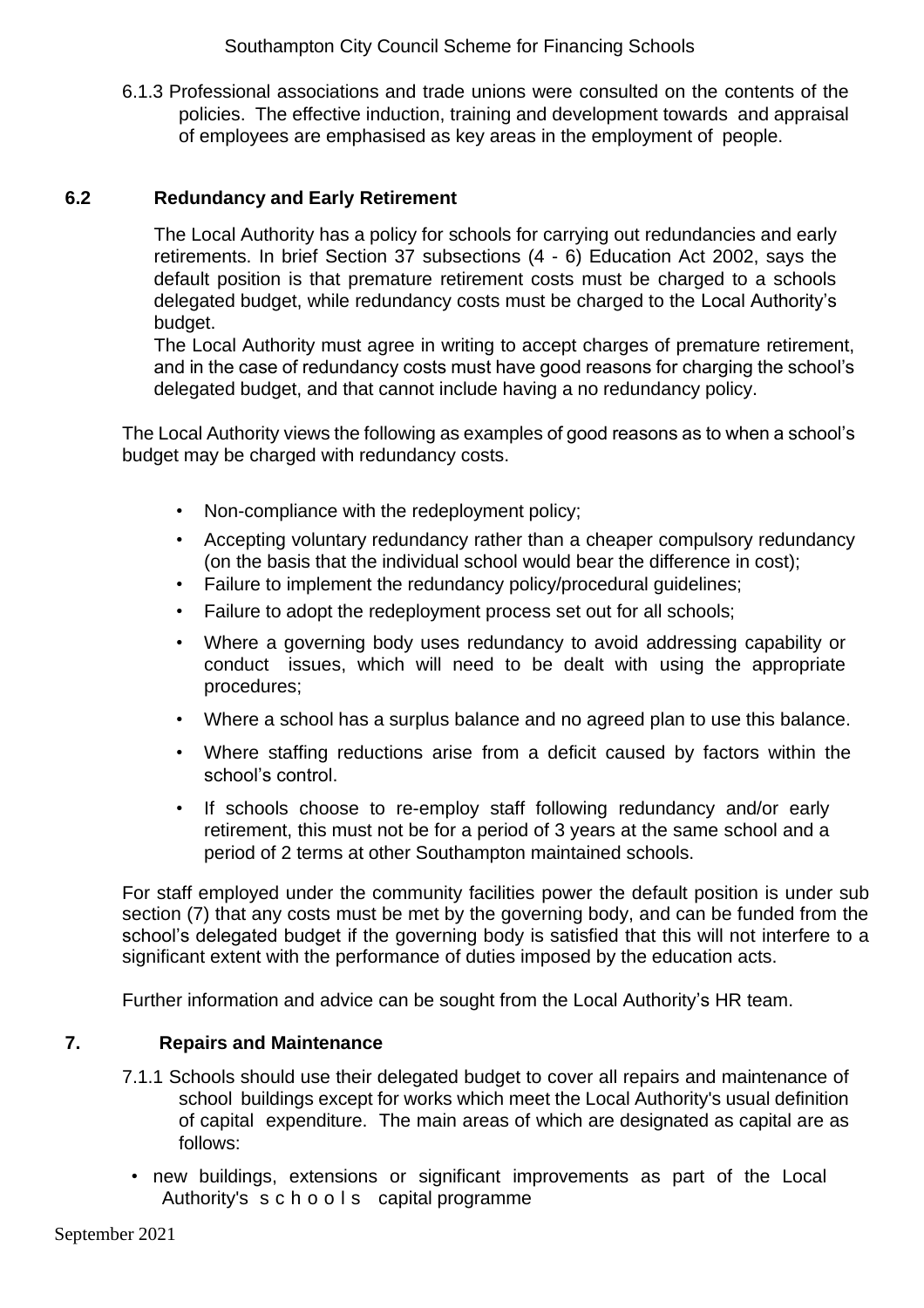- maintenance or improvement works supported by specific grants
- large scale replacement, renewal or maintenance of the structure of a building e.g. foundations, structural walls, roof, chimney, floor and staircase structures
- large scale window replacement (e.g. all windows in one face of a building)
- large scale replacement or renewal of electrical, heating or other services
- demolition, including site clearance and sealing off of drains and other services
- large scale health and safety work e.g. asbestos removal, complete resurfacing of playgrounds
- installation, replacement or structural maintenance of temporary buildings
- significant measures to improve access to the building for people with disabilities e.g. installation of lifts or access ramps

significant measures to improve protection against fire e.g. installation of fire doors.

- 7.1.2 The funds and the responsibility for all other aspects of repairs and maintenance is delegated to governors. A full breakdown of maintenance responsibilities between the Local Authority and schools is given in the Service Level Agreement for Repairs and Maintenance.
- 7.1.3 For voluntary aided schools, the liability of the Local Authority for repairs and maintenance (albeit met by delegation of funds through the budget share) is the same as for other maintained schools, and no separate list of responsibilities is necessary for such schools.

 However, eligibility for capital grants from the Secretary of State for capital works at voluntary aided schools depends on the *de minimis* limit applied by the Department for Education to categorise such work, not the *de minimis* limit used by the Local Authority.

 Schools may choose to use their delegated budget to buy back into the repairs and maintenance service provided by the Local Authority's Property Division, as part of a Service Level Agreement. Responsibility for landlord repairs and maintenance for these schools will transfer back to the Local Authority.

 Where schools carry out repairs, modifications or extensions to buildings or services **they must obtain a landlord's consent** to the proposed work from the Local Authority as per section 5.12.

# <span id="page-23-0"></span>**8. Health and Safety**

- 8.1.1 The Local Authority delegates to the governing bodies and head teachers the duty, in expending the school's budget share, to take the necessary actions to comply with health and safety legislation. However, it cannot delegate its corporate legal responsibility under the "Health and Safety at Work Act 1974" and Regulations made under it. It should also be remembered that all staff have individual responsibilities under Health and Safety legislation.
- 8.1.2 Schools will operate within the Local Authority's health and safety policies including Safe Working Procedures but with the delegation of powers under this scheme, governing bodies and head teachers will need to take positive action to ensure that Health and Safety is adequately managed within the school premises and on school organised trips.

September 2021 8.1.3 Safety functions falling within the direct responsibility of governing bodies and head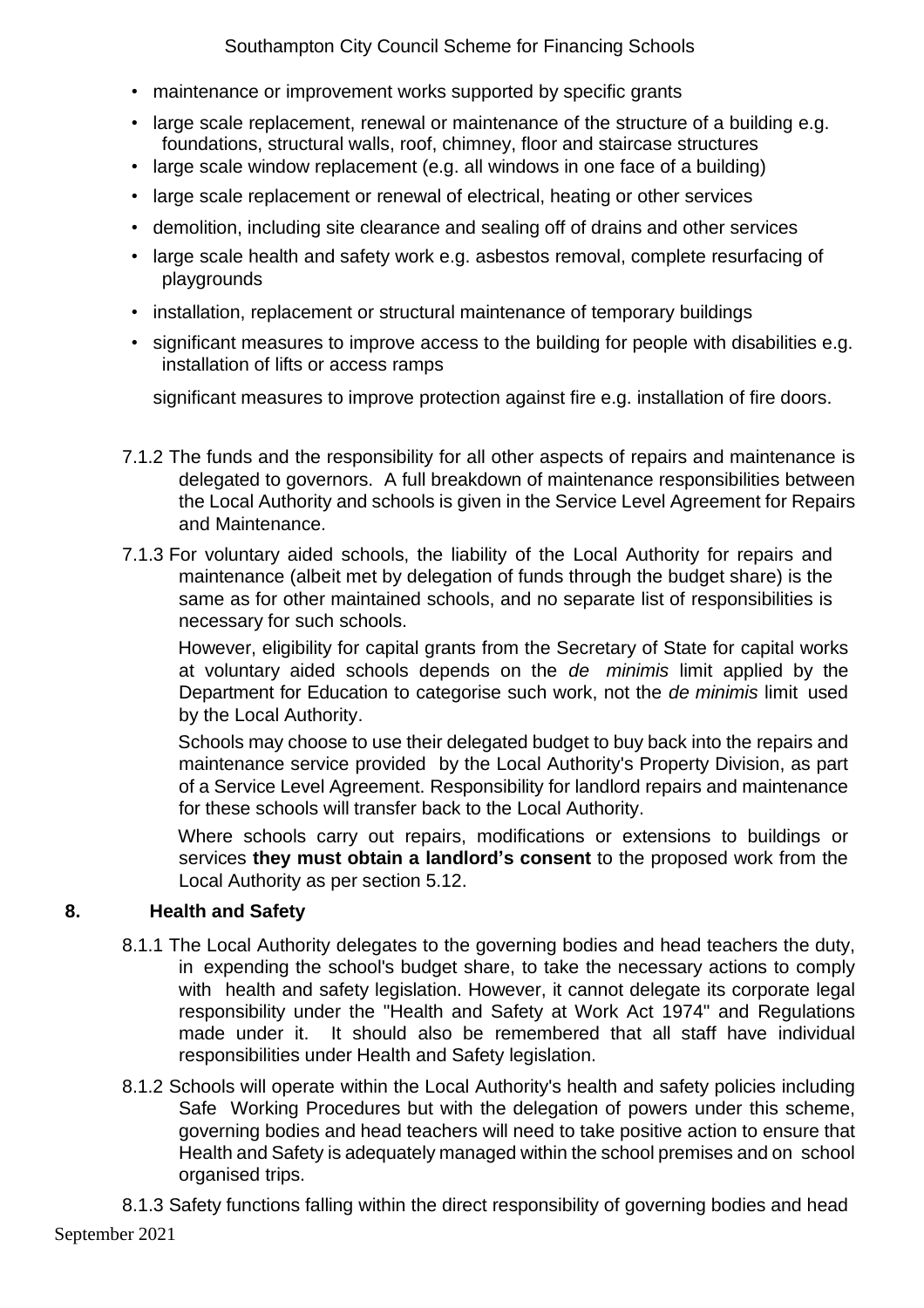teachers include:-

- formulating, disseminating and reviewing the school's health and safety policy statements in the context of Local Authority policy.
- ensuring that arrangements are in hand to effectively plan, organise, control, monitor and review preventative and protective measures.
- buying and maintaining equipment (including firefighting equipment).
- maintaining and repairing fixtures and fittings and other elements as described in the Repairs and Maintenance Service Level Agreement are the responsibility of the governing body.
- cleaning, both indoors and outdoors.
- 8.1.4 In fulfilling their Health and Safety functions governing bodies and head teachers must by virtue of "The Management of Health and Safety at Work Regulations 1992", appoint a competent person(s) to assist in undertaking measures to comply with Health and Safety legislation. The Local Authority has a Corporate Health and Safety Service and guidance should be taken from them.
- 8.1.5 Governing bodies which do not choose to buy back into the complete central service for landlord repairs and maintenance, will have direct health and safety responsibility for most aspects of the maintenance of school buildings, other than works of a capital nature. Governors will therefore be required to demonstrate that they have budgeted adequately for repairs and maintenance in order to ensure that they are in a position to carry out any reasonable maintenance required for health and safety reasons. Schools are, therefore, requested to produce an annual plan for repairs and maintenance expenditure which will enable officers to monitor whether health and safety work has been allowed for and to allow health and safety monitoring where necessary of major works undertaken by the school. This plan should be submitted to the Property Division Repairs & Maintenance Manager by 31<sup>st</sup> March each year.
- 8.1.6 The Local Authority has a direct Health and Safety responsibility for some elements of the maintenance of school buildings as outlined in the Service Level Agreement for Repairs and Maintenance. However if any item within the Local Authority's responsibility presents an obvious hazard to a member of staff, pupil, visitor or other third party this must be reported to the Local Authority for action immediately, after taking any possible temporary measures to make the situation safe (any such reasonable costs will be reimbursed by the Local Authority).
- 8.1.7 It should be ensured that when engaging contractors for goods and services, that they conform to appropriate Health and Safety standards in the goods and/or services they provide, particularly where this may impinge upon the safety of staff, pupils or third parties on school premises. Particular attention is drawn to the potential direct legal liability for Health and Safety as a client under the "Construction (Design and Management) Regulations 2015" when engaging contractors on certain activities that are defined as construction work. (This can include the more extensive building maintenance activities). Competent advice should be sought.
- <span id="page-24-0"></span>8.1.8 Where a governing body fails to comply with the Local authority's Health and Safety policies, the Local Authority will take the necessary action and reserves the right to charge the cost to the school's budget. Governors' liability and insurance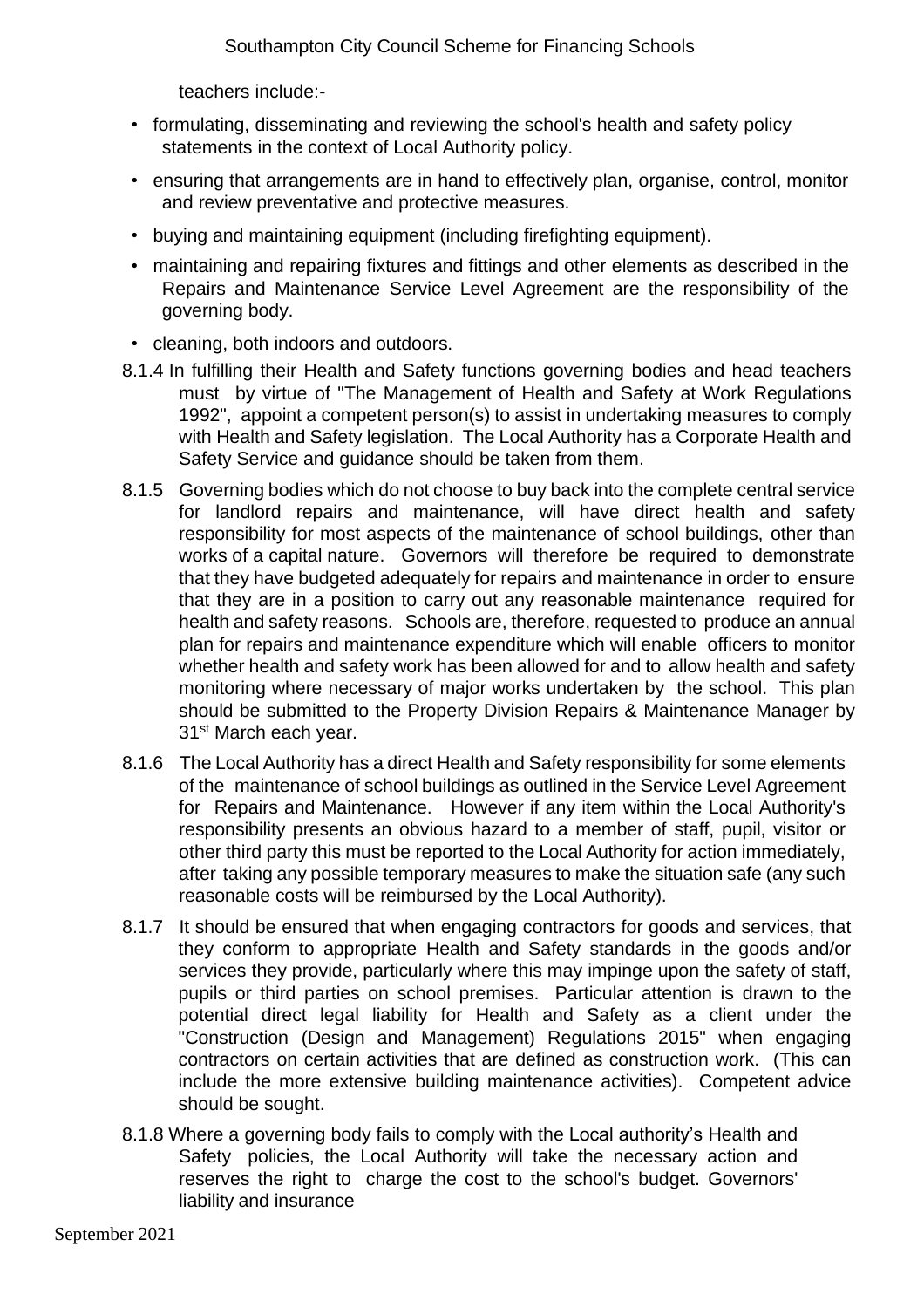#### **9.1 Responsibilities of Governors for Insurance**

- 9.1.1 Governing bodies of maintained schools can 'buy back' into the Local Authority's corporate insurance contract and associated insurance and risk management service offering or make alternative insurance arrangements. Those schools who 'buy back' into the Local Authority's corporate insurance contract, which is typically arranged for a minimum three-year period, are charged according to the delegated funding allocated in their budget share. The 'buy back' option comprises separate Insurance Service Level Agreements ('SLAs') for 'Liability Insurances' and for 'Material Damage'.
- 9.1.2 **'Liability insurances'** are primarily intended to provide protection to the insured (the school) in the event it becomes legally liable to pay damages, costs or expenses to a claimant (e.g. member of public, employee or other third party). Under the 'Liability Insurances' SLA the following is cover is provided:
	- Employers Liability
	- Public Liability
	- Officials' Indemnity
	- Libel and Slander
	- Fidelity Guarantee
	- Professional Negligence (arranged on request, where necessary)
	- 9.1.3 Voluntary Aided / Trust schools are legally required to have their own Employers Liability cover in place which recognises that the Governing Body / Trustees are the employers of the staff. Under the Liability Insurance SLA each Voluntary Aided or Trust school is provided with its own individual Employers Liability Certificate on an annual basis. With regard to Voluntary Aided Schools, the cover applies in respect of the normal educational activities of the school, therefore the Diocese, or equivalent, would be expected to arrange cover in respect of any non-educational (parish related) activities.
	- 9.1.4 A similar position applies in respect of Public Liability insurance whereby, in respect of a Voluntary Aided school, the Diocese, or equivalent, would be expected to arrange cover in respect of any non-educational (parish related) activities.
	- 9.1.5 In respect of a 'PFI School' the service provider will have in place both public and employer's liability insurance in respect of its responsibility for both the site and its own employees. Any liability claim not relating directly to educational activities or the actions of a council employee would therefore be dealt with by the service provider under their insurance arrangements.
	- 9.1.6 It is the responsibility of the governing body to ensure that adequate arrangements are made for insurance against risks arising from the exercise of the community facilities power. A school proposing to provide community facilities should, as an integral part of its plans, undertake an assessment of the insurance implications and costs, seeking professional advice if necessary.
	- 9.1.7 Any Hire Agreement, or equivalent, issued by the school should notify the hirer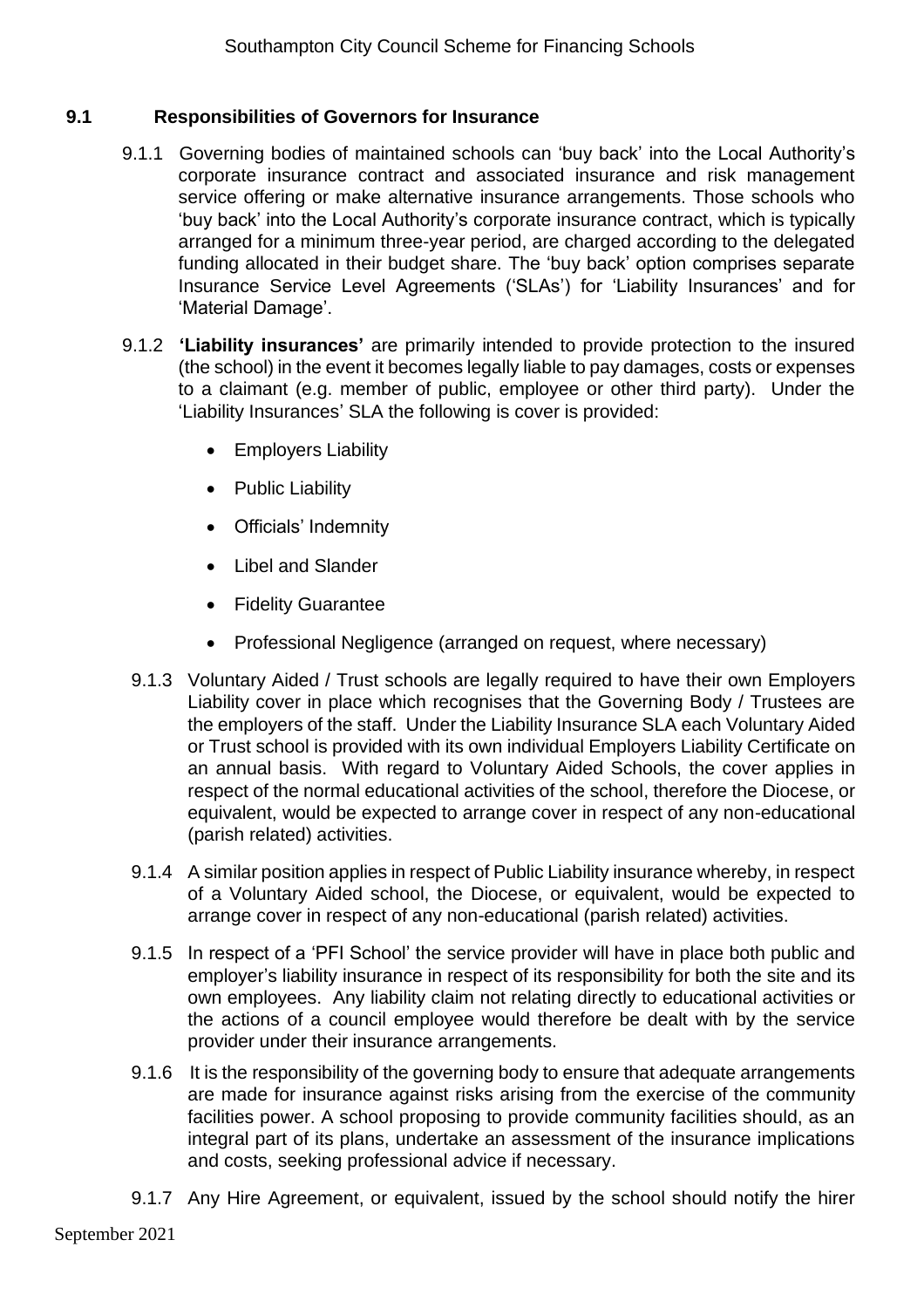that they are required to accept responsibility for accidental damage to premises and equipment caused by or arising out of their use of the school premises and for any third party claims involving accidental injury to persons and/or damage to property except when caused solely by the negligence of the council, its servants or agents.

- 9.1.8 '**Material Damage'** insurances refer to school buildings and contents including IT equipment. In respect of the 'Material Damage SLA' this also includes cover in respect of:
	- Additional Expenses/Business Interruption
	- Contract Works
	- Money
	- School Journey
	- School Minibus
	- Engineering Inspection and Insurance (statutory inspection of plant and equipment in order to comply with relevant health and safety legislation).
- 9.1.9 An adjustment is made for those schools where the Local Authority does not have responsibility for the operation and management of the school premises and/or where a third party is responsible for insurance of the school buildings.
- 9.1.10 Schools who 'buy back' into the Local Authority's insurance programme via the 'Insurance SLAs are provided with support from the Local Authority's Risk & Insurance team. This support includes responding to any queries regarding the scope of insurance cover provided, assistance with submitting claims to insurers and provision of an experienced claims team who co-ordinate handling of any claims made by third parties against the school (including litigated claims).
- 9.1.11 Any school wishing to make its own arrangements for insurance is expected to put in place an insurance programme that is at least equivalent to the minimum cover provided under the council's 'Insurance Service Level Agreements'. Any proposed alternative insurance arrangement must include suitable wording such that it provides appropriate indemnity to the council in respect of any claims received. The school will be required to assume full responsibility for all claims that may arise irrespective of the circumstances and/or amount claimed. Schools would therefore be expected to obtain independent professional advice on the type and scope of cover and support required.
- 9.1.12 If a claim is made against the Local Authority in respect of an activity which is the responsibility of a school with its own insurance arrangements, then the claim will be referred back to the school for them to refer to their own insurers.
- 9.1.13 As an alternative to taking out insurance, from 1<sup>st</sup> April 2020, there is provision for schools to opt into the Secretary of State's risk protection arrangement (RPA) for those risks which are covered by the RPA. Schools may do this individually or collectively via the Schools Forum, with the option being available to schools on the expiry of the current insurance contract of which they are part.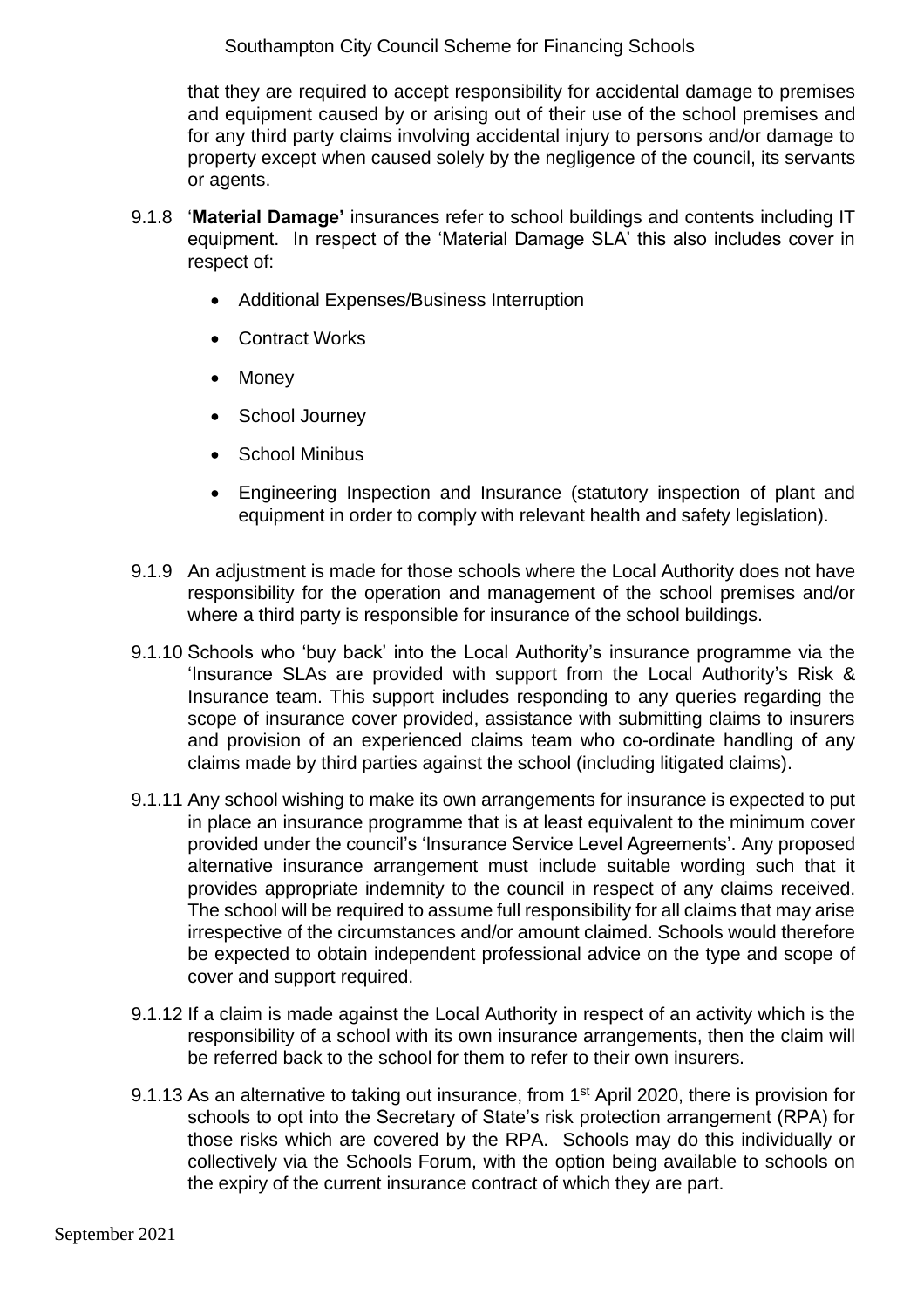- 9.1.14 Any school that is intending to arrange its own insurance programme, or apply to join the RPA scheme, must, by no later than 31st January (for 1<sup>st</sup> April renewal), submit full details of the proposed alternative insurance arrangements to Risk and Insurance Services. The school should not commit to any alternative insurance arrangement until that intended arrangement has been agreed by Risk & Insurance Services.
- 9.1.15 The Local Authority reserves the right to continue to arrange cover and charge a school for insurance under the council's corporate insurance programme if satisfactory evidence of the alternative cover is not provided in sufficient time and/or it is considered that the alternative arrangement proposed by a school is not at least equivalent to the minimum cover provided under the council's 'Insurance Service Level Agreements'.
- 9.1.16 The Local Authority does not provide a facility to top-up cover where the cover that would be provided under the arrangements proposed by a school is not deemed to be adequate.
- 9.1.17 Should a school convert to academy status during the period then cover arranged under the 'Insurance Service Level Agreements' will cease from the date of transfer and the Schools Finance Team will provide a premium rebate on a pro rata basis.
- 9.1.18 In all cases, schools are responsible for ensuring that all material facts are disclosed. A "material" fact is defined as one which would influence an underwriter when they were deciding whether to accept the risk. Non-disclosure of a material fact may give the insurer the right to cancel the cover. Advice should be sought if a school is unsure as to whether something needs or ought to be declared to insurers and/or whether it would constitute a material fact.

#### **9.2 Governors Liability**

The terms of the School Standards and Framework Act section 50(7) gives governors of maintained school's legal protection, both individually and collectively, from any personal liability in the exercise of their power to spend the delegated budget share provided they act in good faith. The Act does not cover any negligence by the governing body in the exercise of powers when not directly attributable to the spending of the school's delegated budget. An example of behaviour which is not in good faith is the carrying out of fraudulent acts. Breaches of the scheme for financing schools are not in themselves failures to act in good faith; neither is rejection of local authority advice as to financial management.

Governors/Trustees of voluntary aided and trust schools should seek their own independent advice in respect of the cover that they may require in respect of their potential liabilities as governors /trustees in respect of any non-educational (parish related) activities.

# **10. Community Facilities**

#### **10.1 Introduction**

10.1.1 Schools are encouraged to discuss any proposals for developing services or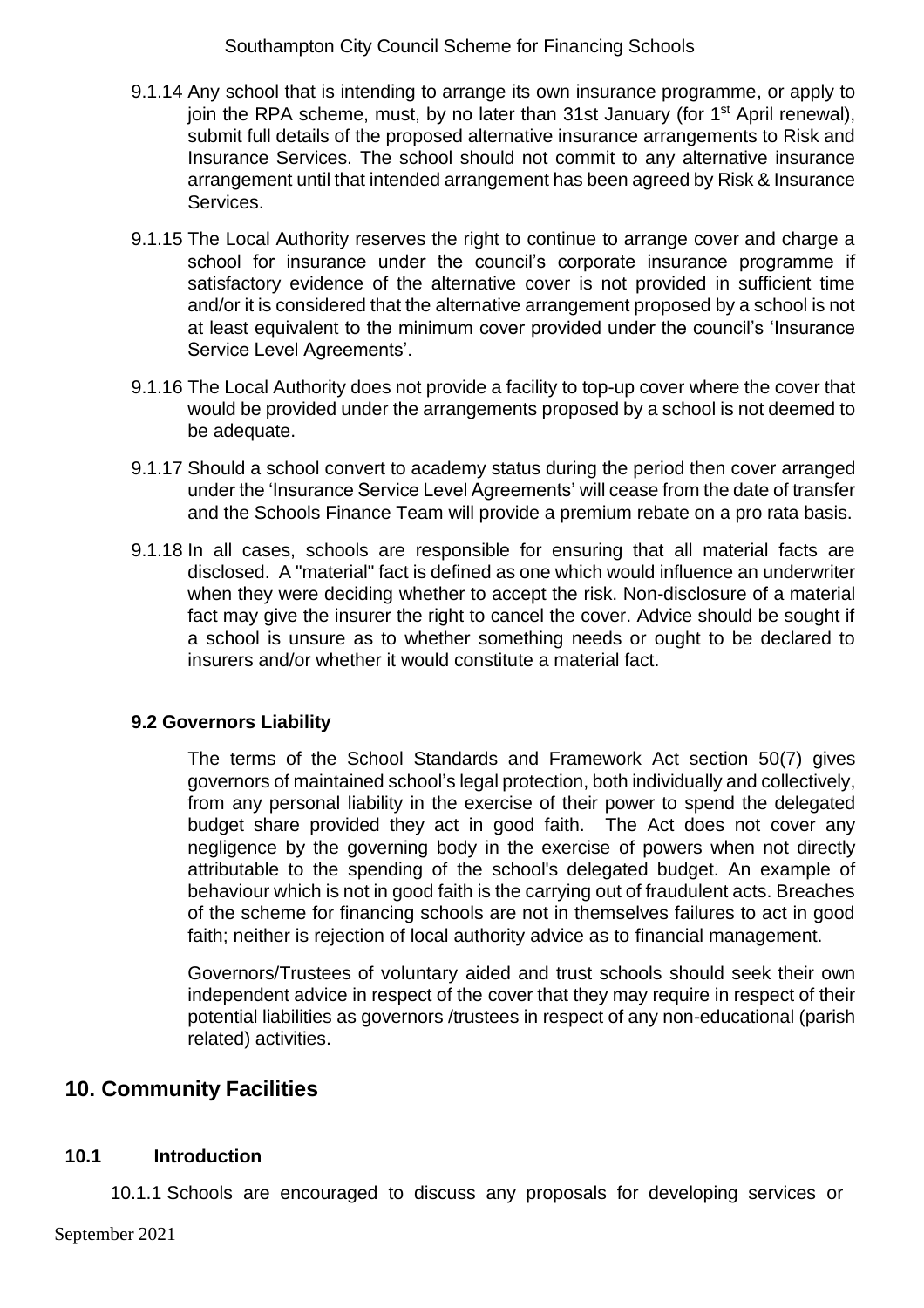facilities for community use (i.e. opening their premises for wider use by the local community) with the Local Authority.

- 10.1.2 Governing bodies can incur expenditure, enter into agreements with any person, co-operate with, or facilitate or co-ordinate the activities of any person, and provide staff, goods, services and accommodation to any person.
- 10.1.3 Subject to the provisions of Chapter 3 of Part 6 of the Education Act 1996 (charges in connection with education), governing bodies can charge for any services or facilities provided.
- 10.1.4 Schools, which choose to exercise the power conferred by section 27 (1) of the Education Act 2002 to provide community facilities, will be subject to controls. Regulations made under section 28 (2) if made, can specify activities which may not be undertaken at all under the main enabling power. Under section 28 (1), the main limitations and restrictions on the power will be those contained in this scheme made under section 48 of the School Standards and Framework Act 1998 as amended by paragraph 2 of Schedule 3 to the Education Act 2002. This amendment extended coverage of the scheme to include the exercise of the powers of governing bodies to provide community facilities.
- 10.1.5 Schools are therefore subject to prohibitions, restrictions and limitations in the scheme for financing schools.
- 10.1.6 This section of the scheme does not extend to joint-use agreements, transfer of control agreements, or agreements between the Local Authority and schools to secure the provision of adult and community learning.
	- 10.1.7 From 1<sup>st</sup> April 2011, schools may spend their budget share on community facilities.
- 10.1.8 Mismanagement of community facilities funds can be grounds for suspension of the right to a delegated budget.

#### **10.2 Consultation with the Local Authority – Financial Aspects**

- 10.2.1 Schools are encouraged to discuss any proposals for developing services or facilities for community use (i.e. opening their premises for wider use by the local community) with the Local Authority. As public bodies schools are expected to act reasonably, and this includes consulting those affected by decisions they make.
- 10.2.2 The school may wish to consider the following information in planning any community activity:
	- A full business plan for the provision of the proposed community facilities, incorporating a full risk assessment,
	- in the case of capital projects affecting the existing buildings on the school site and/or the construction of new buildings works proposed then the Local Authority should be consulted from the outset and will work with the school on how to proceed with the work;
	- details of any planning and environmental considerations and evidence of discussions with relevant regulatory agencies,
	- details of the progress on consultations with school staff and parents,
	- expressions of support from potential user groups details as to how the facility will be managed and how this relates to the management of the school,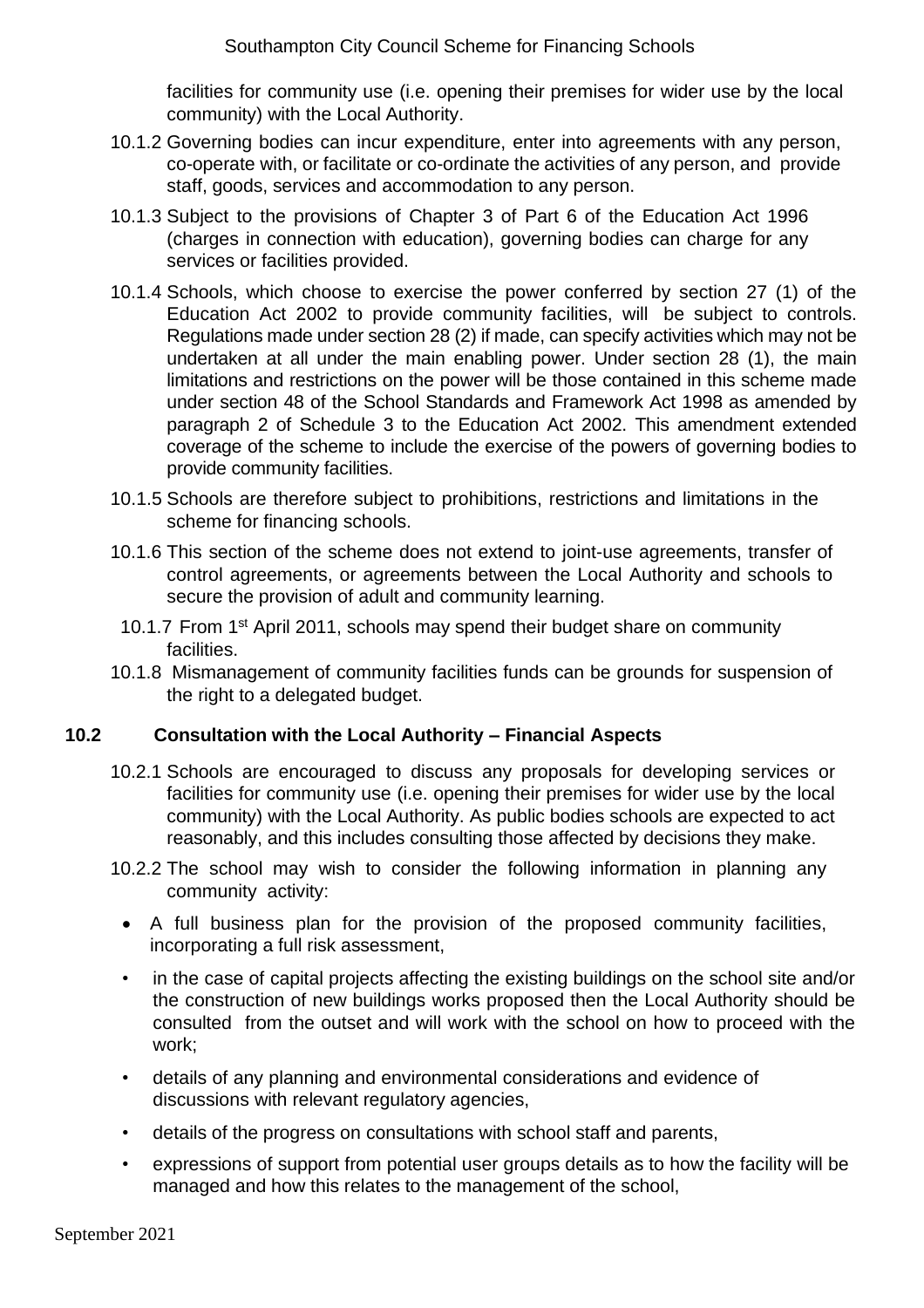- a statement that the proposed activities will not interfere with the performance of any duty imposed on them by section 21(2) or by any other provision of the Education Acts,
- details of any proposed funding agreements with third parties,
- the insurance arrangements proposed,
- details of any licenses or permissions required, e.g. Ofsted inspection of playgroups

### **10.3 Funding agreements with third parties**

- 10.3.1 Any proposed funding agreement with a third party (who will either be supplying funding and/or taking on part of the provision) should be submitted to the Local Authority for comment, at least one month in advance of the agreement taking place.
- 10.3.2 If an agreement has been or is to be concluded against the wishes of the Local Authority, or has been concluded without informing the Local Authority, which in the view of the Local Authority is seriously prejudicial to the interests of the school or the Local Authority, that may constitute grounds for suspension of the right to a delegated budget.

### **10.4 Other prohibitions, restrictions and limitations**

- 10.4.1 The Local Authority may require that in a specific instance of use of the community facilities power by a governing body, the governing body concerned shall make arrangements to protect the financial interests of the Local Authority by either carrying out the activity concerned through the vehicle of a limited company formed for the purpose, or by obtaining indemnity insurance for risks associated with the project in question, as specified by the Local Authority
- 10.4.2 The Local Authority at this point in time does not propose to impose any restrictions through the scheme but in all instances the Local Authority is mindful that any activity takes place within the context that it will not in any way jeopardise the financial position of the Local Authority or school, or the protection of pupil welfare or education.

#### **10.5 Supply of financial information**

- 10.5.1 Schools using Business World should record expenditure and estimated budgets in respect of the community facilities power using a separate cost centre.
- 10.5.2 Schools using a non-council financial system, should provide the Local Authority every six months with a summary statement, showing the income and expenditure for the school arising from the facilities in question for the previous six months and on an estimated basis, for the next six months.
- 10.5.3 If the Local Authority, gives notice to the school that it believes there to be cause for concern as to the school's management of the financial consequences of the exercise of the community facilities power, it may require such financial statements to be supplied every three months and, if the Local Authority sees fit, to require the submission of a recovery plan for the activity in question.

#### **10.6 Audit**

10.6.1 The school must grant access to the school's records connected with exercise of the community facilities power, in order to facilitate internal and external audit of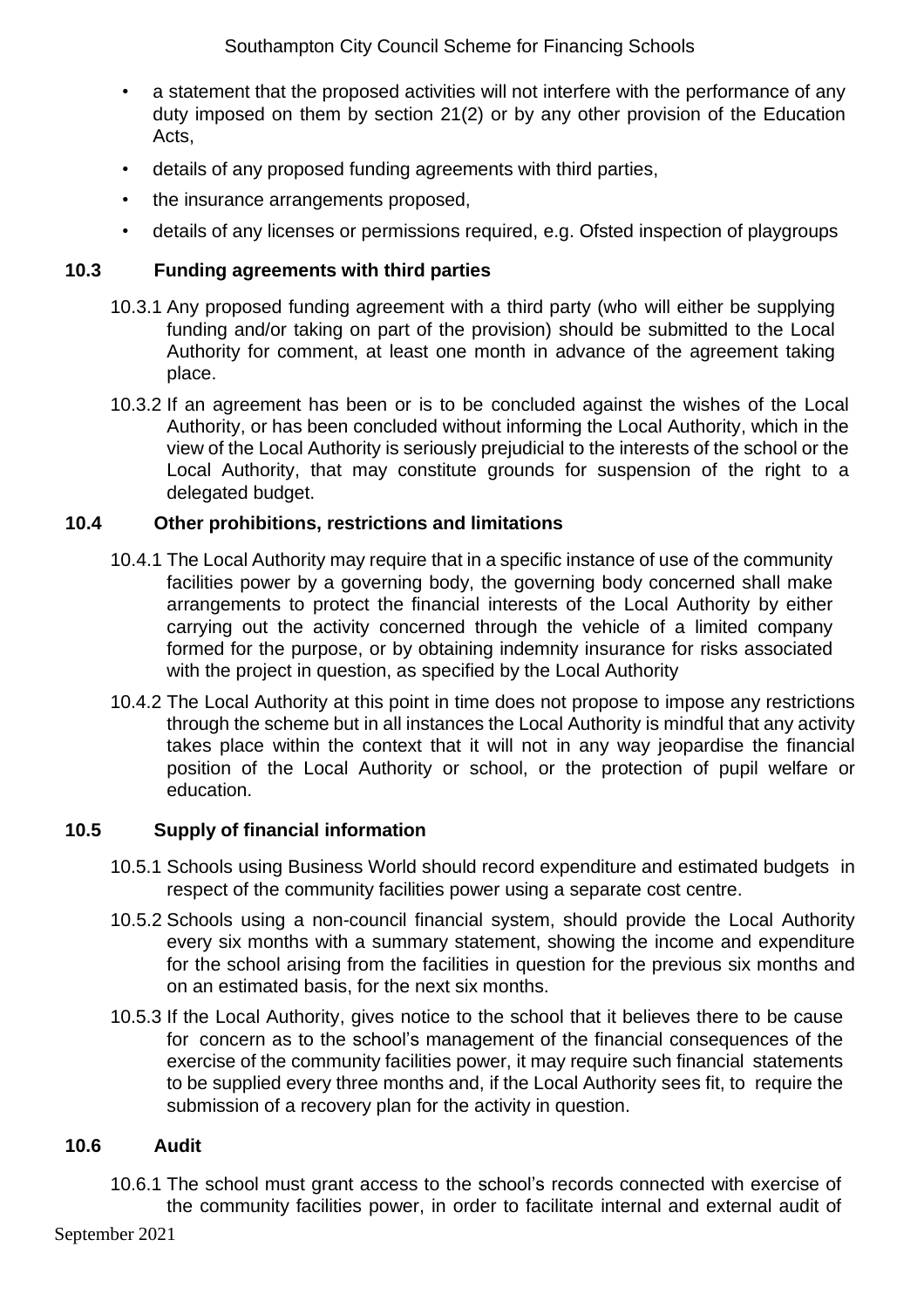relevant income and expenditure.

10.6.2 Schools, in concluding funding agreements with other persons pursuant to the exercise of the community facilities power, to ensure that such agreements contain adequate provision for access by the council to the records and other property of those persons held on the school premises, or held elsewhere insofar as they relate to the activity in question, in order for the Local Authority to satisfy itself as to the propriety of expenditure on the facilities in question.

#### **10.7 Treatment of income**

- 10.7.1 Schools can retain all net income derived from community facilities except where otherwise agreed with a funding provider, whether that be the Local Authority or some other person.
- 10.7.2 Schools can carry such retained net income over from one financial year to the next as a separate community facilities surplus. Subject to the agreement of the Local Authority at the end of each financial year, surpluses over and above any community subsidy given to a school, can be transferred to the budget share balance.
- 10.7.3 If the school is a community or community special school, and the Local Authority ceases to maintain the school, any accumulated retained income obtained from exercise of the community facilities power reverts to the Local Authority unless otherwise agreed with a funding provider.
- 10.7.4 Schools must ensure that no deficit arises from the operation of community facilities. If a deficit does arise as a result of mismanagement, this could constitute grounds for suspension of the right to a delegated budget.

#### **10.8 Health and safety matters**

- 10.8.1 The health and safety provisions outlined in Chapter 8 extend to the community facilities power.
- 10.8.2 The governing body is responsible for the costs of securing Disclosure and Barring clearance, where appropriate for all adults involved in community activities taking place during the school day. Governing bodies would be free to pass on such costs to a funding partner as part of an agreement with that partner.

#### **10.9 Insurance**

10.9.1 It is the responsibility of the governing body to ensure that adequate arrangements are made for insurance against risks arising from the exercise of the community facilities power, taking professional advice if necessary. See section 9.

#### **10.10 Taxation**

- 10.10.1 Schools should follow the advice of the Local Authority and the local VAT office on any issues relating to the possible imposition of Value Added Tax on expenditure in connection with community facilities.
- 10.10.2 If any member of staff employed by the school or Local Authority in connection with community facilities at the school is paid from funds held in a school's own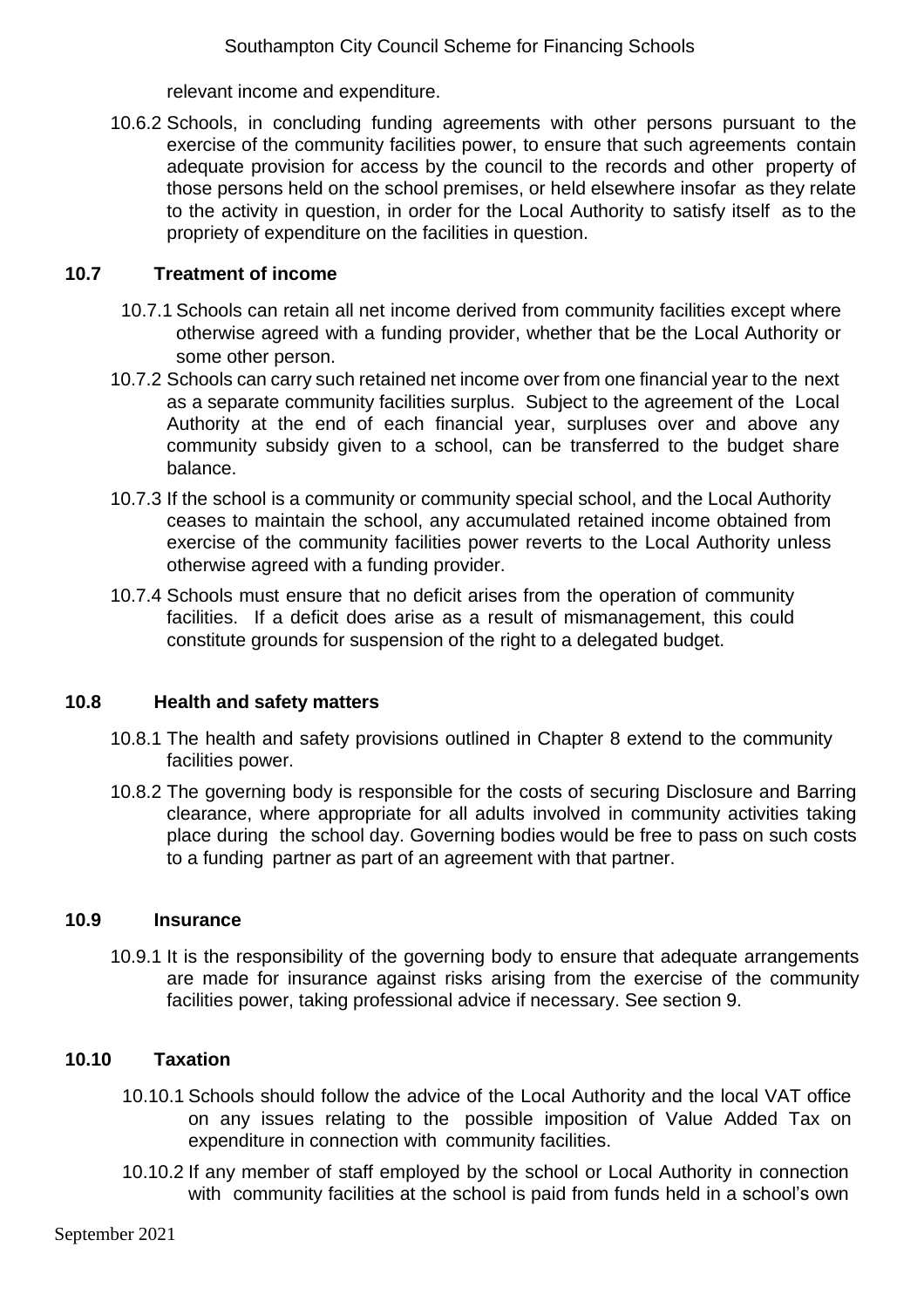bank account (whether a separate account is used for community facilities or not), the school is likely to be held liable for payment of income tax and national insurance, in line with HM Revenue and Customs rules.

10.10.3 Schools should follow advice in relation to the Construction Industry Scheme where this is relevant to the exercise of community facilities power. Schools are also recommended to seek advice from the Local Authority in regards possible IR35 off payroll workers where this is relevant to community facilities

#### **10.11 Banking**

- 10.11.1 Schools should either maintain separate bank accounts for budget share and community facilities (for cheque book schools), or use a separate cost centre.
- 10.11.2 For schools operating their own bank account, the banking arrangements in paragraph 5.4 apply to the community facilities power. However, where a bank account is set up specifically for community facilities, the account mandate should not imply that the Local Authority is the owner of the funds in the account except insofar as those funds have been provided by the Local Authority itself.
- 10.11.3 Schools are reminded that they may not borrow money without the written consent of the Secretary of State, except through the Local Authority's Loans scheme.

#### <span id="page-31-1"></span><span id="page-31-0"></span>**11. Child Protection**

11.1.1 Schools should release staff when required to attend child protection case conferences and other related events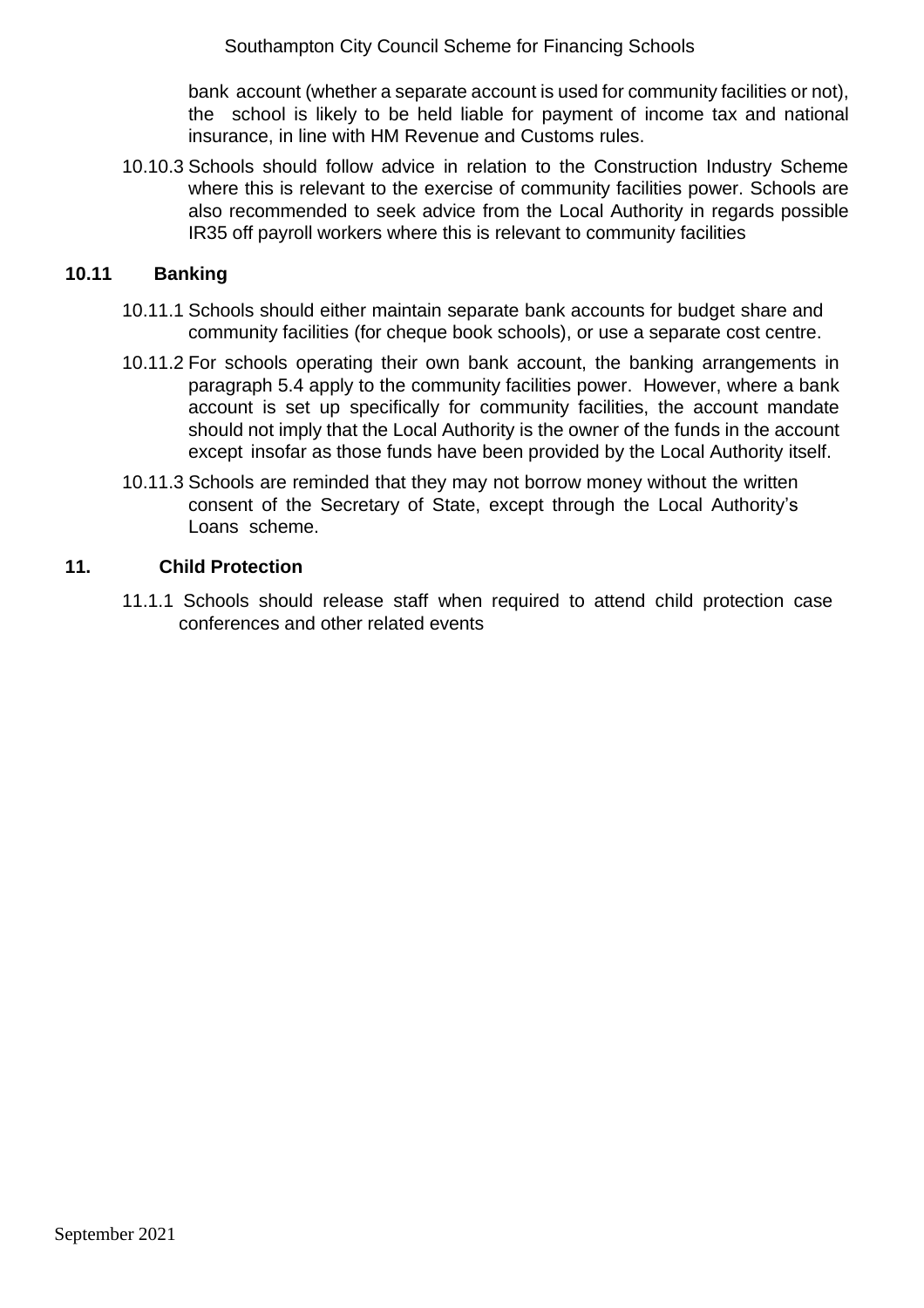#### **Annex A: Scheme for Loans from School balances**

#### **1. About the scheme**

- 1.1 The Authority operates a loan scheme for schools that may require a revenue loan during a period of financial difficulty. The Loan Scheme enables a proportion of the balances held by Southampton schools to be used for projects for the benefit of children currently in schools.
- 1.2 The scheme will enable schools to borrow resources from the pool of school balances in order to carry out works or make purchases that they could not afford from within their annual budget or accumulated balances. It is hoped that the scheme will also encourage schools with large balances to spend them in the short term, as they may be able to borrow additional funds now to make up the cost of a planned future project, rather than saving for several more years.
- 1.3 Loans are intended for one-off projects and purchases, not to support on-going revenue expenditure. Schools which, due to circumstances beyond their control, are likely to incur a budget deficit because of ongoing revenue commitments, should follow the deficit budget procedure set out in the Scheme for Financing Schools.
- 1.4 A school **must not** incur expenditure prior to any loan application being approved. Loans will not be granted where a scheme has already commenced and cannot therefore be applied for retrospectively.
- 1.5 Balances held by schools with their own main bank accounts will not be available for loan by other schools. However, these schools will be able to take out loans as the scheme is intended to encourage these schools along with others to use the available resources to support the education of children currently in school.

#### **2. SUMMARY OF TERMS AND CONDITIONS**

#### 2.1 **AMOUNT TO BE BORROWED**

- 2.1.1 The overall amount of loans issued at any one time will be restricted to 30% of total available balances (excluding any balances held in schools' own bank accounts) so that investing schools can still be guaranteed access to their investments if they wish to withdraw them.
- 2.1.2 If applications are received for loans which exceed this limit, applications will be prioritised according to the contribution which it will make to raising educational standards as part of a school development plan.

#### **2. 2 PURPOSE OF LOAN**

- 2.2.1 Loans will be made for the following purposes only:
	- maintenance or improvements to school properties,
	- investment projects which will produce a future revenue saving e.g. schemes to improve energy efficiency
	- projects to improve school security,

major purchases of equipment.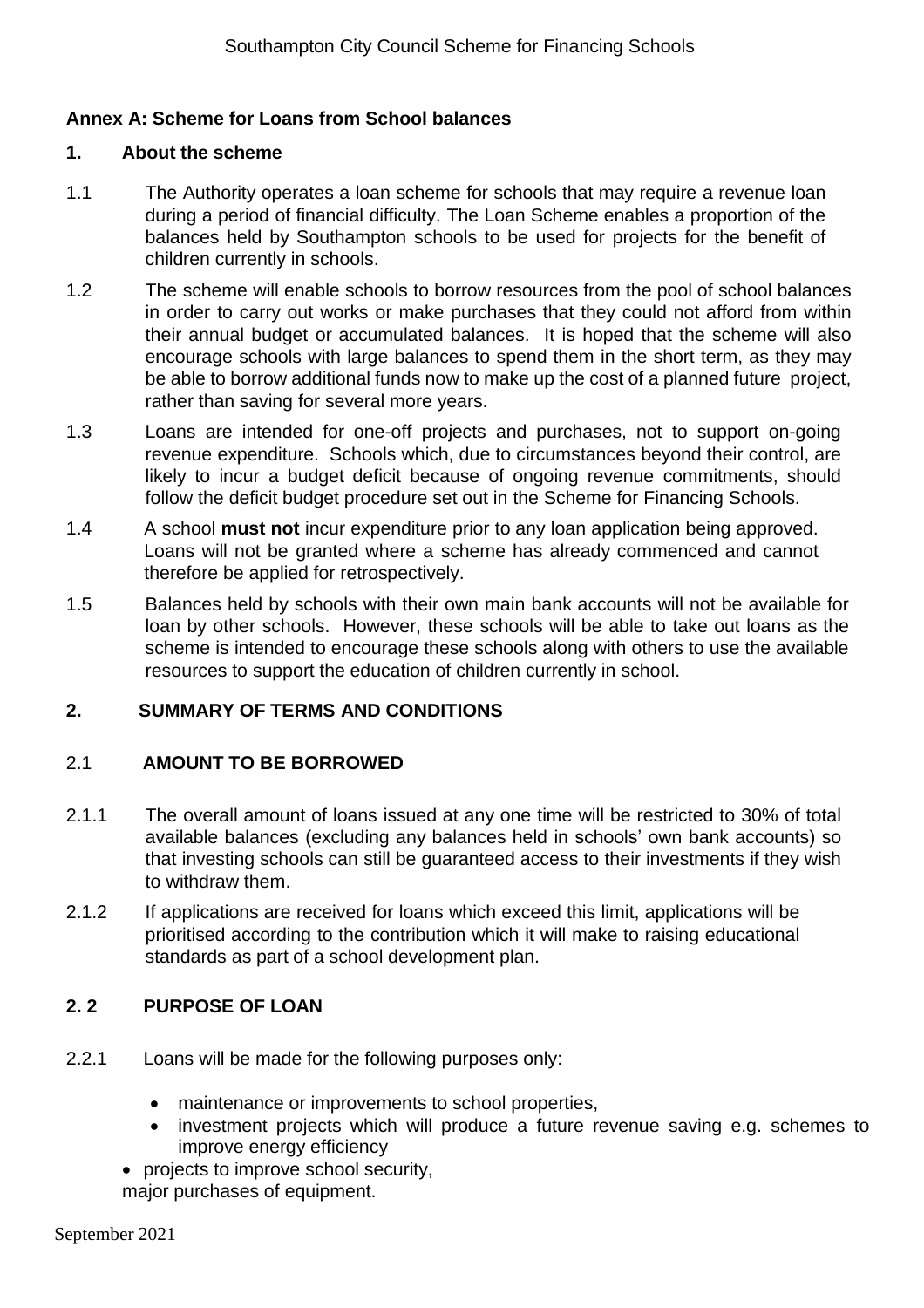2.2.2 The school must also demonstrate that the project will make a contribution to raising educational standards as part of a school development plan.

#### **2.3 PERIOD OF LOAN AND INTEREST RATE**

- 2.3.1 Loans for the purposes described above will normally be repaid over a minimum of two years and a maximum of five years. In exceptional circumstances, the loan period may be extended to 10 years, subject to full analysis by and consultation with the Principal Officer for Education & Early Years. However, where loans are used to purchase equipment which depreciates in value relatively quickly - especially information technology equipment - loans will be repaid over a maximum of four years. The repayment period for each loan will be agreed when the loan is approved.
- 2.3.2 Interest will be charged on loans at an average previous year base rate plus 0.5%. This rate reflects the average rate currently paid to investing schools, plus a small element for the cost of administering the scheme, so that interest can continue to be paid to investing schools. The rate will vary from year to year as the bank base rate varies.
- 2.3.3 Repayments (including interest) will be made in annual fixed instalments. The repayment amount will be agreed with the school before the loan is approved. The first repayment will be due at the beginning of the financial year following that in which the loan was granted. The agreed payments will be deducted from the school's account by journal transfer at the beginning of each financial year until the loan is repaid.
- 2.3.4 If a school refuses to repay the loan, the authority reserves the right to charge the schools budget share. Any default on a loan by the academy will be raised with the funding agency in the first instance, who may be required to sign as guarantor as part of the CTA. If an informal resolution cannot be agreed, it will be treated as a civil debt and recovered through the County Courts accordingly.

#### **2.4 SCHOOL CONVERTING TO AN ACADEMY**

- 2.4.1 If the school coverts to academy during the period of the loan, the academy or sponsor will be responsible for any outstanding loan. Any outstanding loan will be transferred into the name of the academy and will be detailed on the Commercial Transfer Agreement (CTA).
- <span id="page-33-0"></span>2.4.2 Any new loans taken out by a maintained school will need to be fully repaid should the school become a non-sponsored academy. Should a school become a sponsored academy, the academy will be required to repay the loan under the original terms, unless the loan can be fully repaid without incurring a deficit, in which case the loan must be fully repaid prior to conversion. For existing loans, taken out prior to July 2015, any converting school will be able to continue to repay the loan in accordance with the agreed repayment schedule. This requirement would be included in the CTA.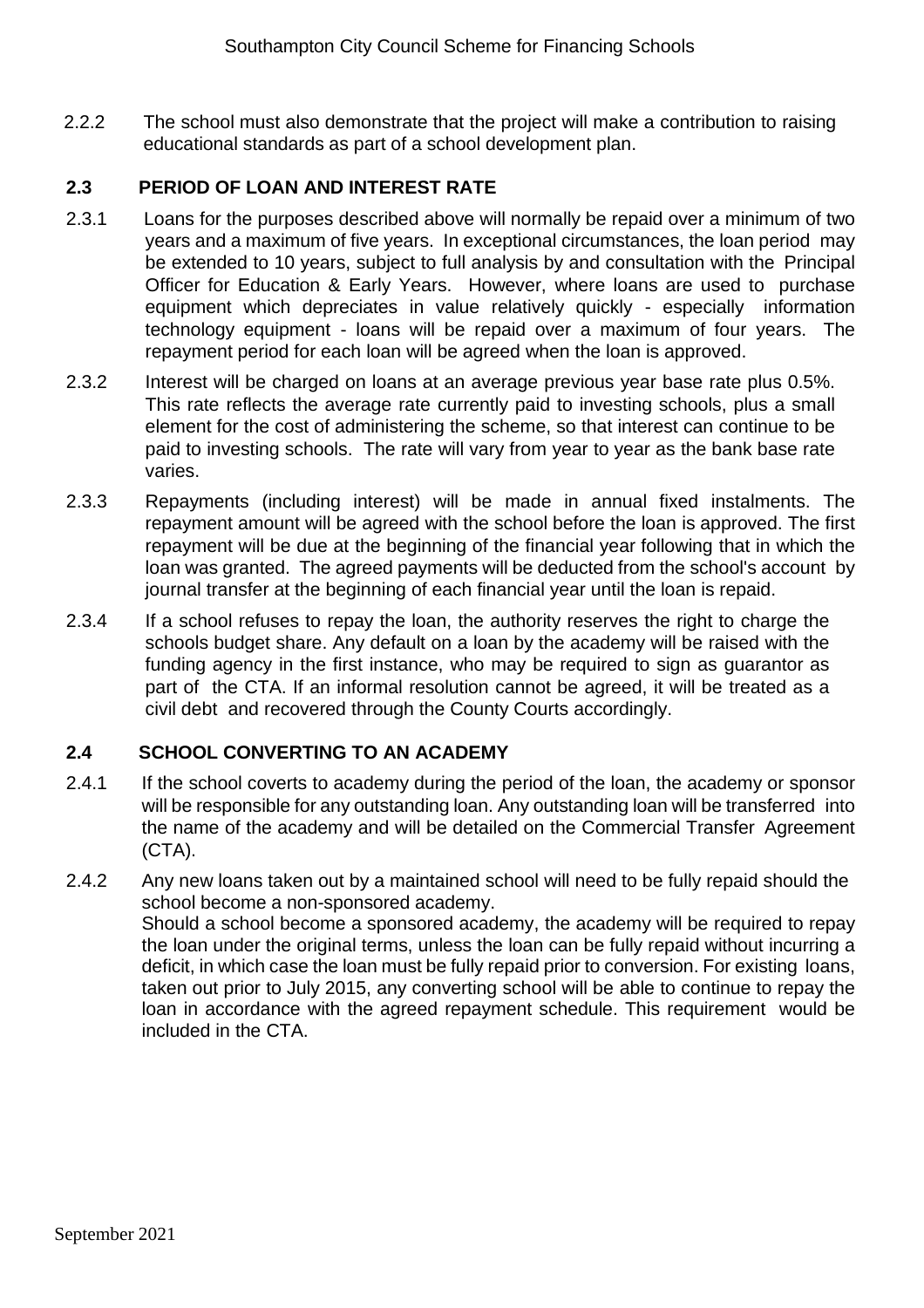#### **Annex B: Teachers' Pension Regulations**

1. In order to ensure that the performance of the duty on the Local Authority to supply

Teachers Pensions with information under the Teachers' Pensions Regulations 1997, the following conditions are imposed on the Local Authority and governing bodies of all maintained schools covered by this Scheme in relation to their budget shares.

- 2. The conditions only apply to governing bodies of maintained schools who have not entered into an arrangement with the Local Authority to provide payroll services.
- 3. A governing body of any maintained school, whether or not the employer of the teachers at such a school, which has entered into any arrangement or agreement with a person other than the Local Authority to provide payroll services, shall ensure that any such arrangement or agreement is varied to require that person to supply salary, service and pensions data to the Local Authority which the Local Authority requires to submit its annual return of salary and service to Teachers' Pensions and to produce its audited contributions certificate. The Local Authority will advise schools each year of the timing, format and specification of the information required. A governing body shall also ensure that any such arrangement or agreement is varied to require that Additional Voluntary Contributions (AVCs) are passed to the Local Authority within the time limit specified in the AVC scheme. The governing body shall meet any consequential costs from the school's budget share.
- <span id="page-34-0"></span>4. A governing body of any maintained school which directly administers its payroll shall supply salary, service and pensions data to the Local Authority which the Local Authority requires to submit its annual return of salary and service to Teachers' Pensions and to produce its audited contributions certificate. The Local Authority will advise schools each year of the timing, format and specification of the information required from each school. A governing body shall also ensure that Additional Voluntary Contributions (AVCs) are passed to the Local Authority within the time limit specified in the AVC scheme. The governing body shall meet any consequential costs from the school's budget share.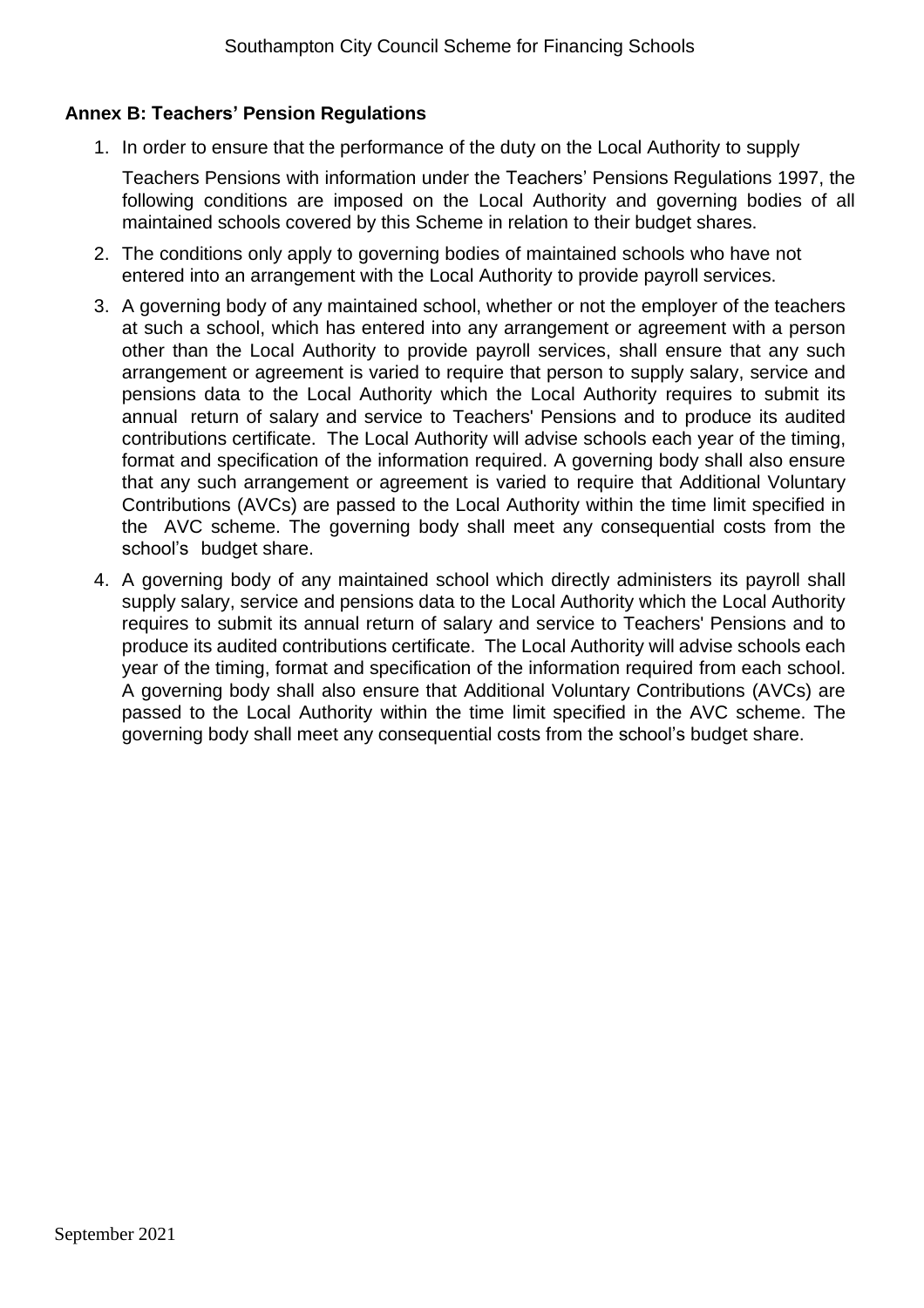#### **Annex C: Utilisation of Surplus Balances Form**

#### **Revenue School Balance 20XX/XX**

**School:**

**Revenue Balances as at 31st March 20xx:**

| Brought forward balance                       | £  |
|-----------------------------------------------|----|
| Allowable surplus (8% or 10% of budget share) | £  |
| Excess surplus                                | £: |
| Of which the following is                     |    |
| Committed                                     | £  |
| Uncommitted                                   | £  |
| Total                                         |    |

#### **Summary of Spending Plans :**

| <b>Committed</b>   |  |  |
|--------------------|--|--|
| <b>Uncommitted</b> |  |  |
|                    |  |  |
|                    |  |  |
|                    |  |  |

**Signed\_**

**Date\_**

**Chair of Governors:**

Please return the completed form by 31 May 20XX to [school.finance@southampton.gov.uk](mailto:school.finance@southampton.gov.uk)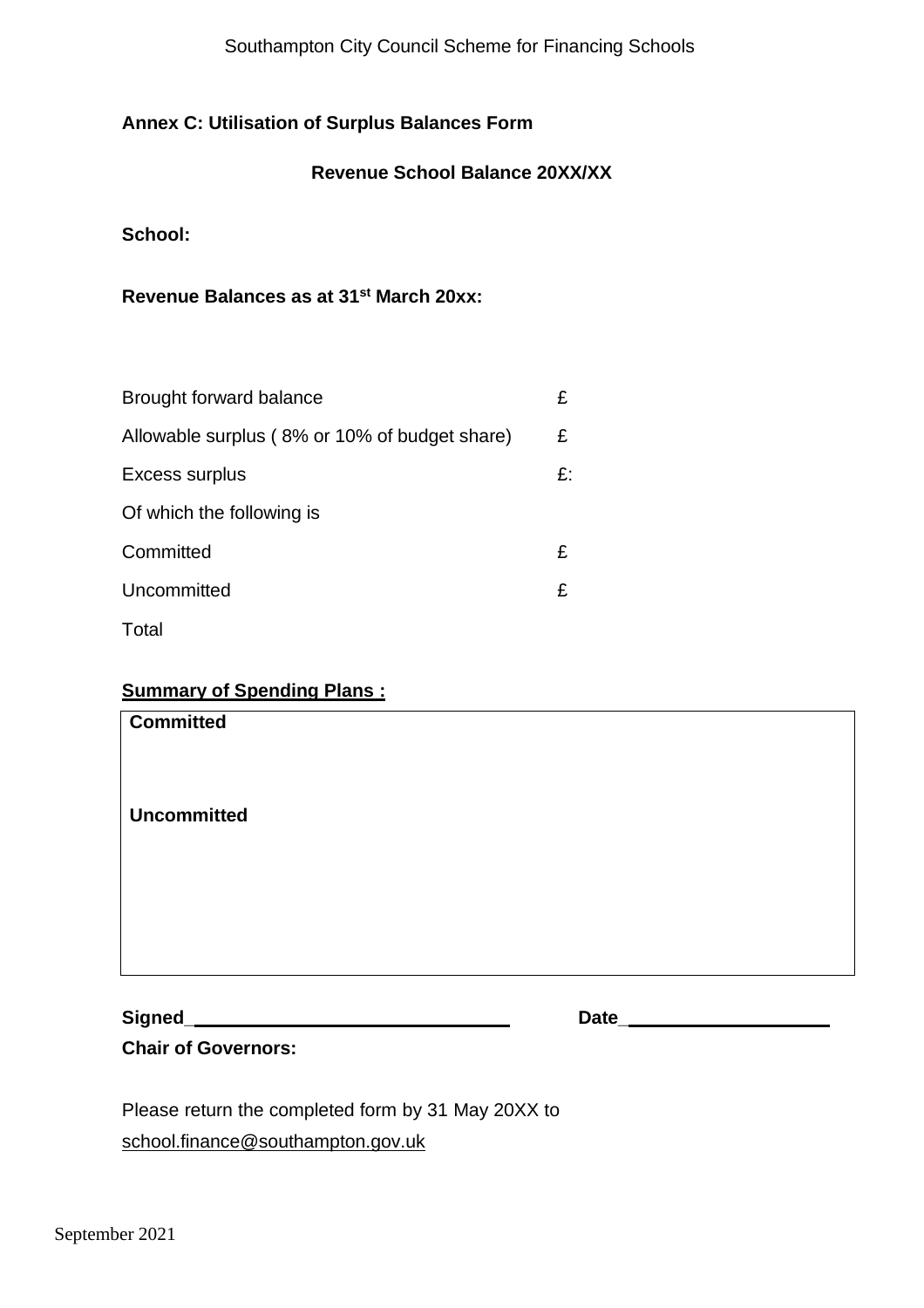## **ANNEX D Deficit Recovery Plans**

#### **Step 1 – Preparation**

When a school is first aware of a potential deficit it should:

- Check for accuracy all the figures and the assumptions that have been made
- Identify the cause of the forecasted deficit. (e.g. Falling roll )
- Undertake a benchmarking exercise to help identify areas of high expenditure.
- Discuss and draw up a range of management actions to help reduce areas of high expenditure.

This action should be undertaken with a view to being able to amend the budget so that the Deficit Recovery Plan clears the deficit to nil within three years. Only after undertaking this work, which must be documented within the Governor minutes, should the school approach the Local Authority to discuss the possibility of having a Deficit Recovery Plan approved. The School Improvement Officer will expect sound arguments to be offered as to why early remedial action cannot be taken or why it was not taken in the past.

Following this course of action represents sound financial management practice, and schools that contact the Local Authority having completed the preparatory work will be viewed as following the correct procedures; schools that fail to follow these steps and go into deficit or produce a deficit budget without this analysis could result in further action being taken by the Local Authority.

#### **Step 2 – Notification and Supporting Documentation**

Once the preparatory work has been completed and the governing body is satisfied that a potential deficit is unavoidable without a significant impact on the provision of education, then the Local Authority Schools Finance team should be contacted. This must be done by the end of May by e-mail sent to the school finance inbox) outlining the deficit position. The Chair of Governors must be made aware that the Local Authority has been contacted regarding the budget situation.

On receipt of the notification the school will be asked to submit supporting documentation for analysis. This will include details of the actions that would be required to avoid a deficit and why those actions are not possible or acceptable. In the extreme case of a current year deficit that was not previously anticipated, a full explanation will be required as to how this has arisen, together with evidence of internal monitoring and reports to Governors.

# **Step 3 – Initial Meeting (if needed)**

The Schools finance team may contact the school to arrange a meeting with the Head teacher. go through the process, and to discuss the documentation previously provided by the school. Any observations that the Schools Finance Team have made relating to the data will be reviewed and potential savings will be discussed with the school.

The school may wish to have the Chair of Governors or the Governor responsible for finance present at the meeting. In certain circumstances the Local Authority may require attendance of the Chair of Governors/Finance. Notes of the meeting will be circulated to the Head teacher, Chair of Governors and the School Finance Team.

The school will then be required to make any agreed adjustments to their Deficit Recovery Plan and/or salary calculations, and the plan should be sent to Schools Finance within ten working days of the initial meeting.

Schools Finance will undertake further checks in order to reach a decision on whether the submitted Deficit Recovery Plan is appropriate. The school will be notified by email recording any decisions made at the meeting including confirming if further action is required.

September 2021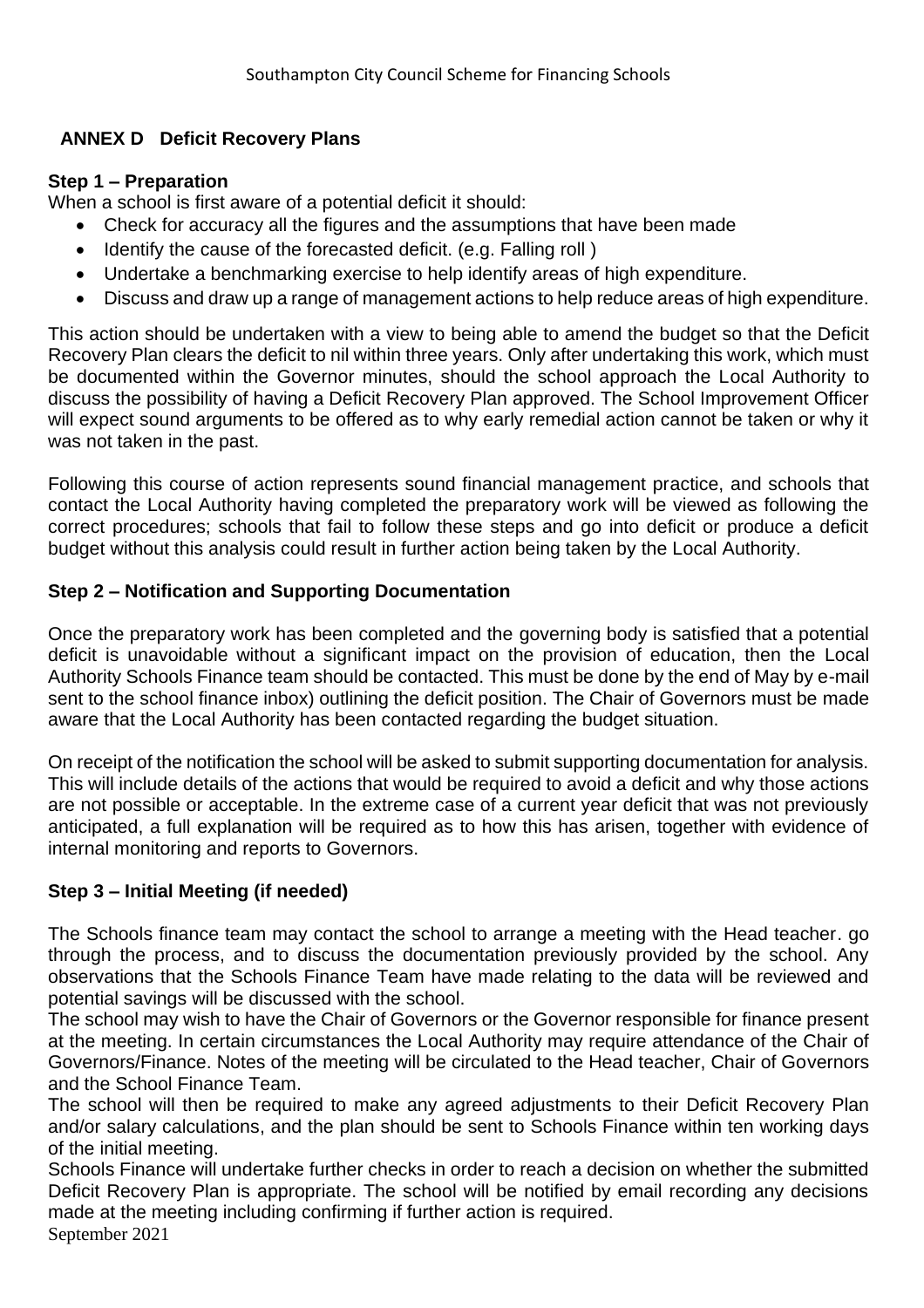## **Step 4 – Submitting a Deficit Recovery Plan**

The school will need to work with the School Finance Team (if they have purchased SCC Finance Services via an SLA) or their own finance support (if they have not bought back SCC Finance Services) to produce a robust Deficit Recovery Plan, ensuring the spend is brought back in line with their allocated funds within a three year time period.

The purpose of a Deficit Recovery Plan is to identify the actions that can be taken to bring the school budget back to a balanced position within three years. The recovery plan can be a simple statement showing:

- What actions will be taken and who will be responsible for these actions.
- When these actions will be implemented.
- How much will be saved by each action i.e. part year / full year financial impact of proposed savings.

The Deficit Recovery Plan must be approved by the governing body and signed by the Chair of Governors prior to the final submission. This may require the school to call an extraordinary meeting of the governing body. The signed Deficit Recovery Plan must be submitted to the Local Authority in line with the date stated in the written confirmation. The Deficit Recovery Plan will become the formal application for an approved deficit and must show that the school will return to a balanced position within a maximum of three years.

If the Deficit Recovery Plan does not meet the requirements of the Local Authority it may be rejected providing reasons as to why and the school will be required to resubmit.

#### **Step 5 – Monitoring a Deficit Budget**

The confirmation letter will include details of the Local Authority's deficit monitoring requirements, with which the school must comply. During the period covered by the Deficit Recovery Plan schools will not be permitted to make any staff changes (other than for High Needs / EHCP children) that are above the agreed level of staffing within the plan, without prior agreement of the Local Authority.

The school's progress against the Deficit Recovery Plan will be reviewed regularly by the Local Authority and further meetings may be required. Failure to keep within the terms of this guidance will put the school at risk of being issued with a formal Notice of Concern, while further failure to comply may lead to the withdrawal of financial delegation.

#### **Notice of Concern**

The Local Authority may issue a notice of concern to the governing body of any school it maintains where, in the opinion of the Service Lead for Education and Learning.

- The school has failed to comply with any provisions of the scheme
- Where actions need to be taken to safeguard the financial position of the LA or the school.

A notice may be issued as a first step to signal the Local Authority's serious concerns, and will hopefully be a precautionary measure. It should be seen by the head teacher and the governing body as signalling the need for major improvements in financial management.

September 2021 A further notice will be issued if the Local Authority exercises its right to withdraw financial delegation responsibility from the governing body. Withdrawal of delegation will not normally be initiated as we expect to work in partnership with governors to address concerns before such a stage is considered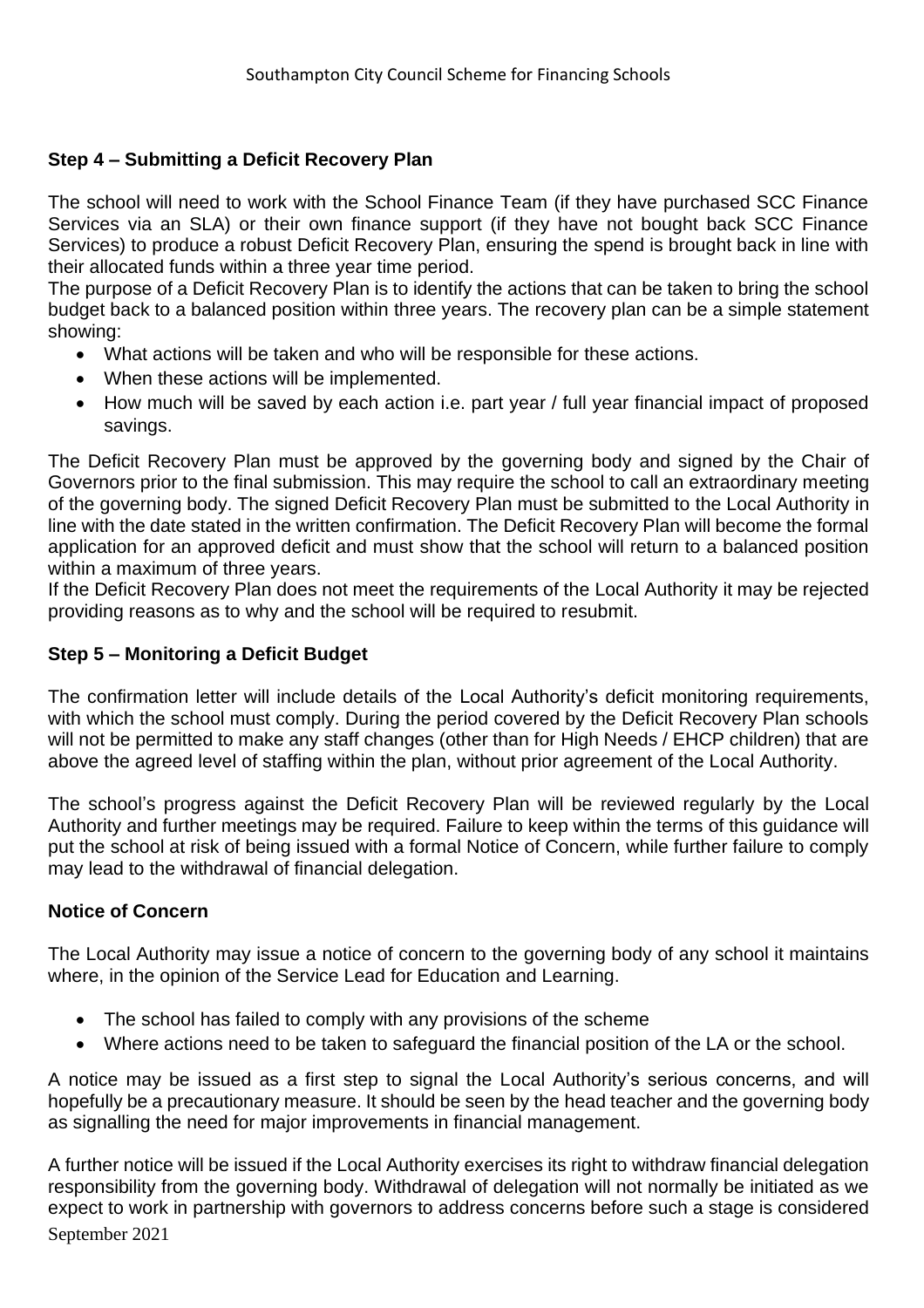necessary. The Local authority will not hesitate, however, to withdraw delegation if a school consistently fails to meet the Local Authority's stated requirements, and/or continues to exceed agreed deficit recovery plan limits.

Such a notice will set out the reasons and evidence for it being made and may place on the governing body restrictions, limitations or prohibitions in relation to the management of funds delegated to it. These may include:

- Insisting that relevant staff undertake appropriate training to address any identified weaknesses in the financial management of the school
- Insisting that an appropriately trained / qualified person chairs the finance committee of the governing body
- Placing more stringent restrictions or conditions on the day to day financial management of a school than the scheme requires for all schools – such as the provision of monthly accounts to the Local Authority
- Insisting on regular financial monitoring meetings at the school attended by local authority officers
- Requiring a governing body to buy into the Local Authority's financial management systems; and imposing restrictions or limitations on the manner in which a school manages extended school activity funded from within its delegated budget share – for example by requiring a school to submit income projections and / or financial monitoring reports on such activities.

The notice will clearly state what these requirements are and the way in which and the time by which such requirements must be complied with in order for the notice to be withdrawn.

It will also state the actions that the Local Authority may take where the governing body does not comply with the notice.